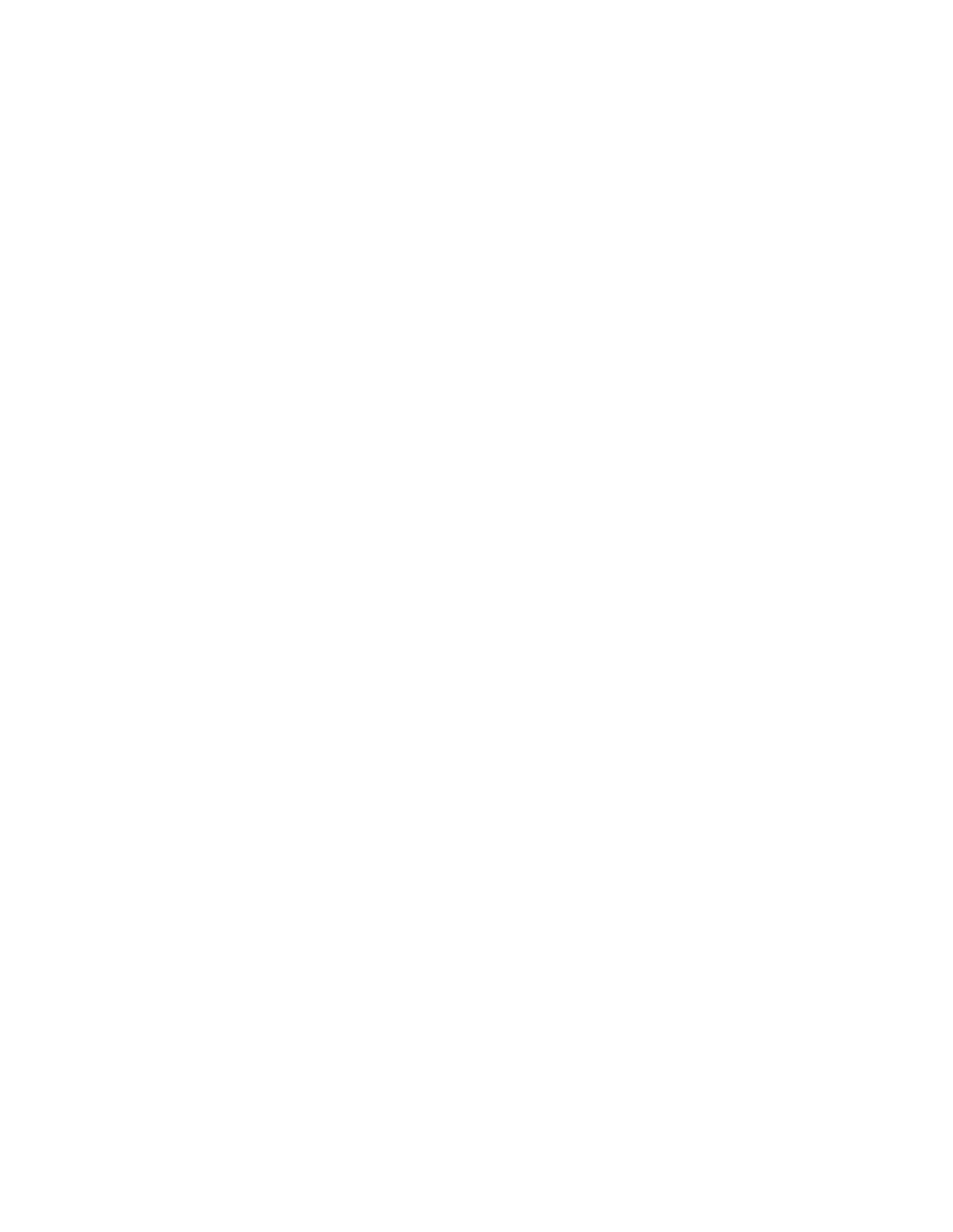# THE RETURN ON INVESTMENT AND ECONOMIC VALUE OF TOLEDO PUBLIC SCHOOL SYSTEM

URBAN AFFAIRS CENTER THE UNIVERSITY OF TOLEDO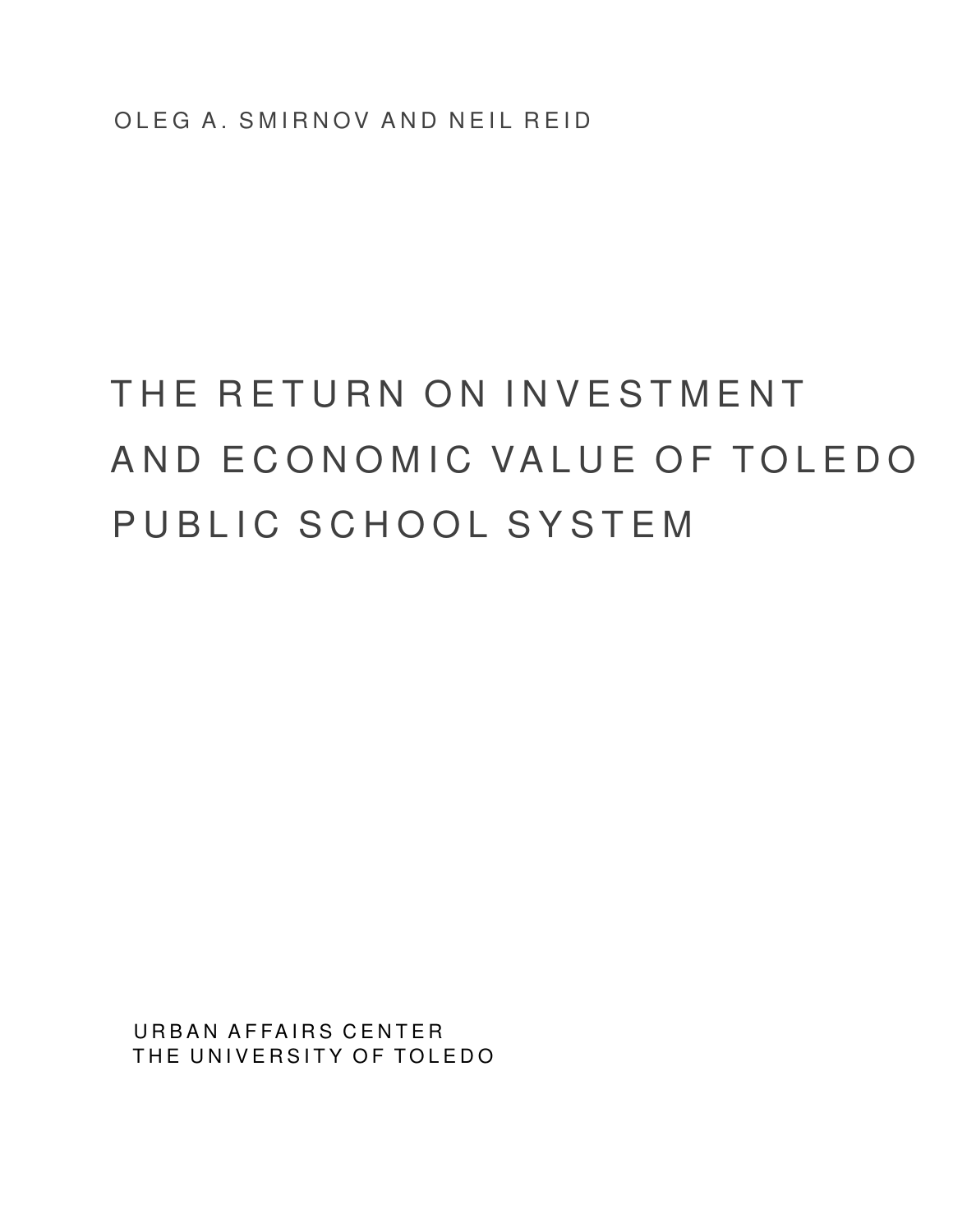Copyright © 2014 Oleg A. Smirnov and Neil Reid

published by urban affairs center the university of toledo

*First printing, July 2014*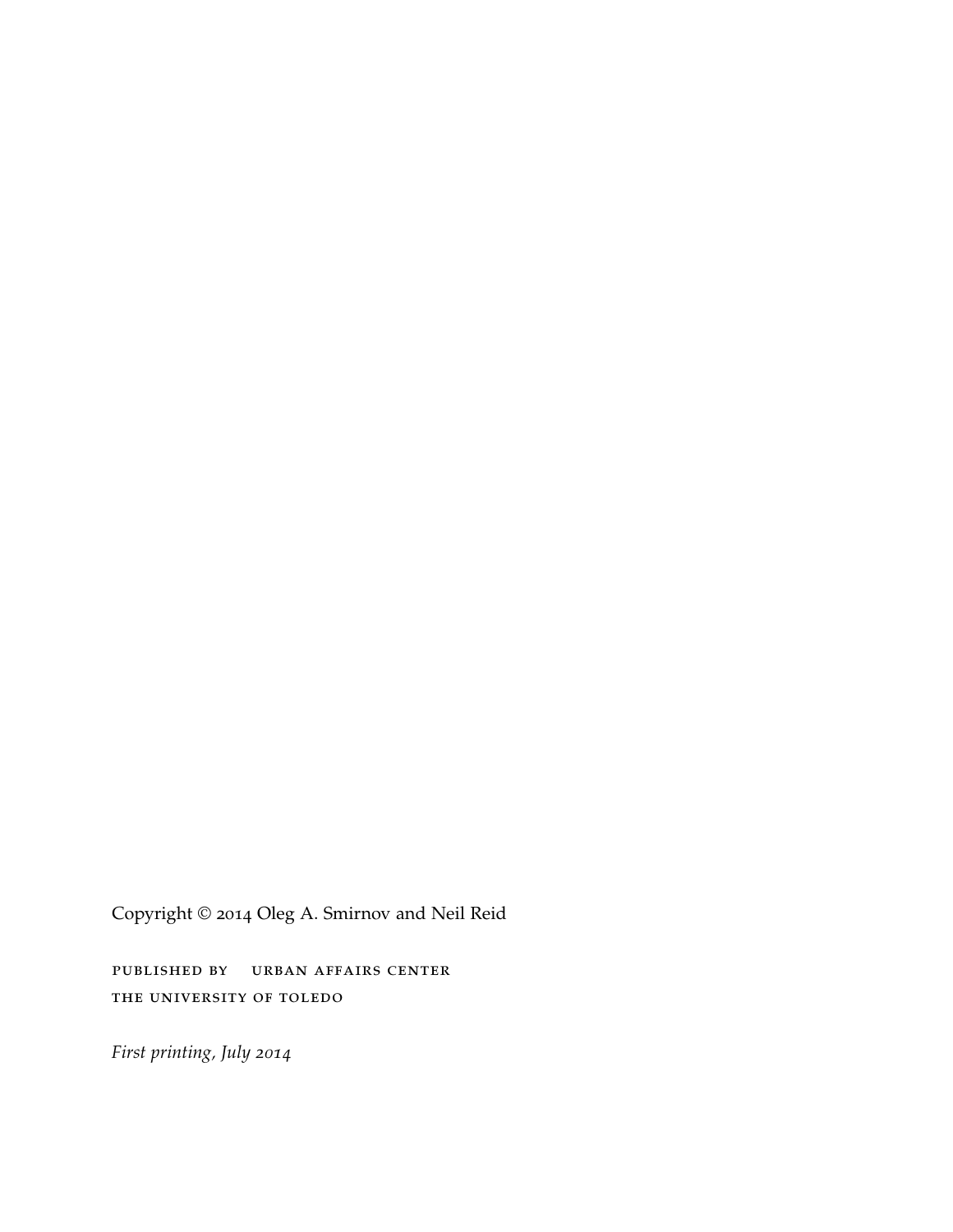

*Contents*

| <i>Executive Summary</i><br>11                     |
|----------------------------------------------------|
| Introduction<br>15                                 |
| ROI: Methodology<br>19                             |
| <b>ROI: Empirical Results</b><br>31                |
| Accessing Economic Value of Public Education<br>41 |
| Connecting the Dots<br>53                          |
| <i>Appendix A</i><br>59                            |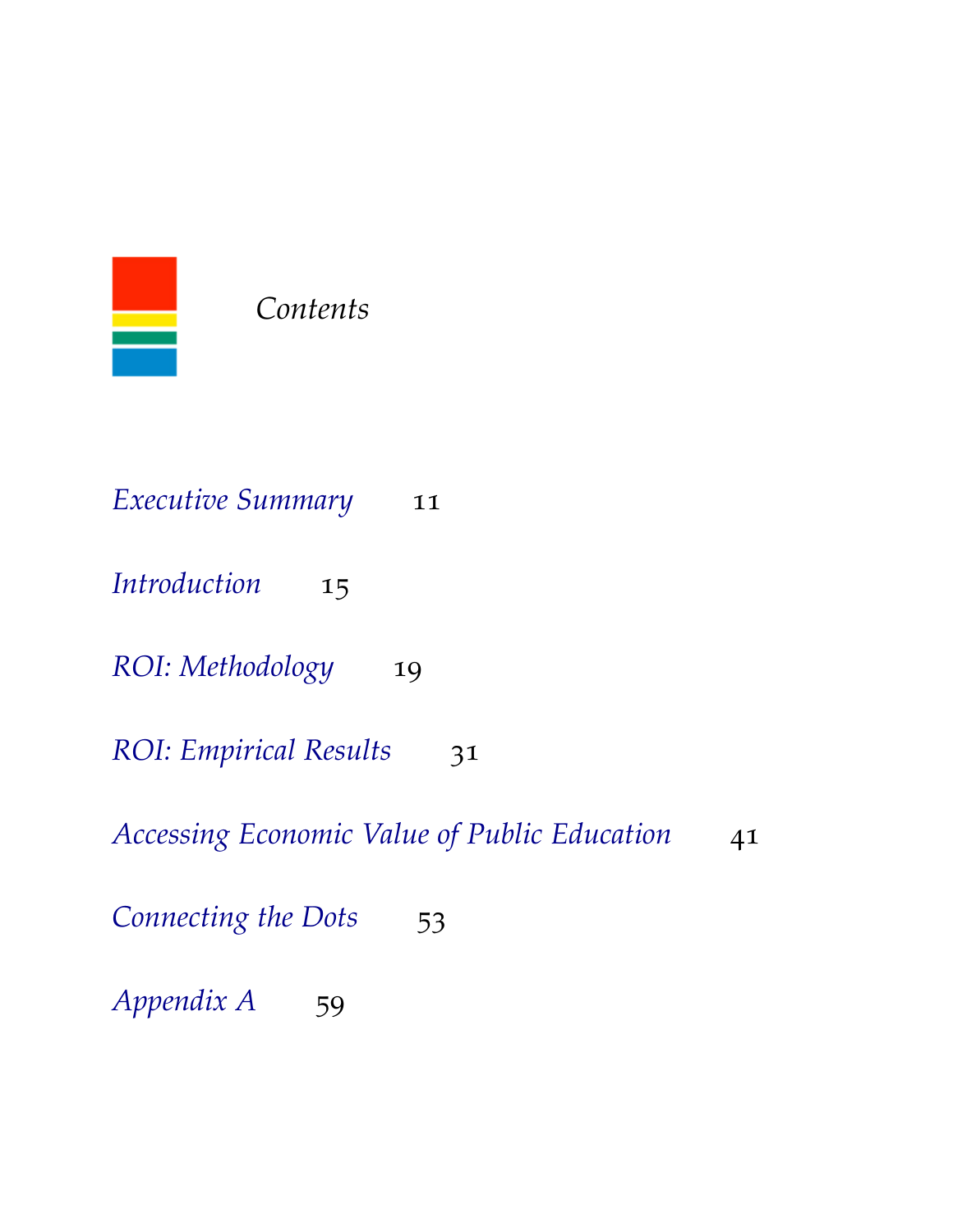| Appendix B | 69 |
|------------|----|
|            |    |

## *[Bibliography](#page-72-0)* 73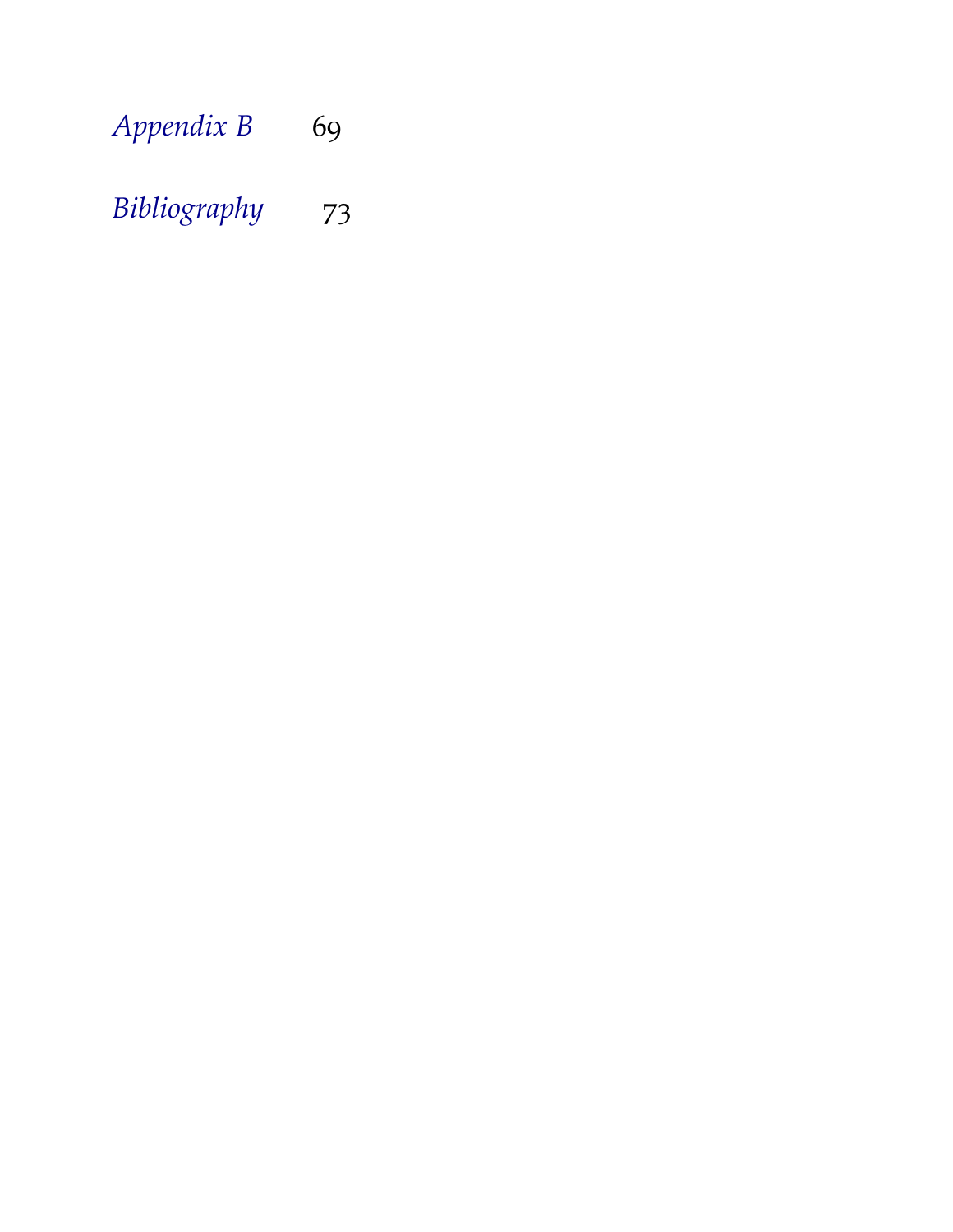

### *List of Figures*

- 1 [Private good market: the equilibrium price \(](#page-20-0)*P*) and quantity (*Q*[\) are the interplay of Demand and Supply.](#page-20-0) 21
- 2 [Public education equilibrium: when Supply Per Student](#page-20-0) tu[dent is extremely inelastic, Academic achievement \(](#page-20-0)*A*) is [determined by the Demand \(Per Student\) curve.](#page-20-0) 22
- 3 [Investment in public education and other factors of acade](#page-23-0)mic [achievement.](#page-23-0) 25
- 4 [Setting a new level of investment in public education lea](#page-24-0)ds [to a new level of academic achievement.](#page-24-0) 25
- 5 [Return on Investment \(ROI\) is defined as a change in aca](#page-26-0)[demic achievement associated with a change of investme](#page-26-0)nt by  $$1.$  29
- 6 [The figure shows how Investments in Public Education w](#page-52-0)ork [through to higher Living Standards in the local economy.](#page-52-0) 54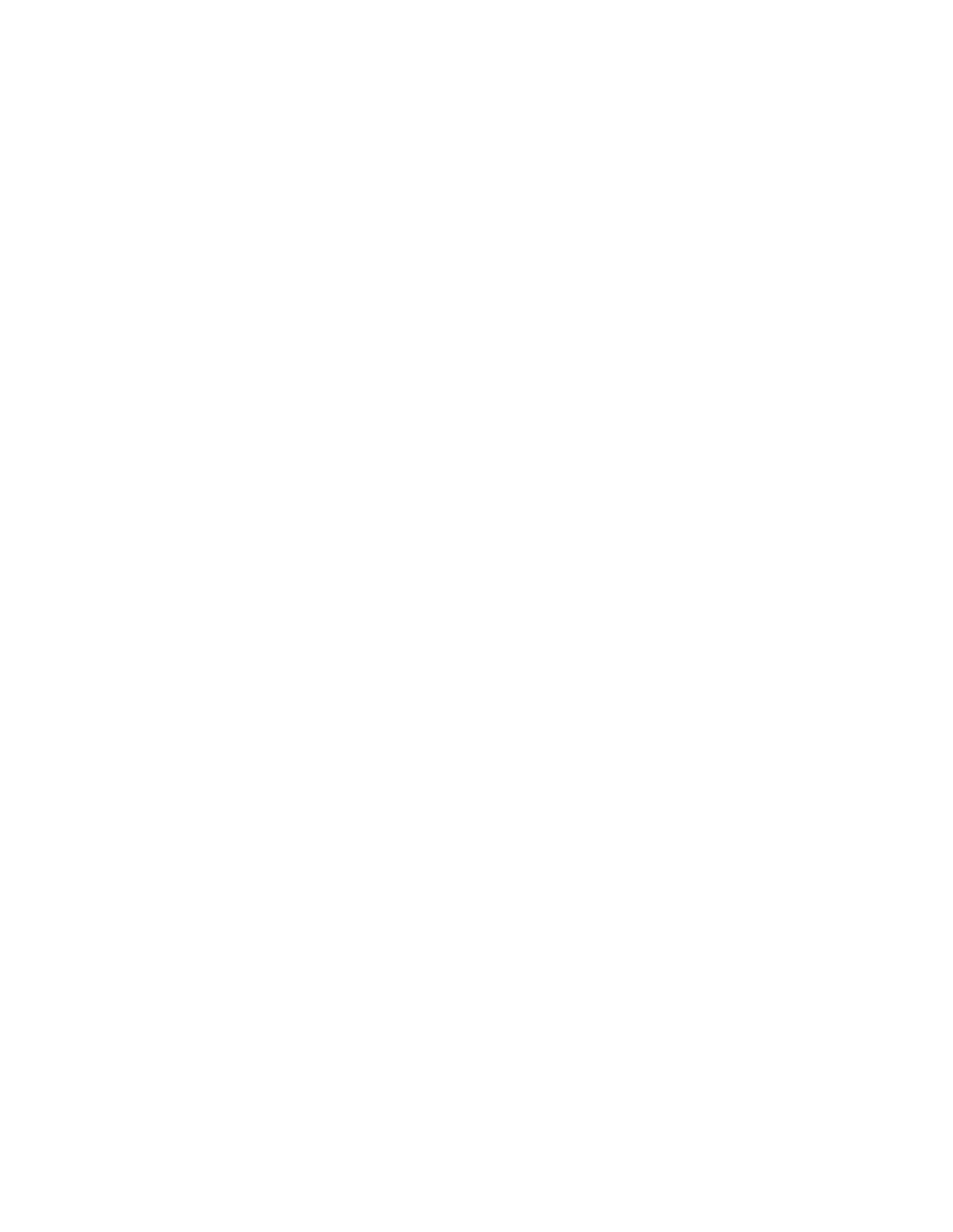

### *List of Tables*

- [The summary of marginal effects in the panel data model](#page-31-0) 34
- [The summary of estimates of ROI in subject-specific pane](#page-35-0)l [data models](#page-35-0) 37
- [The summary of estimates of the effect of academic achie](#page-47-0)ve[ment on the local economy](#page-47-0) 48
- [Variable list for ROI Analysis](#page-58-1) 59
- [Variable List for Economic Value Analysis](#page-68-1) 69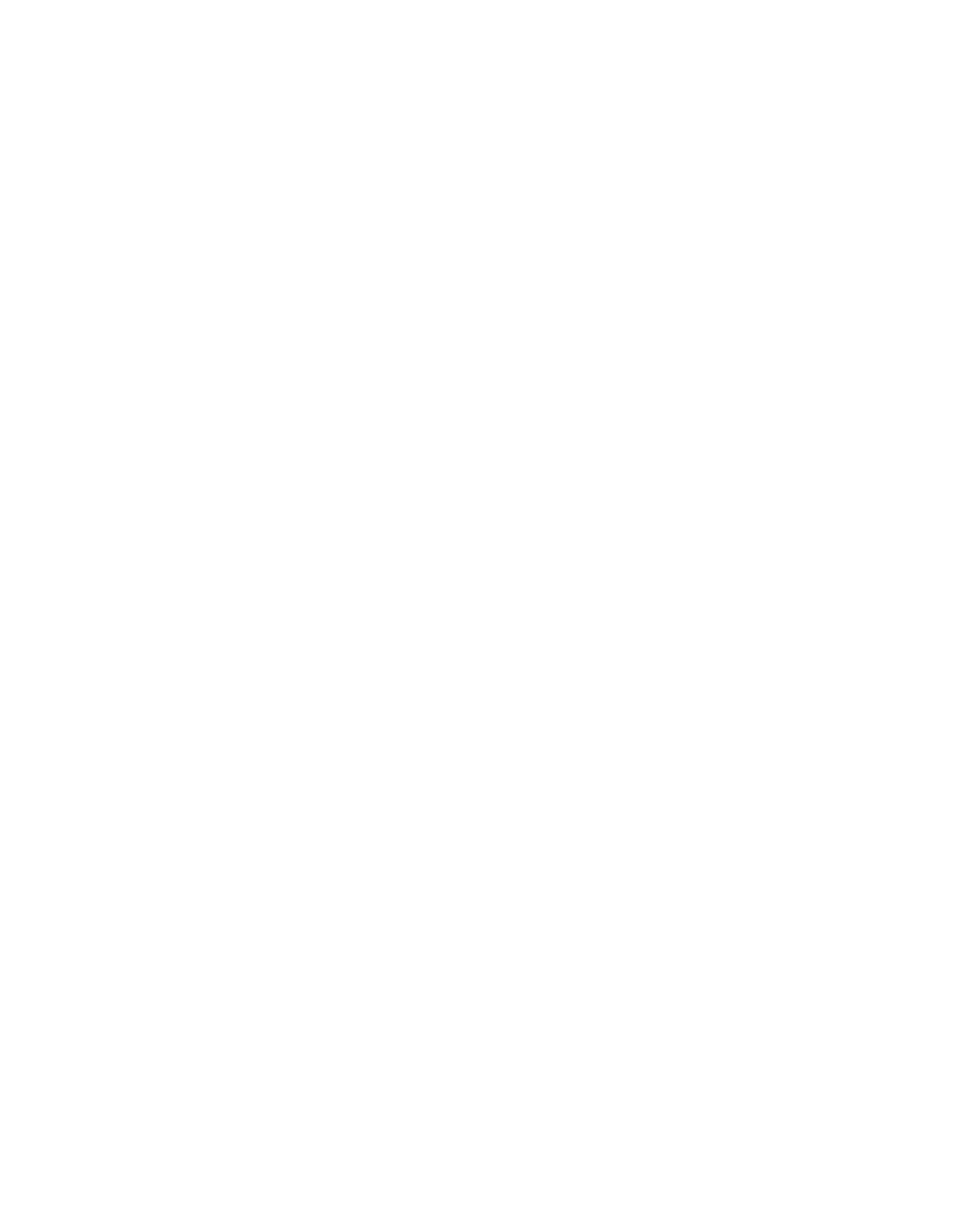<span id="page-10-0"></span>

### *Executive Summary*

THE TOLEDO PUBLIC SCHOOL DISTRICT is the largest school district in Lucas County, Ohio, and the fifth-largest school district in the state of Ohio. With an annual budget in excess of \$400 mln (\$412 mln in FY 2012-13), it is one of the most valuable public enterprises in Lucas County with an economic footprint that spreads beyond the city limits into the wider local economy. The effectiveness of local public investments in education is characterized by the following results:

- 1. for every \$1,000 of locally-originated expenditures per pupil in the district, the percentage of students who pass the Ohio Graduation Tests (OGT) increases by 0.28 percent;
- 2. a one percentage point increase in academic achievement (measured as percentage of students who pass the OGT) results in an increase of the average annual earnings in the local economy by \$13;
- 3. a one percentage point increase in academic achievement results in the increase of the average personal income in the local economy by \$3,011 per year;
- 4. a one percentage point increase in academic achievement results in an increase of employment in the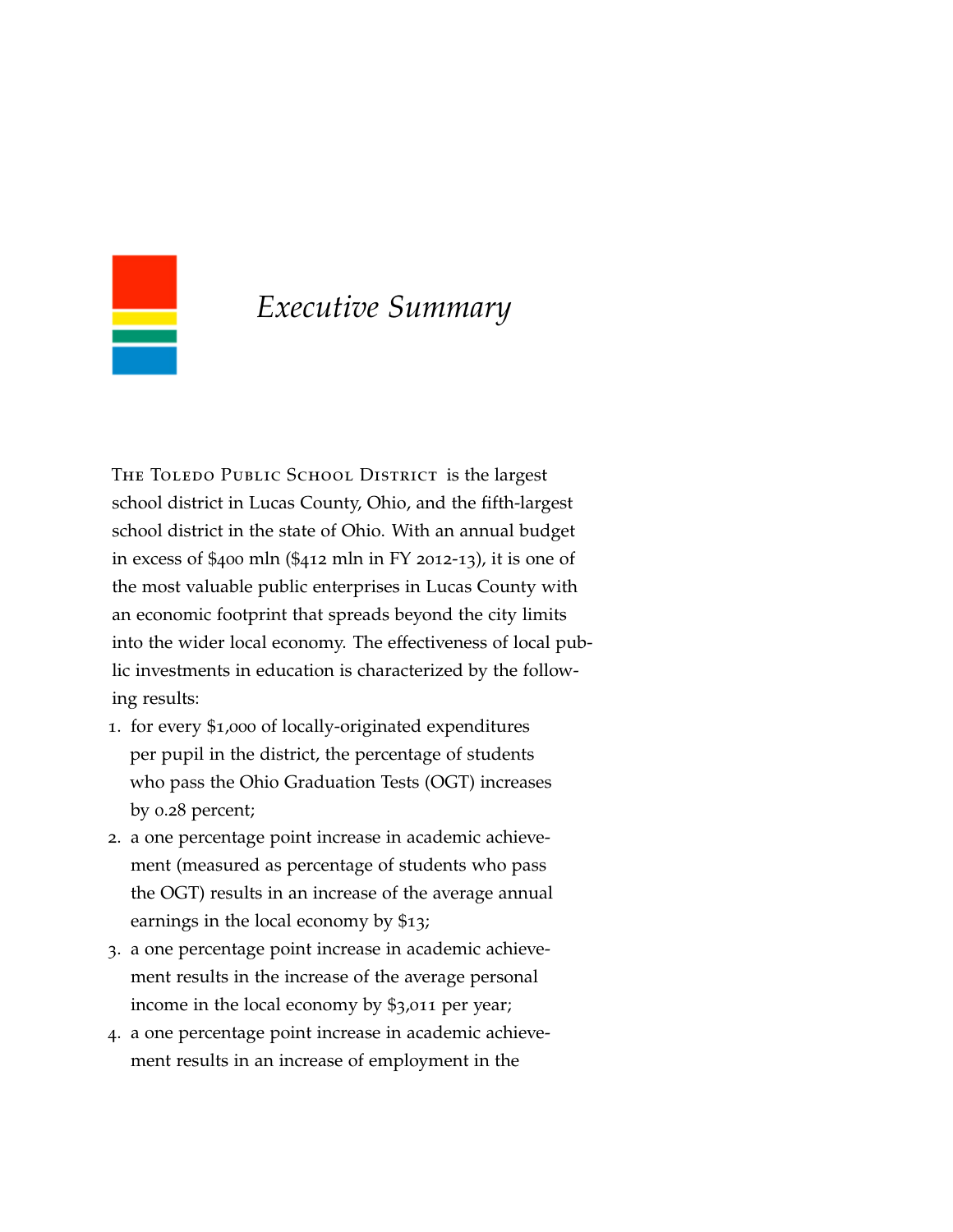local economy by up to 0.052 percentage points of the total population in the locality;

5. altogether, for every dollar of locally-funded public education, the economy receives back between \$4.0 and \$5.6.

THE PERFORMANCE of the school district is sensitive to the local public's willingness to support public education. Out of an array of factors with potentially strong positive effects on public education, the amount of local taxes in the district's revenue is identified as the only significant factor that falls within the reach of public policy. Local support for public education is a unique public policy variable that shows a consistent positive effect on the academic achievement in the district; as such, it cannot be substituted with support from any other source of funding (either state or federal), which have negative effects on academic achievement.

The economic impact of TPS is determined by the sheer size of the TPS budget, which is indicative of the cost of education but it does not directly translate into the district's performance or the quality of education. In contrast, the economic value of public education is linked to the quality of education; it is measured my district graduates' preparedness for the labor market or college – not the amount of money spent on their education. The investment component of these expenditures is equal to local proper taxes spent on public education. Hence, the return on investment is defined as a response of the district's average academic achievement to a change in per pupil's level of tax revenue, which is estimated to be of 0.28 percent per \$1,000. That is, spending extra \$1,000 per pupil increases hit or her changes of passing OGT by 0.28 percent.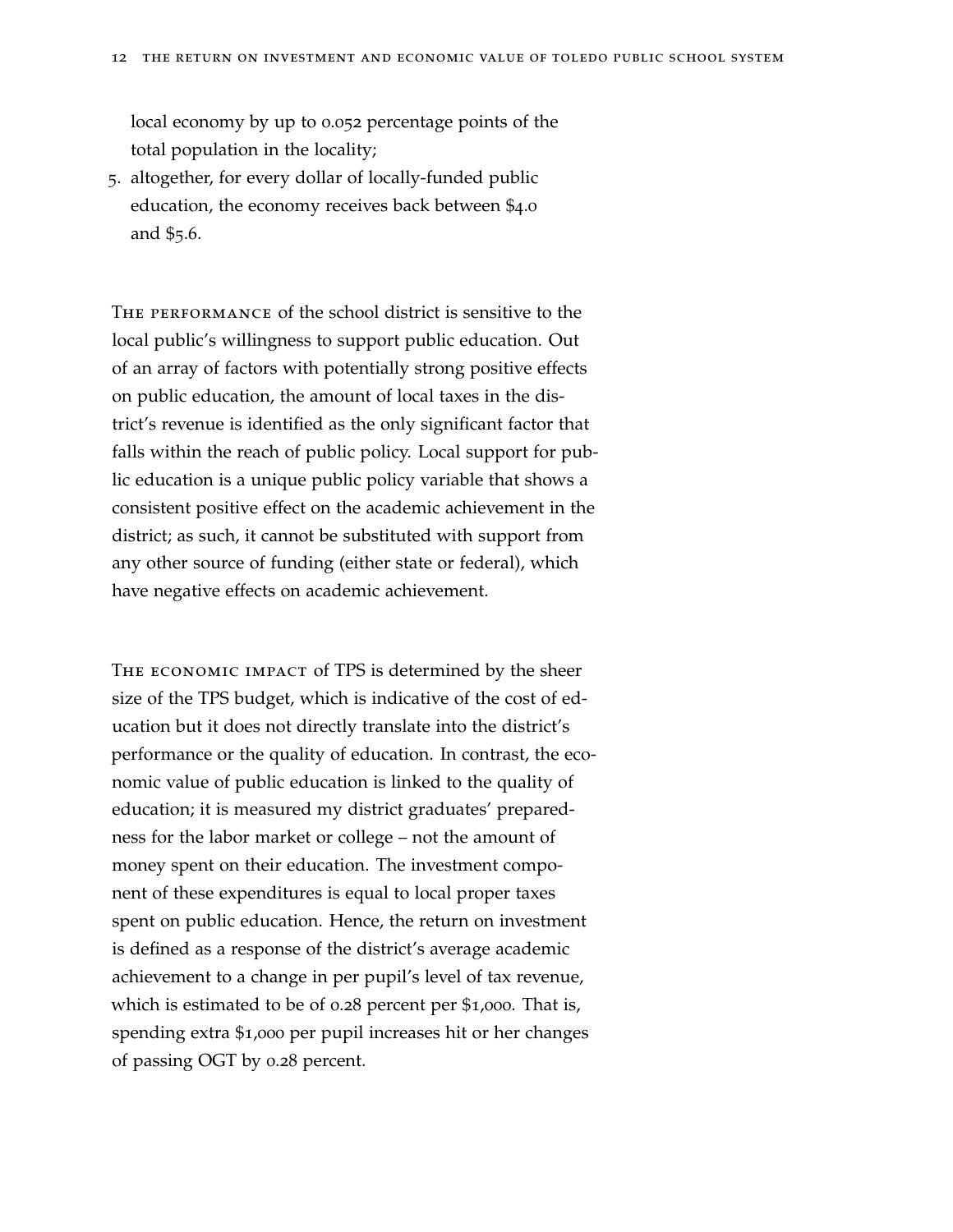The economic value of academic achievement has a profound effect on the functioning of the local labor market. The indication of the economic value of a quality education is measured by the effect of the previous year's academic achievement in the district on the local economic variables of average earnings, per capita income, and labor force participation. Meeting higher academic performance benchmarks in TPS is instrumental for boosting economic growth in the local economy and increasing standards of living. The overall effect implies a \$4.00 – \$5.60 average return to local residents for each dollar committed to improving the quality of public education.

A job-creating effect of an improvement of public education is very important for TPS and the local economy. Given the significant potential for improving academic achievement in the district, a one percentage point increase in academic achievement implies an improvement in the employment/total population ratio of up to 0.052 percentage points. This translates into 0.35 new jobs per 1,000 district residents. Not only do new jobs increase average earnings, the investment in public education is one of the most cost-effective job-creation policies.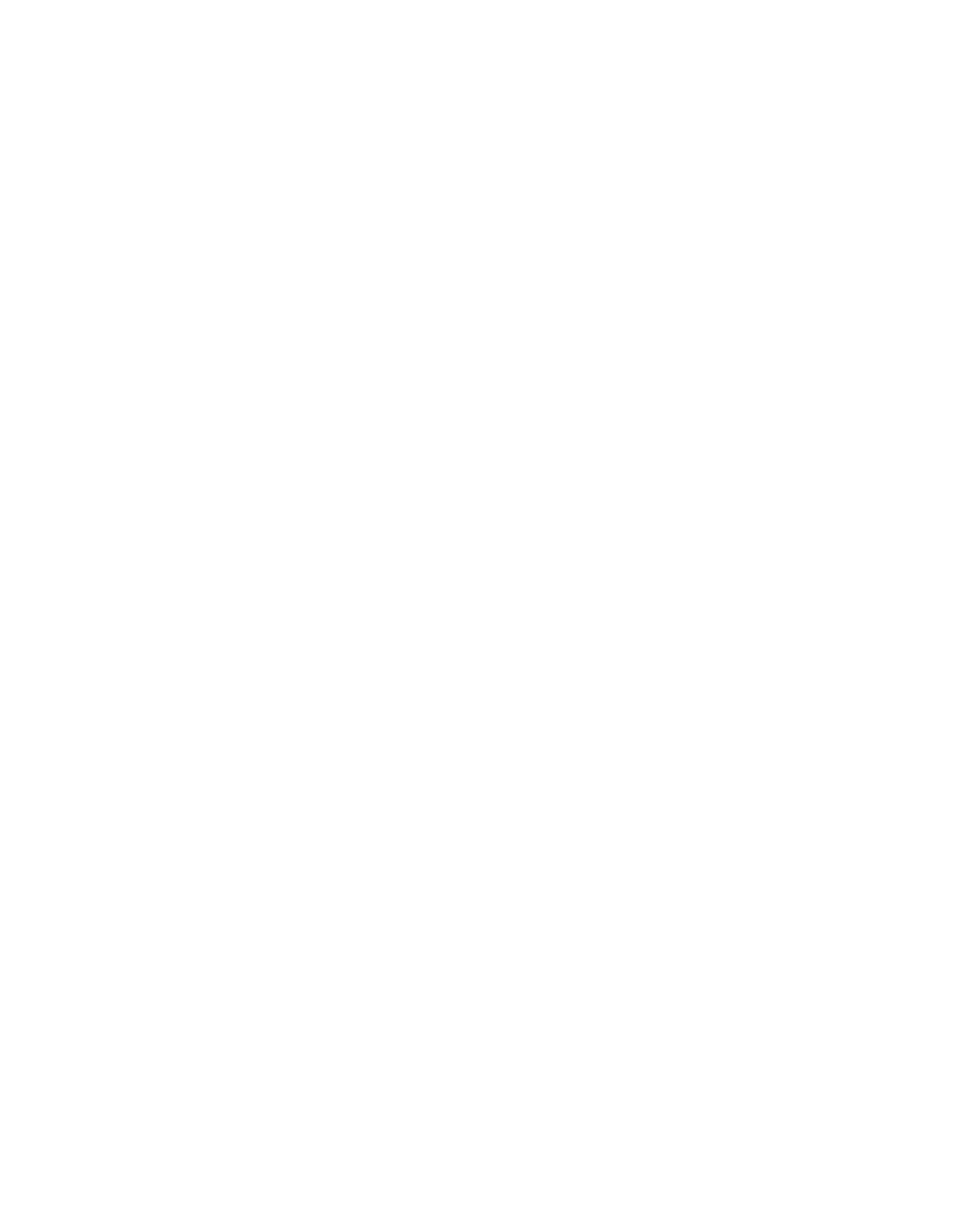<span id="page-14-0"></span>

### *Introduction*

TOLEDO CITY PUBLIC SCHOOLS DISTRICT is the largest school district in Lucas County, Ohio, and the fifth largest school district in the state of Ohio. In academic year 2012– 2013, with 21,233 students, it was was triple the size of the next-biggest school district in Lucas County, the Sylvania City school district.<sup>1</sup> As of 2013, the district serves the com-<br><sup>1</sup> Ohio Department of Education. *District* munity through its network of 61 schools and academies, operates two preschool locations, and a number of local learning centers including an adult education center.

Given the sheer size of the district and its relevance in educating students for both the labor force and college contingent, the economic impact of TPS on the city of Toledo, Lucas county, and wider economy is large. However, the quantitative assessment of the impact is important for shedding the light on the relevance of TPS for the local economy.

THE OBJECTIVE of the current study is three-fold:

- (a) identify relevant factors affecting the performance of TPS and estimate their contributions to the performance of the school district;
- (b) define and estimate the return on investment a mea-

*Profile Report* http://education.ohio.gov/ Topics/ Finance-and-Funding/Finance-Related-Data/District-Profile-Reports/FY2013-District-Profile-Report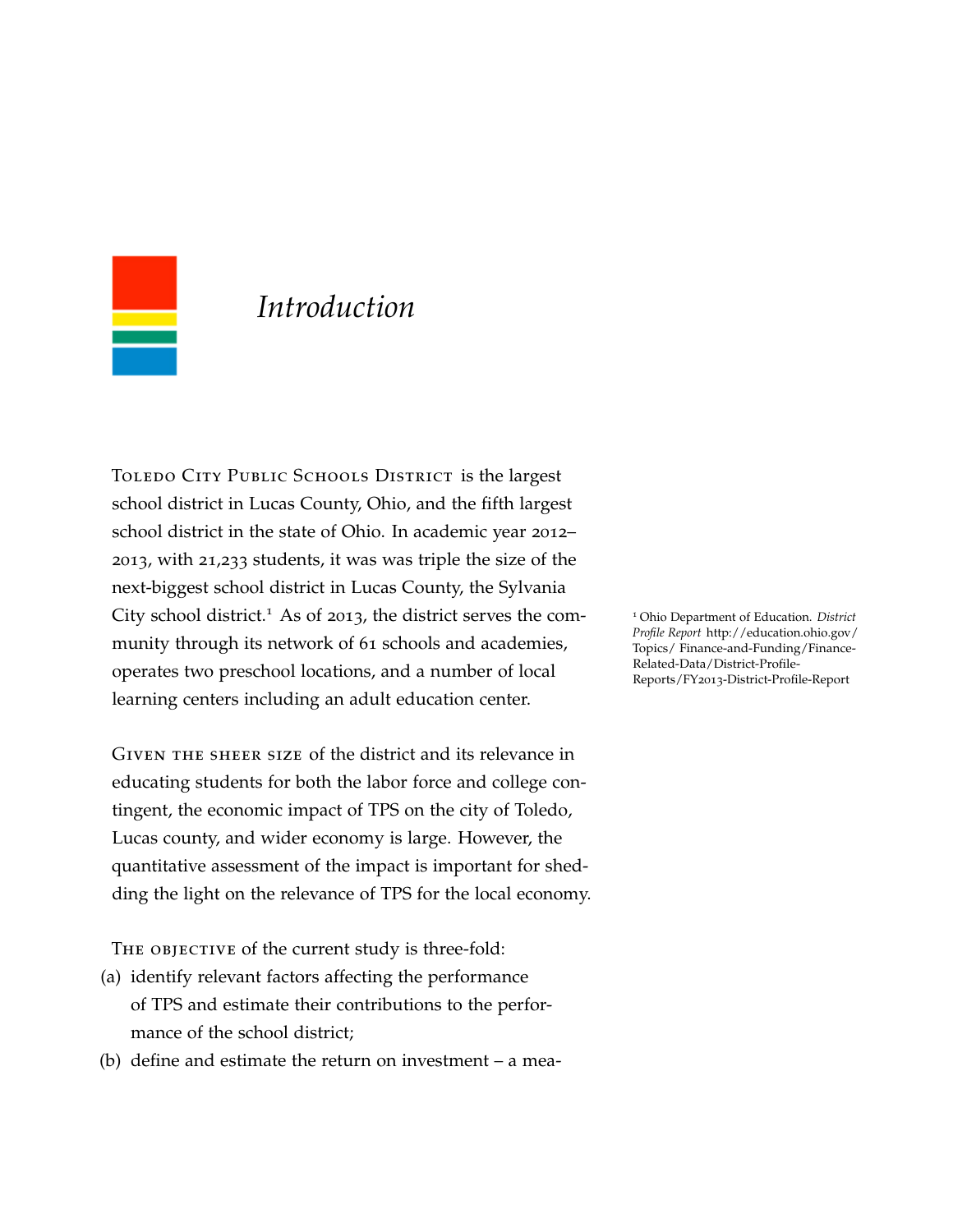sure of academic achievement relative to the district's taxpayer's contribution; and

(c) quantify the effect of academic achievement on the various relevant aspects of the local community's economic performance.

The statistical data for this report are compiled from numerous data sources that include Ohio School Report Cards for a number of years.<sup>2</sup> <sup>2</sup> Ohio Department of Education *Ohio*

As an important social institution, public schools have been around for many decades so that it seems that public schools have been here almost forever. As an institution, public schools have ups and downs, enjoying success stories and learning to overcome disappointments and failures. If successes and contribution of the public schools to the society are not fully recognized, the imperfections are more apparent. In the United States, many people are dissatisfied with the performance of public schools.<sup>3</sup> But what are <sup>3</sup> Hanushek, Eric A. (2006) Alternative the contributions of public schools to the society and how relevant they are for the community's future?

PUBLIC PERCEPTIONS about public schools affect the level of attention and financial resources public schools receive. According to a comprehensive study of education across major economies commissined by the Organization for Economic Cooperation and Development,<sup>4</sup>:

- (a) the odds that a young person in the U.S. will be in higher education if his or her parents do not have an upper secondary education are just 29% – one of the lowest levels among OECD countries;
- (b) the unemployment rate among 25–64 year olds with no high-school diploma is 16.2% (12.6% OECD average), which is 9th highest among 36 OECD countries;
- (c) the average earnings penalty for 25–64 year olds

*School Report Cards* http://reportcard. education.ohio.gov/ Pages/default.aspx

school policies and the benefits of general cognitive skills, *Economics of Education Review, Vol. 25,* 447–462

<sup>4</sup> OECD. (2013) *Education at a Glance 2012: OECD Indicators,* OECD, Directorate for Education and Skills. http://www.oecd.org/edu/United States \_EAG2013 Country Note.pdf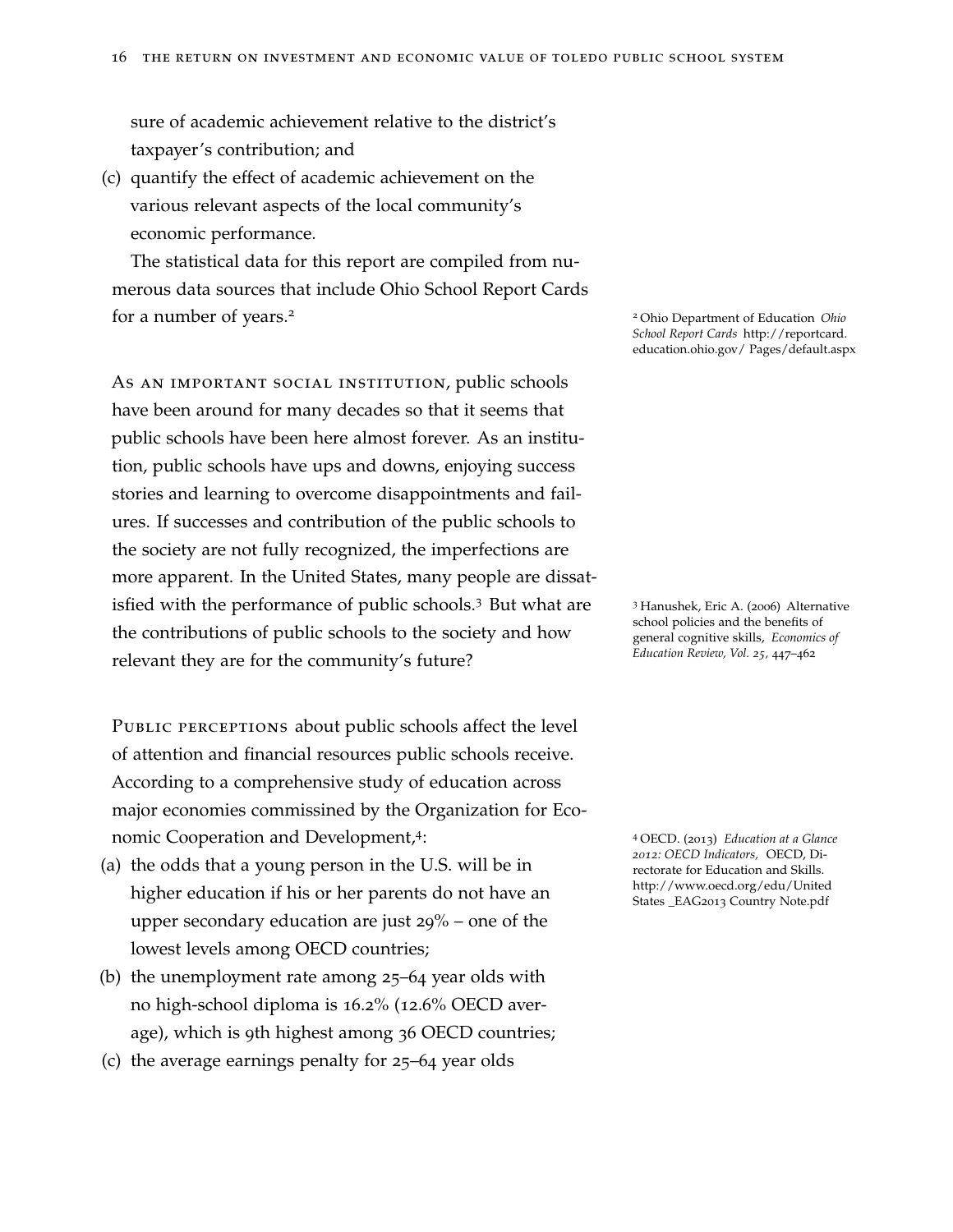who have not attained a high school diploma is  $64\%$ (OECD average is  $76\%$ );

- (d) the U.S ranks 25th (out of 36 countries) in the percentage of 4-year-olds in early childhood education, with a 78% enrollment rate (OECD average 84%);
- (e) primary teachers in the U.S. spend almost 1100 hours a year teaching (OECD average is 790 hours) — much more than in almost every country; upper secondary school teachers spend about 1050 hours a year (OECD average is 664 hours);
- (f) across all OECD countries, 30% of the expenditure on higher education comes from private sources, while in the U.S., 62% does.

The OECD study also identifies that the level of attainment of higher education among younger Americans (25-34 years old) lags the nation's average (that is, this age cohort in the USA lags other age cohorts in educational attainment) and is not as favorable in comparison to other developed nations. All these indications prompt simple questions: how to determine the economic value of public education and how to assess the return on investment in public education?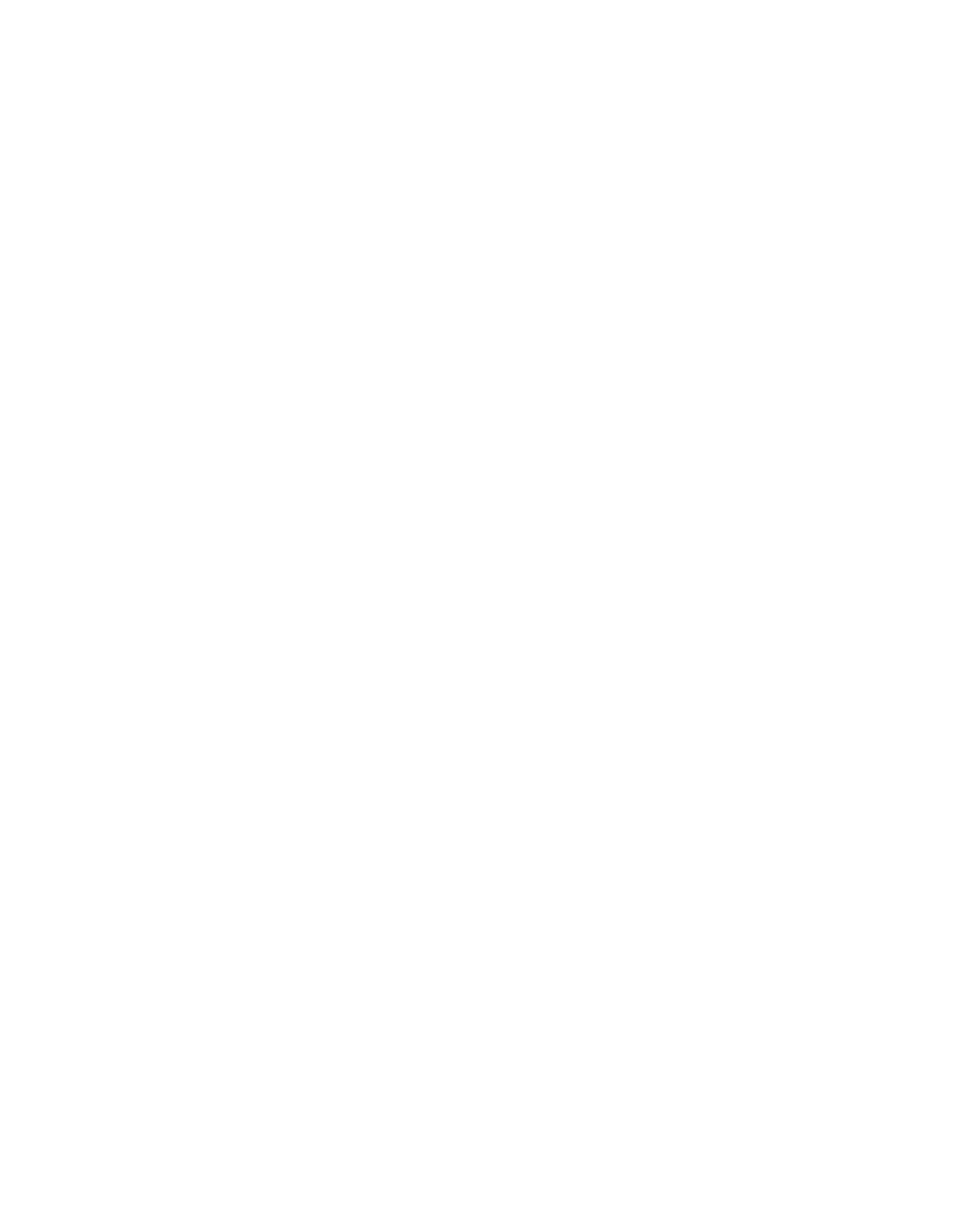<span id="page-18-0"></span>

### *ROI: Methodology*

THE CONCEPT of return on investment in public education has received substantial attention in the literature attempting to summarize the efficacy of public education as a social institution. There is an immense body of literature studying the relationship between the resources spent on public education and educational outcomes such as performance on education tests, graduation rates, college acceptance rates, and other measures. While many aspects of the public education system can be learned from existing literature,<sup>5</sup> 5 Weiss, Jonathan D. (2004) *Public Schools* it is impossible to review all of the findings in a single report<sup>6</sup>. Nonetheless, it is worthy to note that the predominant thinking of value of schools' resources to students' achievements has been evolving around a simple formula that more money spent on education delivers a better quality of education<sup>7</sup>. It is not surprising that these studies are being http://dx.doi.org/10.1787/22441<br><sup>7</sup> Boser, Ulrich (2011). *Return on* invoked predominantly by the proponents of spending more resources on public education as means for achieving better educational outcomes.

THE SINGLE-SIDEDNESS and apparent methodological deficiency of the over-simplified formula "more resources = better education" not only oversimplifies and distorts the

*and Economics Development: What the Research Shows* KnowledgeWorks Foundation, KnowledgeWorks Foundation, Cincinnati, OH <sup>6</sup> Hampdel, Martin. (2005) Measuring Educational Productivity in Standards-Based Accountability Systems," *OECD Education Working Papers, No. 4*, OECD Publishing. http://dx.doi.org/10.1787/224417012465 *Educational Investment. A district-bydistrict evaluation of U.S. educational productivity.* www.americanprogress.org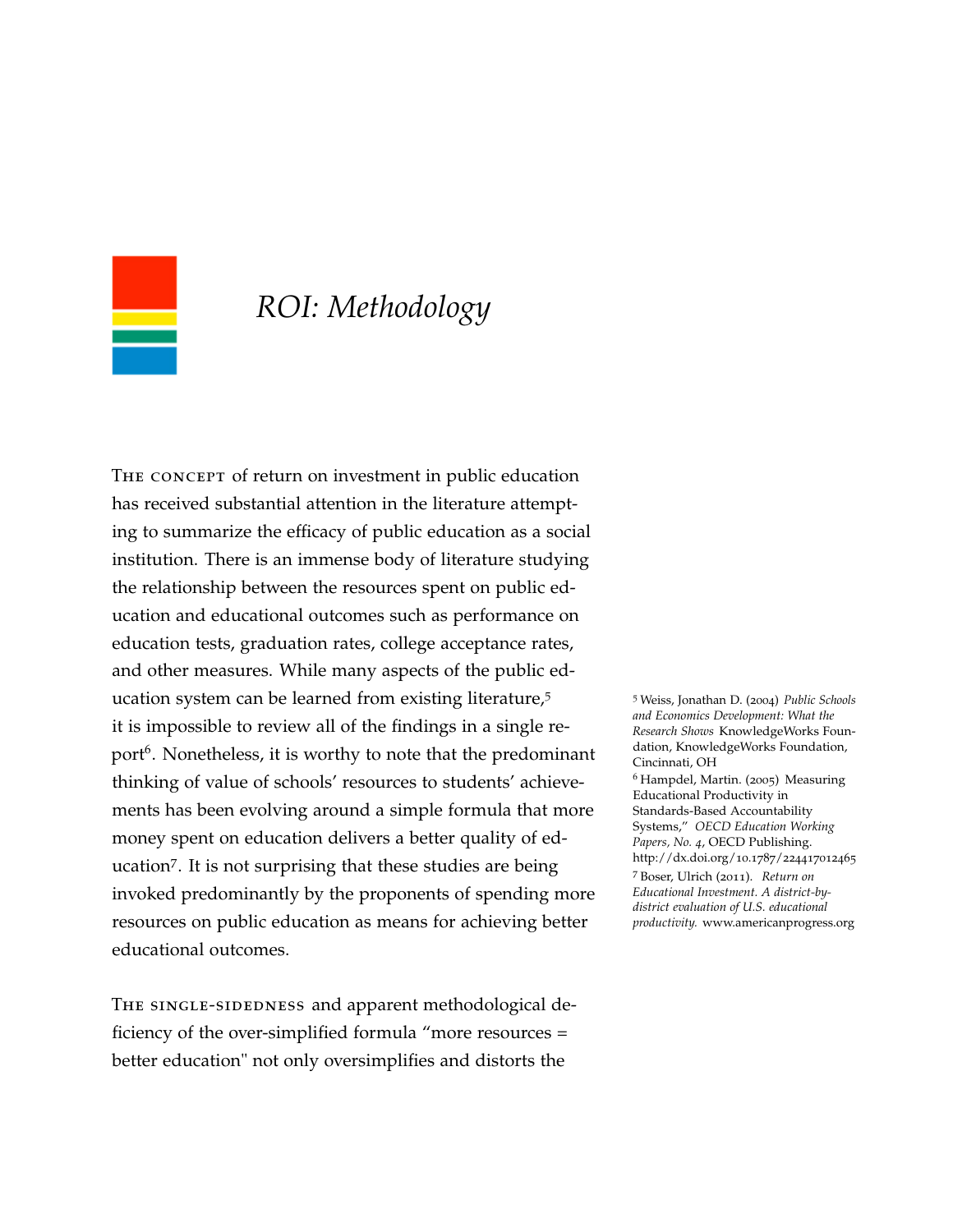real contribution of teachers and public education administrators, but also obscures a meaningful societal debate about the merits and issues of public education. The key reason frequently cited in public policy debate is the fact that despite ever increasing amount of resources per pupil spent in the U.S., the educational attainment of students (measured as the U.S. standing in the ranking among developed countries) has been steadily declining. Consequently, the expenditures and attainment moving in the opposite directions suggests a negative impact on student attainment from further increasing of expenditures per student. For instance, although the U.S. spend about 13.1% of total public expenditures on education (OECD average is 13.0 %), the percentage of young people expected to complete high school is 77% (OECD average is  $84\%)^8$  and the competence in reading,  $8$  OECD. (2013) *Education at a Glance* mathematics, and sciences in the U.S continues to decline.<sup>9</sup>

Huge discrepancies in reported assessments of return on investment in public education is troubling for two reasons. First, it creates public distrust in empirical analysis of performance of public education, which – if settled – becomes difficult to overcome. Second, the measurement of economic impact of public schools on the local economy is obscured by lack of understanding of what affects performance of public schools and what role does their performance play in the local economy.

#### *ROI: Theoretical Framework*

GIVEN EVIDENCE suggests that either conclusion – an extremely optimistic or an overly pessimistic – is remote from being useful for estimating the return on investment in public education. The purpose of this study is to utilize an unbiased, theory-based approach for assessing the return on in*2012: OECD Indicators,* OECD, Directorate for Education and Skills. http://www.oecd.org/edu/United States \_EAG2013 Country Note.pdf <sup>9</sup> OECD: Program for International Student Assessment (PISA) PISA 2012 Results in Focus http://www.oecd.org/pisa/keyfindings/pisa-2012-results.htm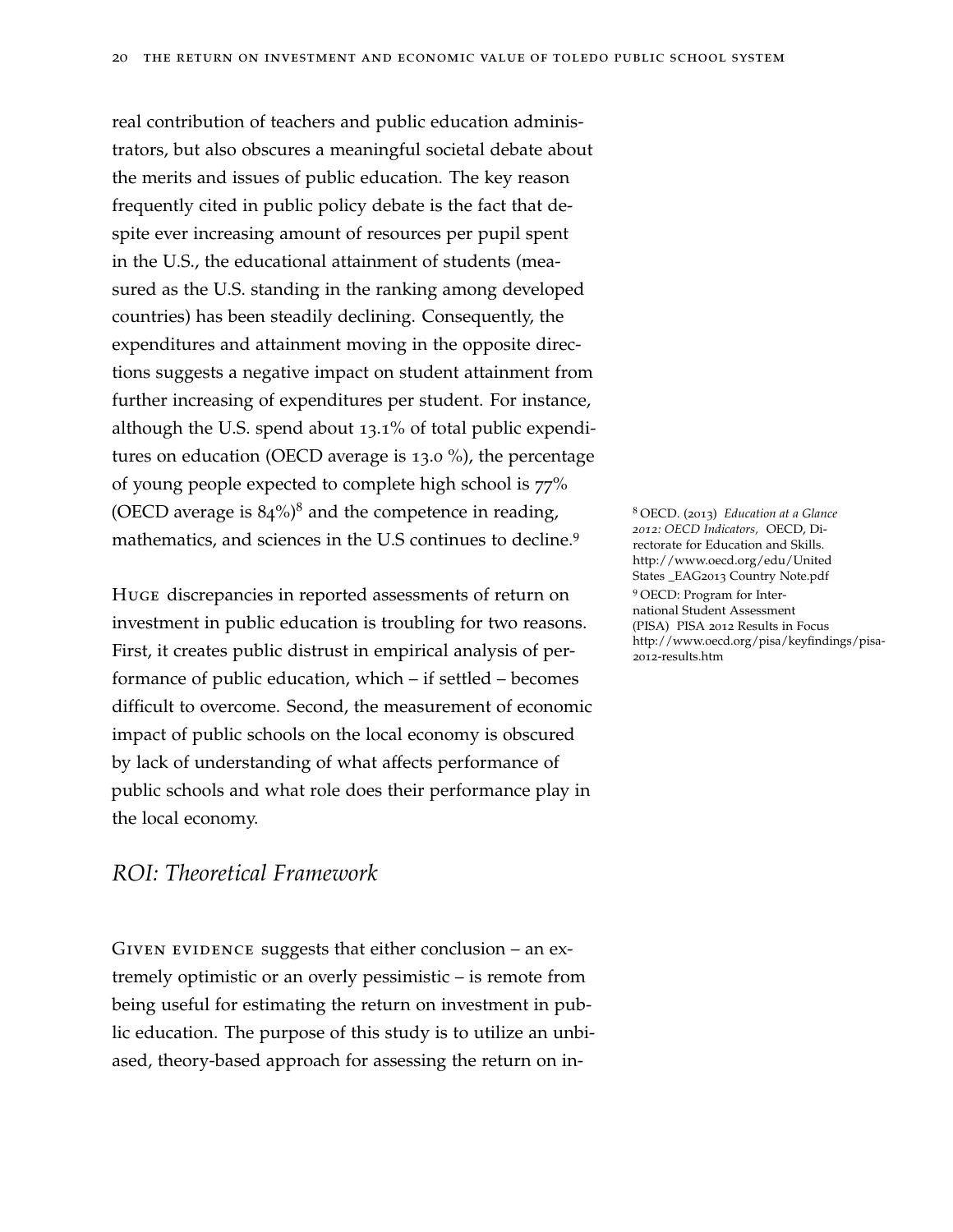vestment in public education. Here we highlight four steps toward this goal:

- (a) outline an economic theory-based framework for characterizing the provision of public education;
- (b) identify relevant and potentially relevant factors affecting educational outcomes using the theory-based framework;
- (c) identify a procedure for quantifying the factor impacts on educational outcomes and assessing the accuracy of the measurements; and
- <span id="page-20-0"></span>(d) qualify and quantify the return on investment in public education for TPS.

TOLEDO Public School District is the producer and the entire population of the District is the intended consumer of the public education.<sup>10</sup> In a classical economic theory analysis, <sup>10</sup> Smirnov, Oleg A. (2014) What is the behavior of producer is described by supply and the behavior of consumer is described by demand. The distinction between the two is important to avoid the pitfalls and false conclusions that are common in theoretically-unprepared studies. Under normal circumstances, both consumers and producers are price-takers (they assume that the price of the good is determined by the market) and their decision variable is the quantity of the good supplied (for producers) and demanded (for consumers). The synthesis of supply and demand yields the point of (market) equilibrium, thus determining the quantity and price of the good (Figure [1](#page-20-0)).

THEORETICAL consequences of districts being exposed to different Supply curves and different Demand curves would be the situation that across-the-district variations in equilibrium levels would be determined by the interplay of districtspecific demand and supply conditions. In contrast, if all districts are placed in similar conditions (uniformity of labor investment in public education and how to measure return on it? Working paper. Department of Economics, University of Toledo



Figure 1: Private good market: the equilibrium price (*P*) and quantity (*Q*) are the interplay of Demand and Supply.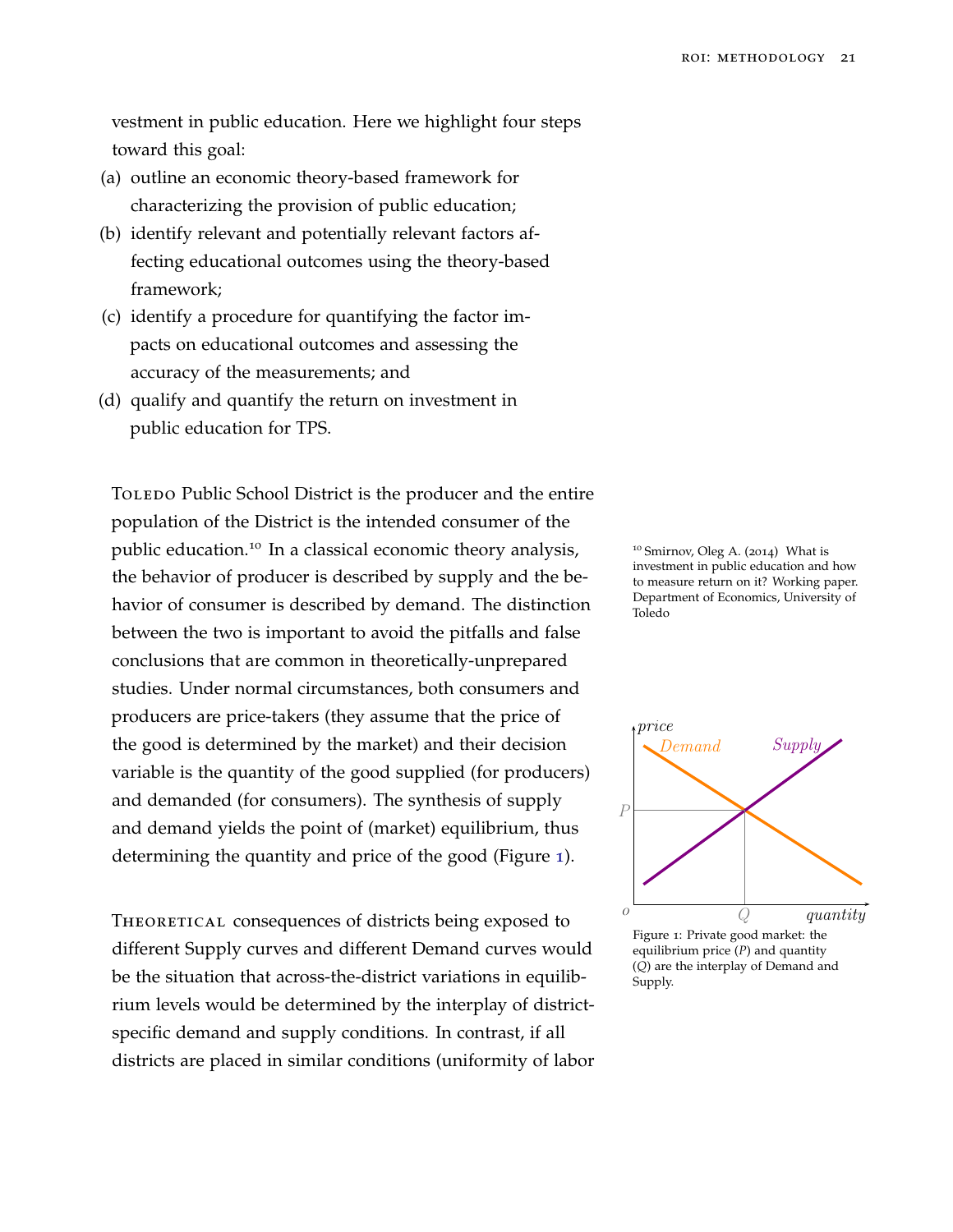laws, educations standards, school year, etc.), behaviors of districts will be identical.

UNLIKE common private goods, which are excludable and rival in consumption, the district produces education – a public good. The specific distinction of this public good is that the district has no direct control over the quantity of education (the number of students eligible to attend the school). In this respect, the district differs substantially from the private good provider, and the quantity of the good supplied is no longer the relevant decision variable for the district. For these reasons, the supply curve (per student) in Figure [2](#page-20-0) is depicted as nearly vertical to indicate the fact that the district accommodates whatever number of students choose to attend public schools.

To clarify the argument, the supply-side factors are all pertaining to aspects of the school district that affect its cost (marginal cost in the short-run and average cost in the longrun) of providing the public good. Specifically, these factors include

- 1. wages of personnel directly involved in instruction (teachers) and their benefits;
- 2. average class size (students per teacher ratio);
- 3. wages of school administrators, other staff and their benefits;
- 4. expenditures on materials and supplies;
- 5. expenditures for maintaining buildings to the extent as they vary with the number of students; and
- 6. some subsidies from state and federal government agencies (as these offset the cost of providing education per student).

All of these components are observable, stable and welldocumented measures of district performance and, conse-



is extremely inelastic, Academic achievement (*A*) is determined by the Demand (Per Student) curve.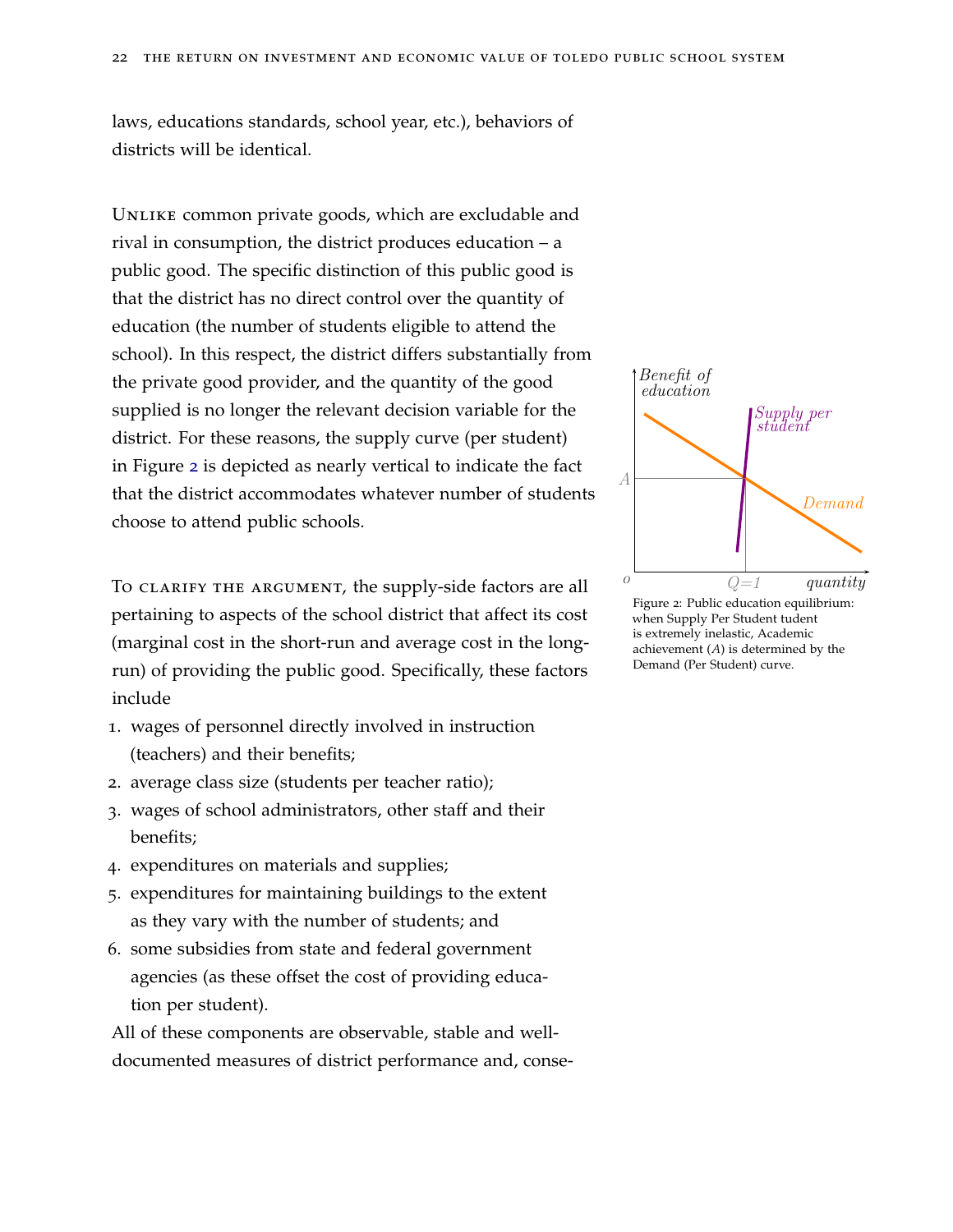quently, are available for further economic analysis of the supply side of public education.

IN CONTRAST, the demand for education downward-sloped curve, which in part reflects the point that Demand for education reflects households willingness to pay for public education regardless of whether it is provided as a public good or a private good. It should be noted, however, that the financing of public goods differs dramatically from how private goods are paid for. In this respect, Demand for public education is unaffected by the fact that it is provided as public good. As with most public goods, the specific householdlevel benefit from public education is impossible to directly observe and include in any meaningful economic analysis. In an ideal but non-realistic world, the district's willingness to pay for public education affects the equilibrium state of the provision of the public good and hence, the equilibrium level of academic achievement in the district (Figure [2](#page-20-0)). In reality, households' the willingness to pay for public education is not directly observed. For these reasons, one has to rely on quantifying and estimating the influence of factors that affect the demand for public education. Therefore, *the constructive way to quantify the parameters of the demand for public education is to relate (a typical) district's households' public education contributions to actual academic achievements by the students of that district*. This contribution is well-observed and documented – it is equal to the amount of property taxes used to finance a local public school district. However, there are other factors that affect the slope and position of the demand curve.

#### Demand factors include

1. income: households with higher income tend to exhibit higher demand for normal and luxury goods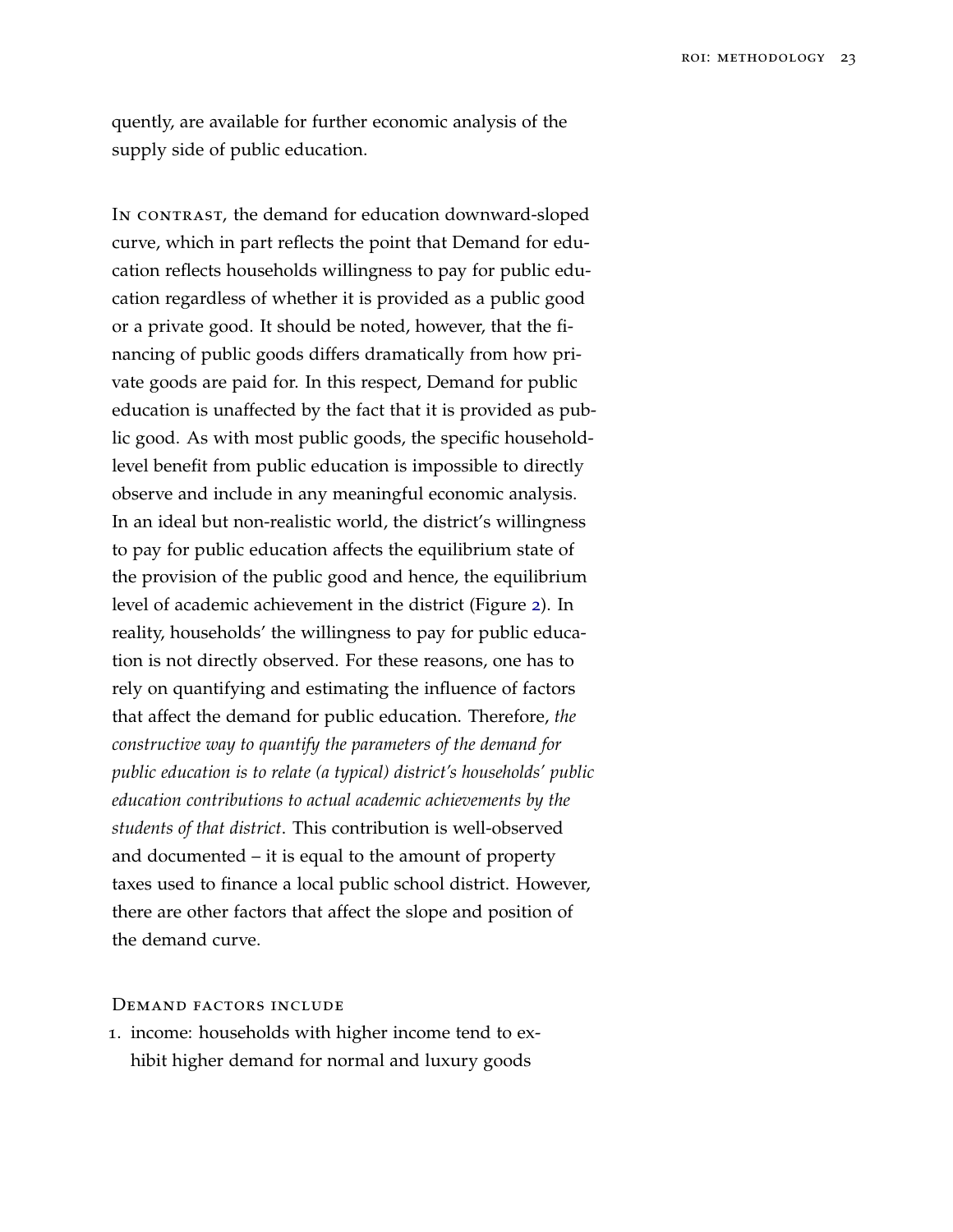(an increase in income shifts the demand curve to the right);

- 2. wealth: wealthy households tend to demand higher volumes of normal and luxury goods (an increase in wealth shifts the demand curve to the right);
- 3. poverty: districts with higher levels of poverty (other things being equal) tend to demand less of education (an increase in poverty shifts the demand curve to the left);
- <span id="page-23-0"></span>4. parental educational attainment: children of parents with low level of educational attainment tend to exhibit smaller demand for public education (an increase in parent's educational attainment shifts the demand curve to the right).

NOTE, that the approach of relating district households' expenditures on public education to academic achievements of students in the district differs dramatically from earlier attempts to quantify return on investment in public education. First, the proposed approach evolves from the commonly used Demand and Supply framework. A solid theoretical framework is important for better understanding the fundamental relationships between investments in public education and returns on these investments. The use of the Supply and Demand framework allows us to make consistent with empirical evidence, non-contradictory analysis.<sup>11</sup> 11 Smirnov, Oleg A. (2014) What is Second, components of the district's cost of production and factors affecting Supply do not constitute investments in public education, so none of them is expected to have a measurable positive return.

To summarize, the basic idea of the analysis is to separate the impact of investment in public education from other factors, and quantify the effect of investments on academic

investment in public education and how to measure return on it? Working paper. Department of Economics, University of Toledo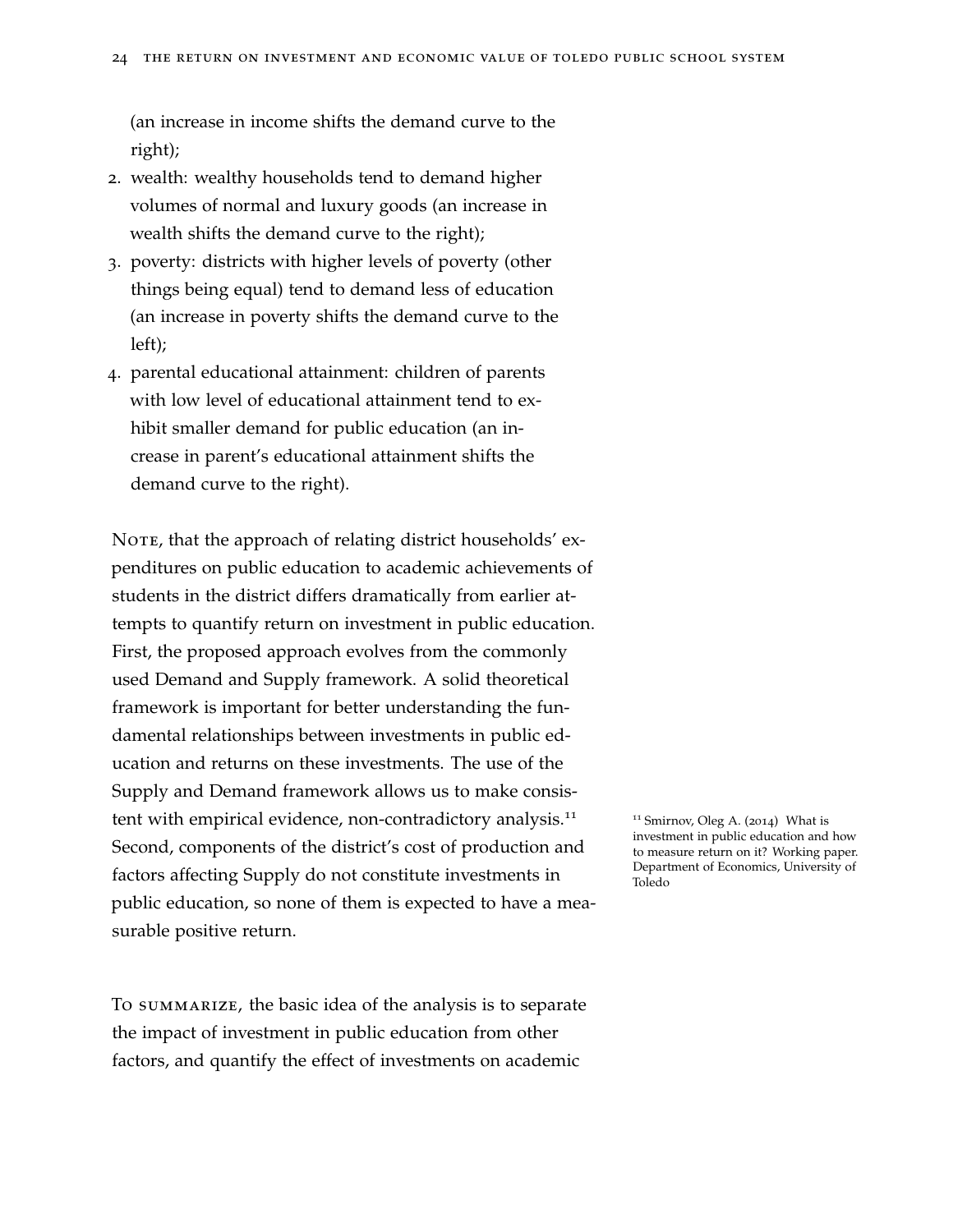$$
\begin{array}{c}\n\hline\nInvestment \\
in\n\end{array}\n\left\downarrow \begin{bmatrix}\nOther \\
Demand \\
factors\n\end{bmatrix}\n+\n\begin{bmatrix}\nSupply \\
factors\n\end{bmatrix}\n=\n\begin{bmatrix}\nAcademic \\
achieve - \\ment\n\end{bmatrix}
$$

achievement as depicted on Figure [3](#page-23-0). The settlement achievement.

Figure 3: Investment in public education and other factors of academic

#### <span id="page-24-0"></span>*ROI: Measurement*

The key to accurate measurement of the return on investment in public education is to insulate the effect of a change in investment from other factors. From an economic perspective, when other factors are held constant, a measurable change in the academic achievement is attributed to a measurable change in the level of investments (see Figure [4](#page-24-0)).



POTENTIALLY, the relationship between the investment in public education and academic achievement is possible to identify and quantify using empirical data. The critical complicating aspect of making statistical inference using empirical data is that the data are not the result of a scientific experiment, so the statistical inference typical for experimental data should be avoided in favor of methods and models that are more appropriate for observational studies. The unit of

Figure 4: Setting a new level of investment in public education leads to a new level of academic achievement.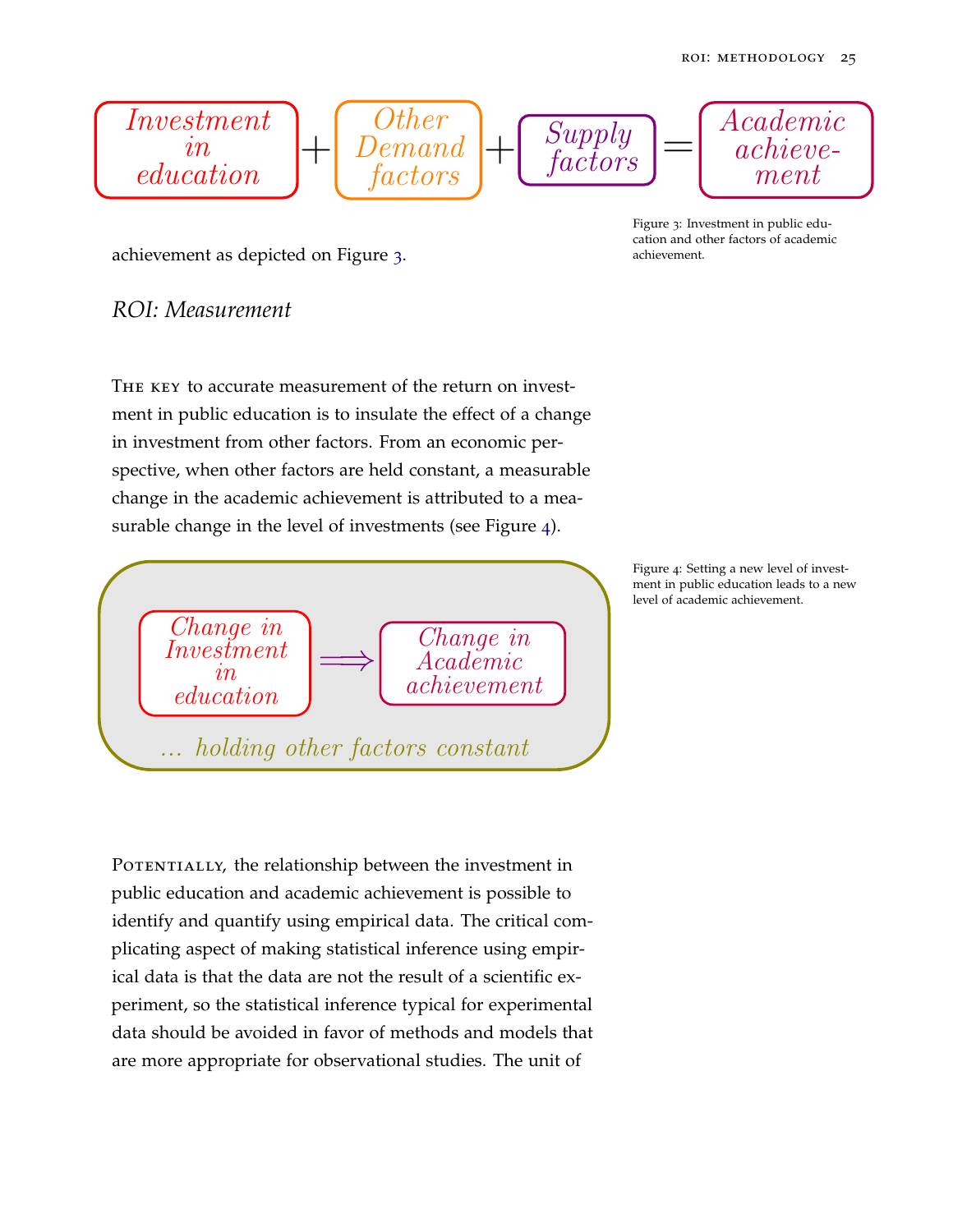analysis here is a school district because the economically independent producer is a school district – given that school districts have the authority to allocate resources between the schools, a school is not independent producer of education. Therefore, all relevant data concerning the supply side are to be aggregated to the level of school district even when the data by schools are available. The consumer of the school district's production is the entire population residing within the school district. Therefore, the data concerning academic achievement and other demand factors are also aggregated by school districts.

THE DATA for this study were collected over all 610 school districts in the State of Ohio and covers three time periods of observations: FY2012–13, FY2011–12, and FY2010–11. The source of data is the set of Ohio School Report Cards<sup>12</sup>. The <sup>12</sup> Ohio Department of Education *Ohio*<br>School Report Cards http://reportcard. dataset comprises of indicators of academic achievement, so-<br>education.ohio.gov/ Pages/default.aspx cioeconomic characteristics of districts' population and student body, indicators of districts' expenditures, and sources of districts' revenues. The complete list of variables collected for this study is provided in Appendix A1. As an indicator of academic achievement, we use Ohio Graduate Test (OGT) results, which comprise official State of Ohio tests in five subjects: Reading, Mathematics, Writing, Social Studies, and Sciences. This test is an objective (does not depend on district's wishes), nontrivial (no districts have all maximally possible scores), and uniform (State-level standards apply to all districts) across all public school districts. Its use in this study makes it possible to quantify academic achievements of students in the district. To summarize academic achievements over five subjects, we computed a synthetic variable, which is the average of the five OGT test results for all Ohio school districts.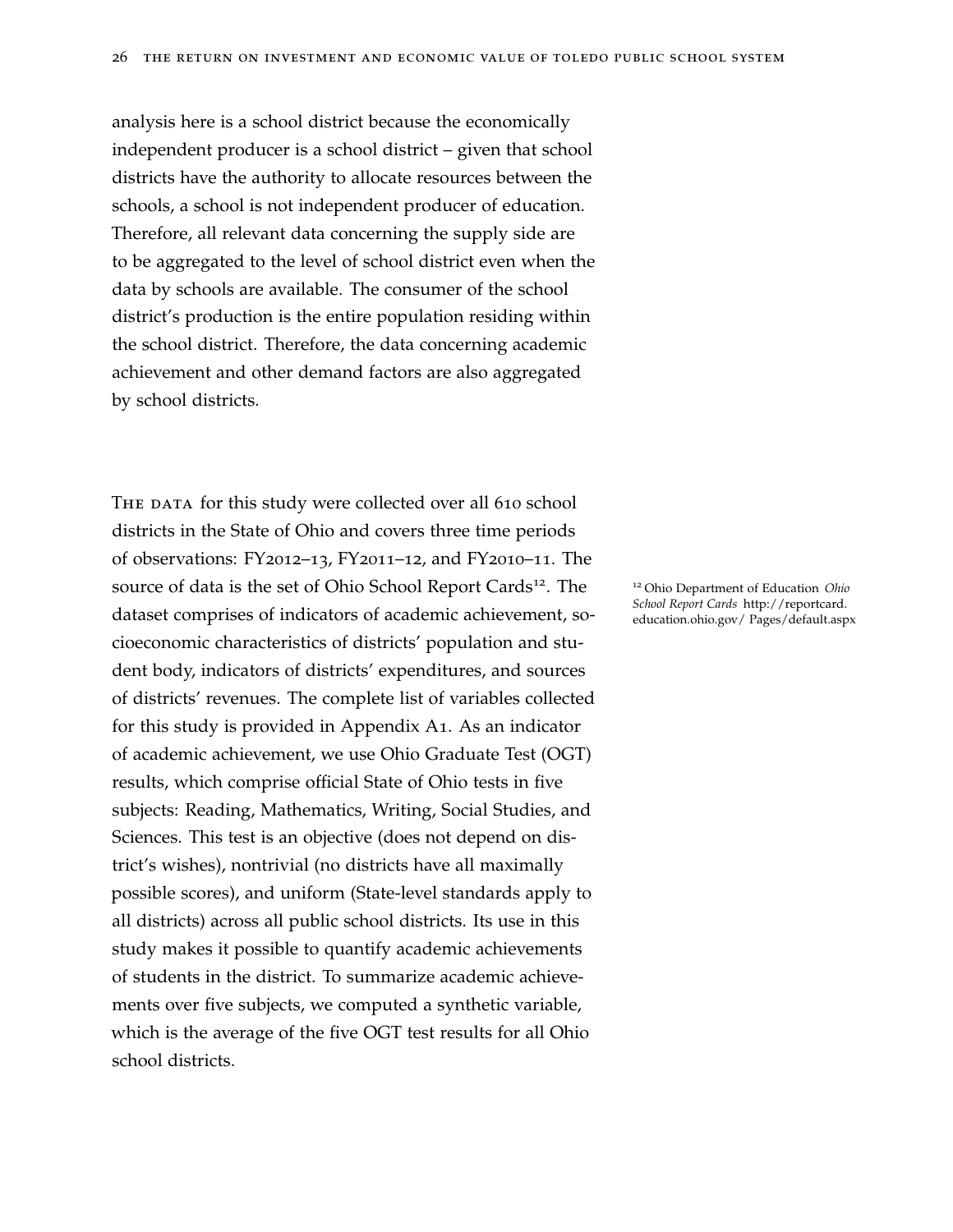THE EXTENSIVE list of factors affecting the demand for education in the district as well factors affecting the supply of education by the district are provided in Appendix A1. A preliminary inspection of the dataset established that only one school district (Put-in-Bay) contains incomplete records in part because the district is so small that in some years there are no students taking the OGT. Given that this is an outlier, further analysis was performed using perfectly balanced panel data that comprises 609 Ohio school districts. Each of the districts is viewed as a local monopoly in producing public education.

THE USE OF PANEL DATA for this study is important because unlike cross-section data-based studies, panel data are needed for estimating panel data models. Specifically, the panel data are needed for estimating panel data models with random effects, that generally are written as follows:

<span id="page-26-0"></span>
$$
y_{it} = X_{it}'\beta + u_i + \varepsilon_{it}, \qquad (1)
$$

where *yit* is academic achievement by students of district *i* at time period *t*,  $X_{it}$  is a  $1 \times k$  vector of regressors (explanatory variables),  $β$  is a  $k \times 1$  vector of coefficients, each of the coefficients is the marginal effect of the corresponding regressor on academic achievement, *u<sup>i</sup>* is the district-specific (unobserved) combination of socio-economic, demographic, and other factors (from either Supply or Demand sides), and  $\varepsilon_{it}$  is the stochastic error term at district *i* and time period *t*, which is the effect of unobserved influences. Under fairly mild conditions, that require that district-specific factors do not change over the entire time span, and the error terms do not correlate with observed regressors, the model can be estimated by established statistical techniques, such as maximum likelihood or method of moments, so that the estimates of *β* are consistent and unbiased.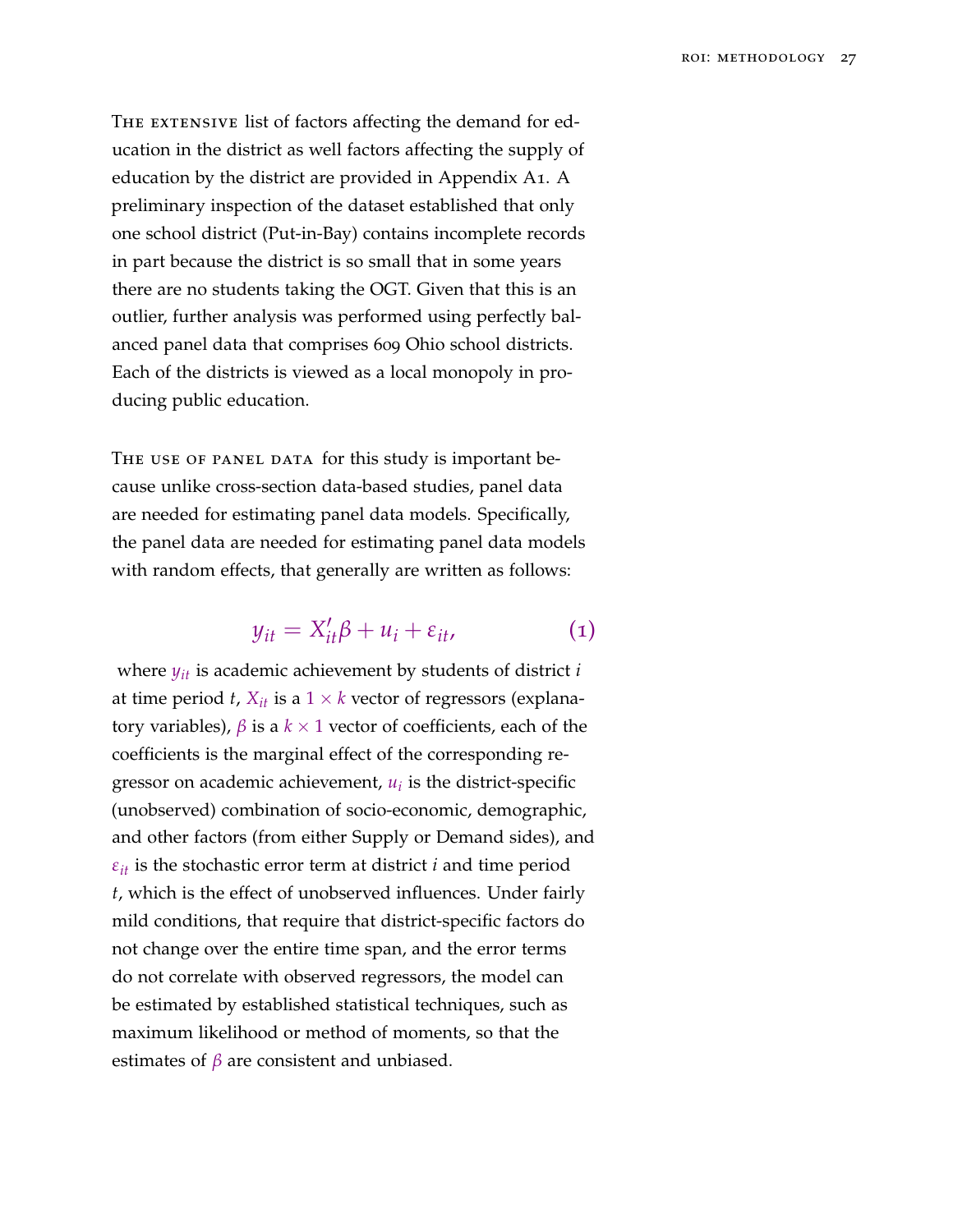THE STRONGEST ADVANTAGE of model ([1](#page-26-0)) against a crosssection model

#### $y_{it} = X'_{it} \beta + \varepsilon_{it}$

is in the robustness of estimates of parameters *β* when some of relevant regressors (factors) are missing but these unobserved factors are constant over time. For example, suppose the population density in the district is an important factor but is not included in the set of regressors. As long as population density does not change dramatically over time, the estimates of *β* from random effects panel data model are unbiased and consistent, whereas estimates of *β* from a cross-section model are subject to omitted variable bias. Unless the omitted variables are explicitly brought in the analysis, the omitted variable issue persists even in large datasets. In sum, the random effects panel data model is commonly used in the literature for dealing with omitted variable issues as well as endogeneity, which is frequently a factor of many econometric models.

Eliminating omitted variables and endogeneity concerns in random effects panel data model ([1](#page-26-0)) enables one to effectively relate the change in investment to a corresponding change in academic achievement (Figure [4](#page-24-0)). Consequently, the panel data estimation results can be summarized in the form of ROI formula:

This formula defines the procedure for computing a typical improvement (or a deterioration) in the district's academic achievement from a \$1 increase (or decrease) in investment in public education. It is important to underscore that the implied approach is independent of any assumptions about the values of return on investments in public education. Specifically, if the return on public education is positive (as is stressed by the first group of studies identified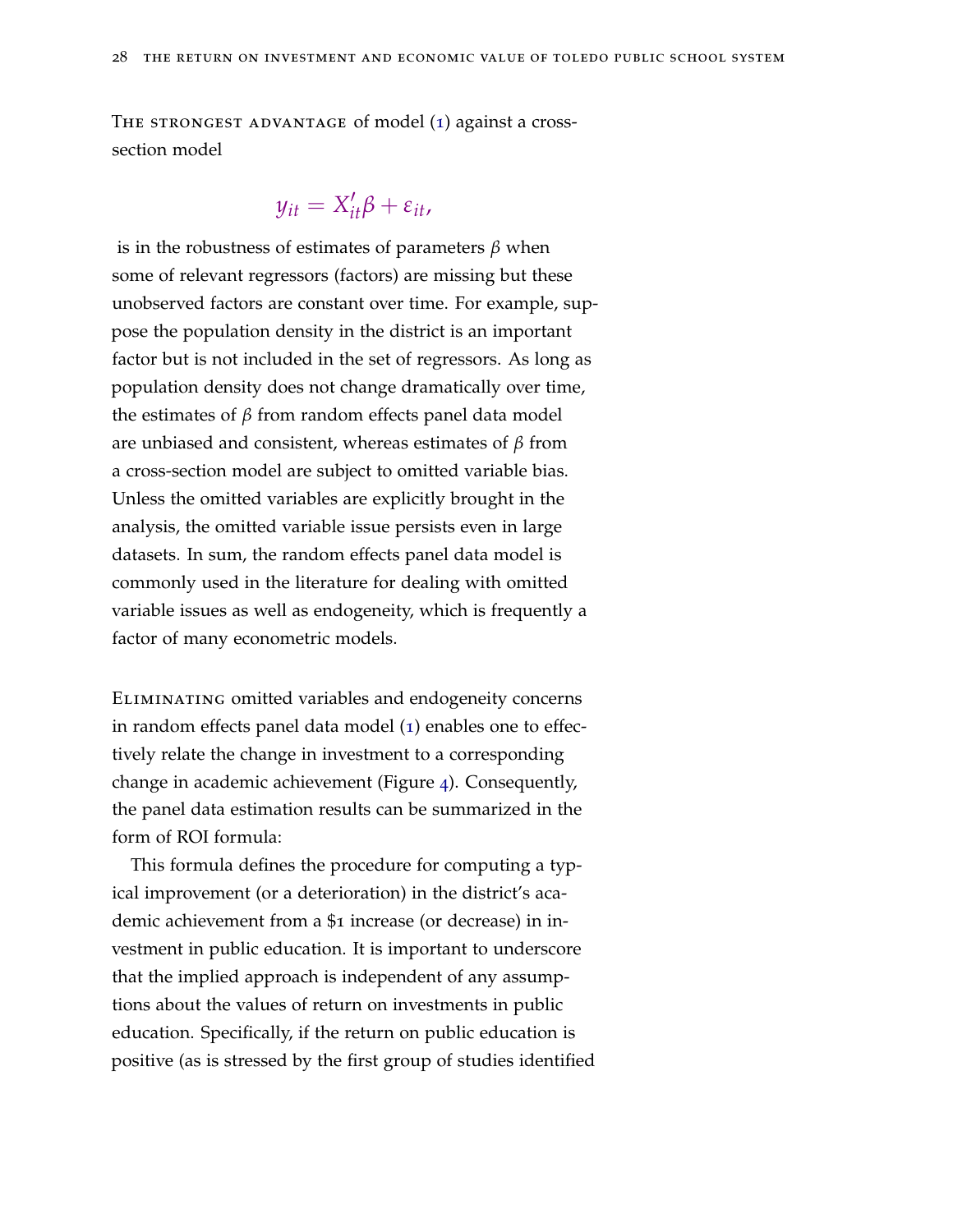Return on Investment (ROI)

Change in Academic achievement

Change in  $\it Inves\check{t}ment$  Figure 5: Return on Investment (ROI) is defined as a change in academic achievement associated with a change of investment by \$1.

in the first section of this report), the coefficient from the for-mula in Figure [5](#page-26-0) will have a positive value. In contrast, if it is negative (as implied by alternative theories' proponents), the coefficient will have a negative value.

=

The combination of the strong theoretical model and reliance on statistical analysis is critical for providing an unbiased estimate of return on investment (as a numerical value) and providing a confidence interval for that estimate, which is relevant for determining the level of uncertainty associated with computed coefficients.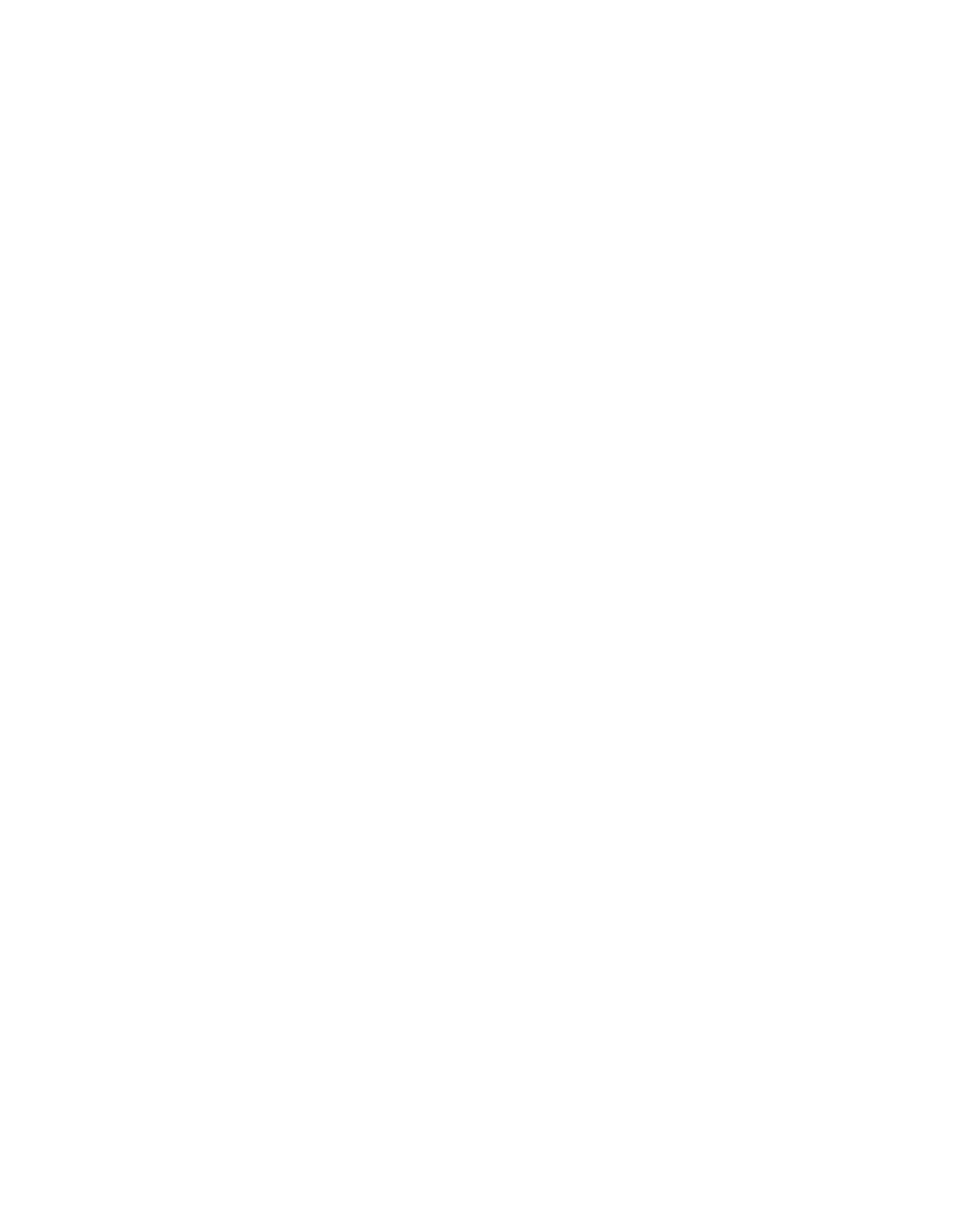<span id="page-30-0"></span>

## *ROI: Empirical Results*

The framework described above was applied to estimate ROI in Ohio public education. We have used a randomeffects panel data model to measure the effect of various Supply- and Demand-side factors of public education on academic achievement. Descriptive statistics of key variables for Ohio public school districts are provided in Appendix A2. We also highlighted average (across three-year period of 2010–11, 2011–12, and 2012–13) for the Toledo City public schools. In all tested models, the dependent variable is the average of the five-subject Ohio Graduation Tests (OGT). The models differ in the emphasis on supply-only, demandonly, or supply and demand factors.

To skip the details of the model selection process, we focus on the model specification that we found to be relevant for (1) demonstrating the correctness of the made assumptions, and (2) quantifying the return on investment. The model is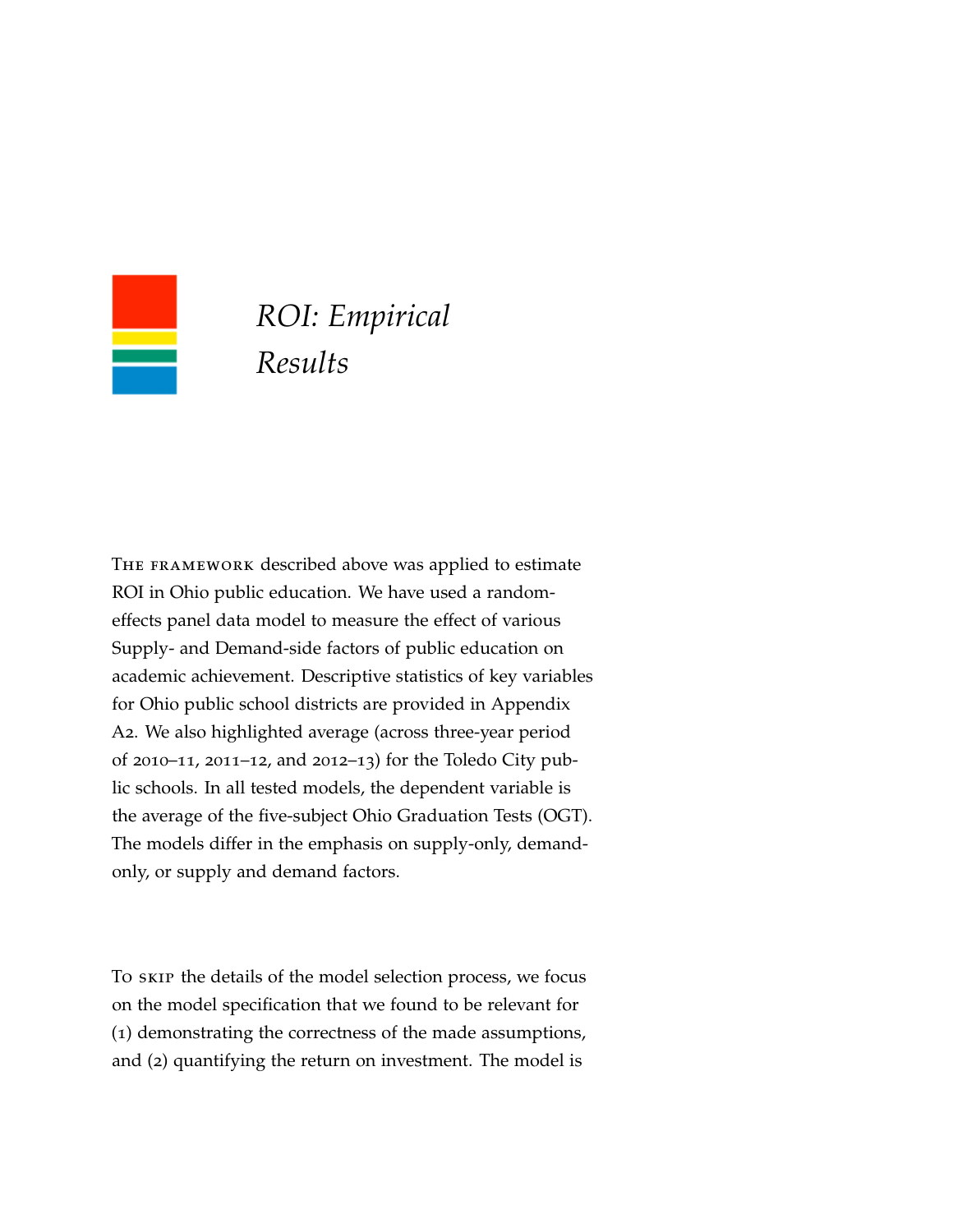specified as follows:

$$
OGT\_AVE_{it} = \beta_0 + \beta_1 TEA\_SAL_{it} + \beta_2 ADMIN\_SAL_{it} + \beta_3 TEACH\_RATIO_{it}
$$
  
+  $\beta_4 FED\_REV_{it} + \beta_5 STATE\_REV_{it} + \beta_6 LOC\_REV_{it}$   
+  $\beta_7 MED\_INC_{it} + \beta_8 POVERTY_{it} + \beta_9 RACE\_BL_{it}$   
+  $u_i + \varepsilon_{it}$ ,

where *OGT*\_*AVEit* is the weighted average of the five OGT percentages for the school district *i* in time period *t*,

1. *Supply factors*

*TEA*\_*SALit* is the teacher's salary in time period *t* in school district *i* (excludes fringe benefits), *ADMIN*\_*SALit* is the salary of administrators in time period *t* in school district *i* (excludes fringe benefits),

*TEACH*\_*RAT IOit* is the student-teacher ratio in time period *t* in school district *i*,

2. *Other supply factors*

*FED*\_*REVit* is the amount received by district *i* from the federal government, per pupil, *STATE*\_*REVit* is the amount received by district *i* from the state government, per pupil,

3. *Investments in education*

 $LOC\_REV_{it}$  is the amount received by district *i* from local revenue (local property taxes), per pupil,

<span id="page-31-0"></span>4. *Demand factors*

 $MED$ <sub>*INC*<sup>*it*</sup> is the median income in district *i*,</sub> time period *t*, *POVERTYit* percentage of students living in poverty in district *i*, *RACE*\_*BLit* percentage of black students in district

*i*, time period *t*,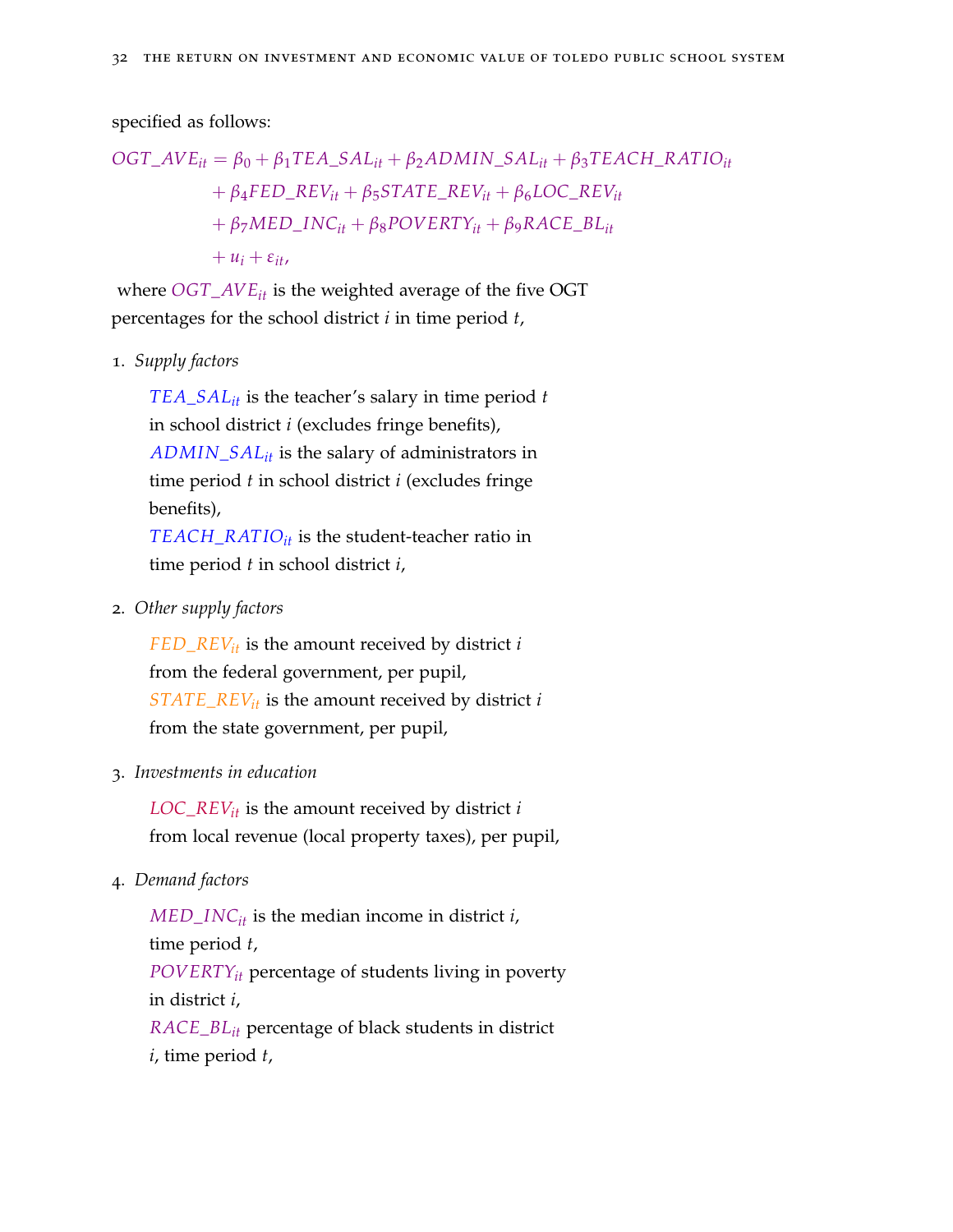*u*<sub>*i*</sub> ∼ *N*(0,  $σ$ <sup>2</sup><sub>*u*</sub></sub>) and  $ε$ <sub>*it*</sub> are independently identically distributed with mean zero and variance  $\sigma_{\varepsilon} < \infty$ .

Remarks on the model. All model coefficients *β* indicate marginal effects of the corresponding variables on academic achievement. For example,  $\beta_1$  is a measure of the mean of improvement in *OGT*\_*AVE* from an increase in *TEA*\_*SAL* by \$1. In this respect, all districts are assumed to be equally responsive to exogenous changes in the values of regressors. However, random effects *u<sup>i</sup>* signify districts' specific combination of conditions that do not need to be observed or measured but which might be responsible for observed differences in the attained levels of academic achievements even if the marginal effects across districts are identical. Variable *RACE*\_*BL* is used as a proxy for parental level of educational attainment because these are known to be positively correlated but data on educational attainment of parents is unavailable by school districts. District's median income (*MED*\_*INC*) correlates with poverty (*POVERTY*). The combination of the two variables is indicative of income inequality among households in the district.

The summary of the regression statistics is provided in Appendix A3. The notable statistic is that the overall coefficient of determination is 0.69; that is the model explains just over two-thirds of the total variation in academic achievement across districts. The model performs well in explaining inter-district variation, but has little significance in explaining (predicting) within the district trends. The latter effect might be associated with insufficient data – we have collected data only over three consecutive time periods; that is there are only three observations over each school district. Table [1](#page-31-0) summarizes the measurements of the marginal effects using the panel data model.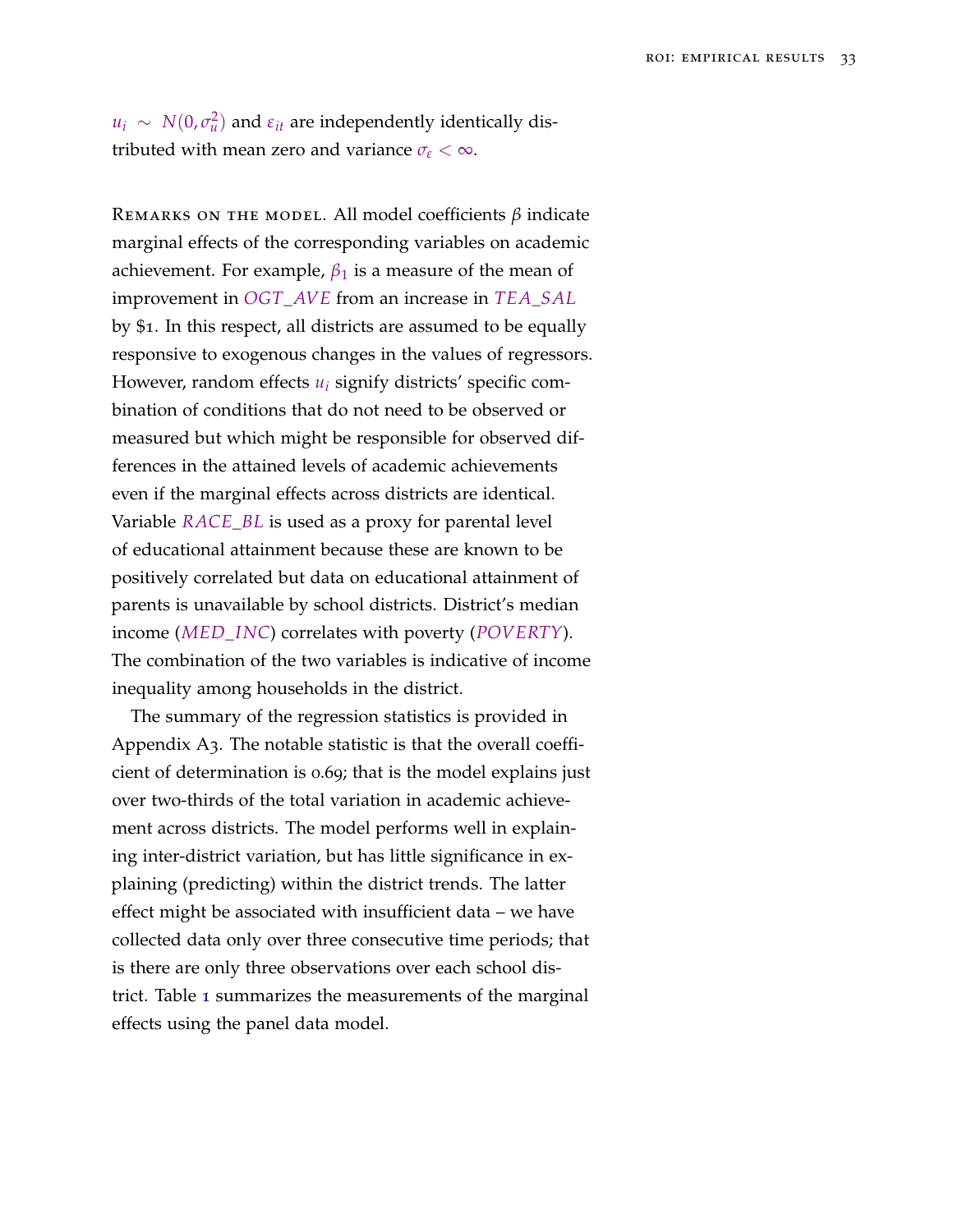| Factor                                 | Effect | Value      | Std. Error |
|----------------------------------------|--------|------------|------------|
| TEA_SAL                                | none   |            |            |
| <b>ADMIN_SAL</b>                       | none   |            |            |
| TEACH_RATIO                            | none   |            |            |
| FED_REV                                | strong | $-0.00199$ | 0.00038    |
| STATE_REV                              | strong | $-0.00057$ | 0.00014    |
| $LOC\_REV_{it}$                        | strong | 0.00028    | 0.00009    |
| MED_INC                                | strong | 0.00012    | 0.00003    |
| POVERTY                                | strong | $-11.676$  | 1.231      |
| $RACE$ <sub><math>BL_{it}</math></sub> | strong | $-16.536$  | 1.116      |

Table 1: The summary of marginal effects in the panel data model

THE RESULTS of the empirical analysis indicate the following public education trends in Ohio public school districts:

- (a) supply factors pertaining to labor markets (salaries of teachers and salaries of administrators) have no statistically significant effect on average performance of students in Ohio graduation tests;
- (b) average across the district student-teacher ratio has neither a positive nor negative effect on academic achievement;
- (c) both federal and state sources of funding of school districts have a statistically negative effect on academic achievement;
- (d) local expenditures on public education have strong positive effects on academic achievement;
- (e) factors of income, poverty, and socioeconomic predisposition to education play important roles in defining other (non tax related) aspects of demand for public education; and
- (f) there are only two variables that have strong positive effects on academic achievement: median income of households in the district and per pupil expenditures from local taxes.

Result (a) suggests that although there is quite substantial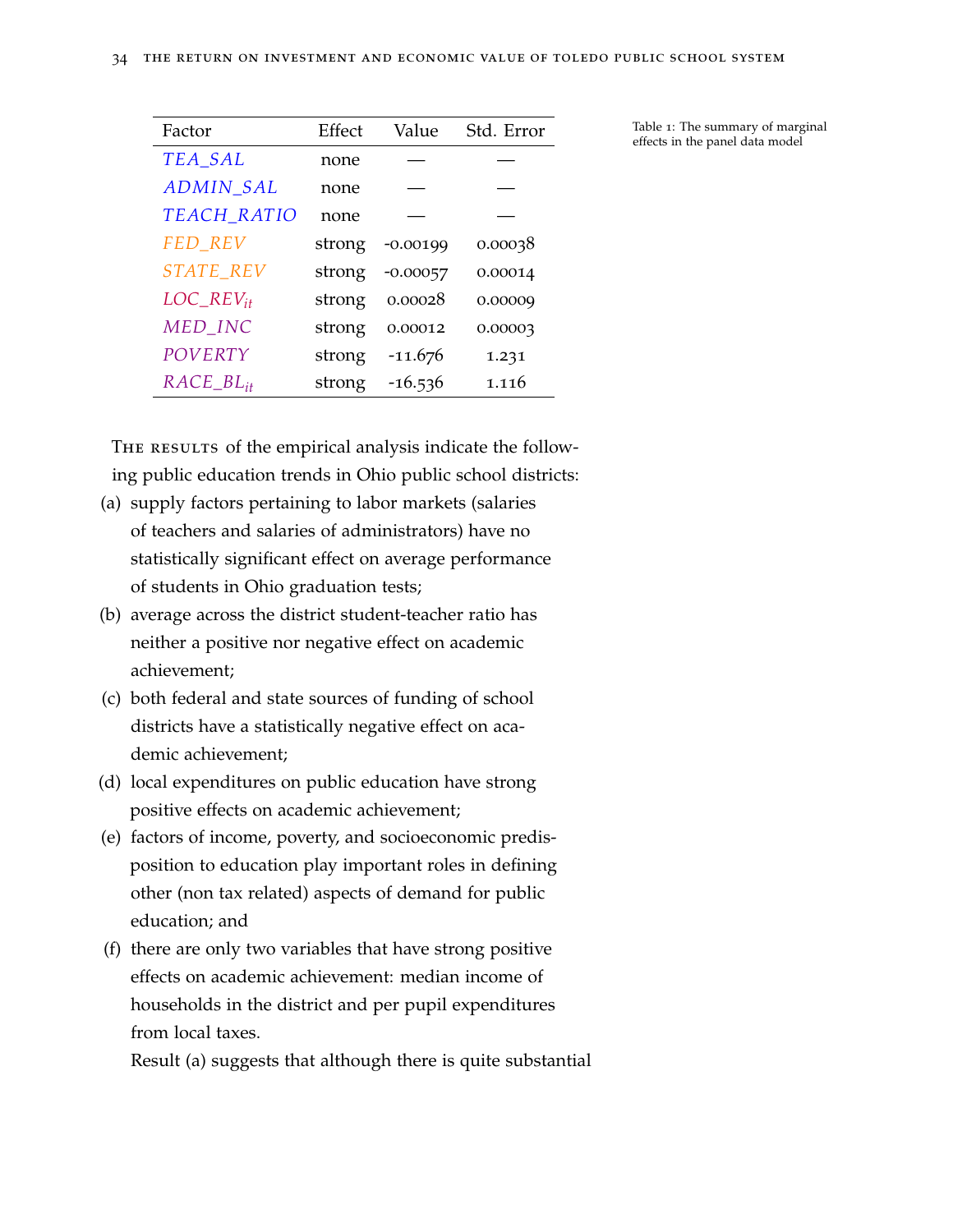variation in the salaries of educators across school districts, this variation pertains rather to the conditions on the local labor market (the prevailing wage on the labor market in a particular location) rather than academic achievement of students. This result, however, does not contradict to the possibility of within-the-district variation in teacher's salary to be in part explained by the teacher's performance.

Result (b) might have more to do with the fact that classroom size is an across-the-state regulated parameter, so that many school districts have little or no control over the classroom size. Consequently, classroom size is affected by the demographic trends in the school district and varies over time.

Result (c) is statistically significant and indicates that the more federal and state monies that are spent in a school district, the lower the level of academic achievement in that school district. Evidently, the federal and state funding affects some other aspects of school district operations, but the district averages of academic achievements are affected detrimentally. For instance, federal and state funding might increase accessibility of public education.

Result (d) is one of the key findings of this study – it enables one to quantify the return on investment in public education. The combination of results (c) and (d) suggests that the source of funding (and the purpose of funding) of public schools is an important factor in determining the quality of public education. This implies that it would be erroneous to conclude (as some empirical studies alluded to) that an increase in educational expenditures automatically implies an improvement in academic achievements. Empirical evidence suggests that academic achievement is much more sensitive (and is positively correlated to) local sources of funding. This suggests that academic achievement is determined by a local community's commitment to public education and its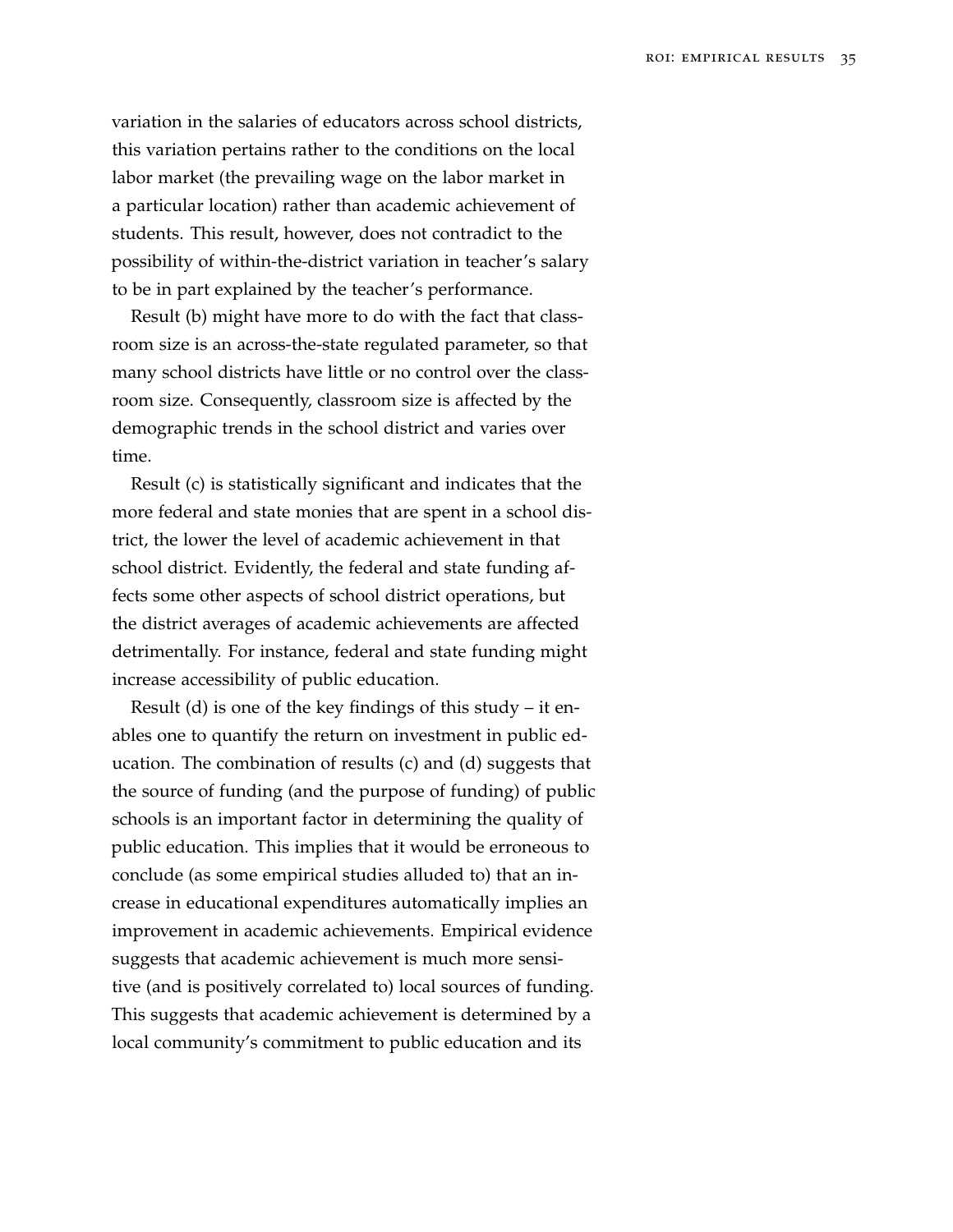willingness to contribute (through taxes) to improvement in local public education.

Result (f) suggests that the economic well-being of district households has positive effect on academic achievement. It also shows that economic well-being (median income) alone is unable to explain academic achievement – the amount of local taxes contributed to public education is an equally significant factor. The state of the state of the state of the state of the state of the state of the state of the state of the state of the state of the state of the state of the state of the state of the state of the sta

The return on investment in public education for school districts in Ohio is equal to 0.00028 per \$1 of local expenditures per pupil. In other words, an additional \$1,000 per stu-<br>An increase in local support of the dent leads to 0.28 points increase in academic achievement measured by OGT results. The standard error of this effect is 0.00009 points per \$1, or 0.09 points per \$1,000 spent per pupil from local taxes. The result is statistically significant; that is, empirical evidence suggests that with probability of more than 99 percent that indeed a local tax has a positive influence on academic achievements of students in the local public schools.

variable that has strong positive effect on academic achievement of pupils in public education systemm.

school district improves district's performance on OGT at the rate of 0.28 points per \$1,000 per pupil.

#### <span id="page-35-0"></span>*Do Subjects Matter?*

In addition to the model described in the previous section, we have also quantified five subject-specific models:

 $OGT\_SUB \text{JECT}_{it} = \beta_0 + \beta_1 TEA\_SAL_{it} + \beta_2 ADMIN\_SAL_{it} + \beta_3 TEACH\_RATIO_{it}$  $+ \beta_4 FED\_REV_{it} + \beta_5 STATE\_REV_{it} + \beta_6 LOC\_REV_{it}$  $+ \beta_7 MED$ *\_INC*<sub>it</sub> +  $\beta_8 POVERTY_{it} + \beta_9 RACE$ *\_BL*<sub>it</sub>  $+ u_i + \varepsilon_{it}$ 

where *OGT*\_*SUB JECT* stands for one of each of the subjects: *OGT*\_*READ*, *OGT*\_*MATH*, *OGT*\_*WRITE*, *OGT*\_*SS*, and *OGT*\_*SC I*. Estimation results for these models are provided in Appendix A3. Table [2](#page-35-0) summarizes the relevant effect of investment in public education on subject-specific academic achievement.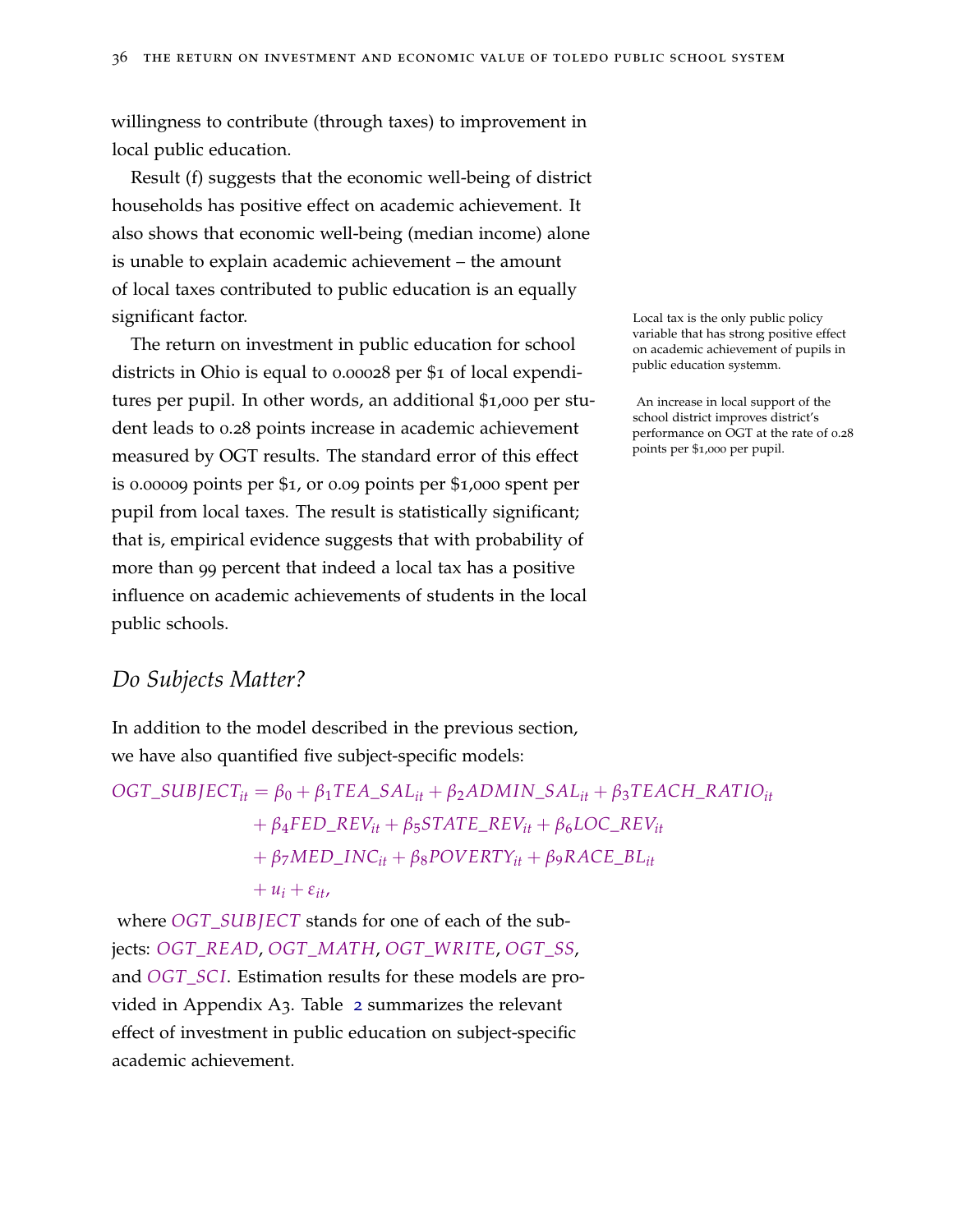| Subject            | ROI       | Std.Err. | Pr > z | Effect            |
|--------------------|-----------|----------|--------|-------------------|
| Reading            | .00019    | .00008   | 0.023  | positive          |
| <b>Mathematics</b> | .00022    | .00011   | 0.044  | positive          |
| Writing            | $-.00014$ | .00010   | 0.155  | none              |
| Social Studies     | .00030    | .00012   | 0.016  | positive          |
| Science            | .00051    | .00013   | 0.000  | strongly positive |

Table [2](#page-35-0) suggests ROI varies by subjects; that is investments in public education produce returns that are different across subjects. The strongest effect of local taxes on public education is observed in *Science*. The next best-affected subject is *Social Studies*. Student's performance in *Writing* appears to be unaffected by local taxes. Academic achievement in *Reading* and *Mathematics* shows an intermediate level of responsiveness to local taxes.

ALTHOUGH the mechanics of districts' students on OGTs might vary dramatically across public school districts in Ohio, a certain tendency is apparent from these five test results. It is a common phenomenon that teachers of languages and arts are typically paid less than teachers in natural sciences, mathematics, and technologies. Therefore, one of the possible explanations of what is observed in Table [2](#page-35-0) is that districts with strong local taxes (stronger Demand for desirable skills) tend to offer better curriculum in *Sciences* rather than languages. In contrast, districts with low local tax support and strenuous budgets are compelled to offer a less costly curriculum, which would be heavy in languages, so these students tend to perform relatively better in *Writing*. This argument also helps to explain A preliminary support to this claim can be found in Appendix A3 – OGT: Writing is the only model where student achievement is negatively correlated with average teachers' salaries in the district. It should be noted that the effect is

Table 2: The summary of estimates of ROI in subject-specific panel data models

a previously mentioned conclusion that *average* teachers salaries have no apparent effect on average OGT results.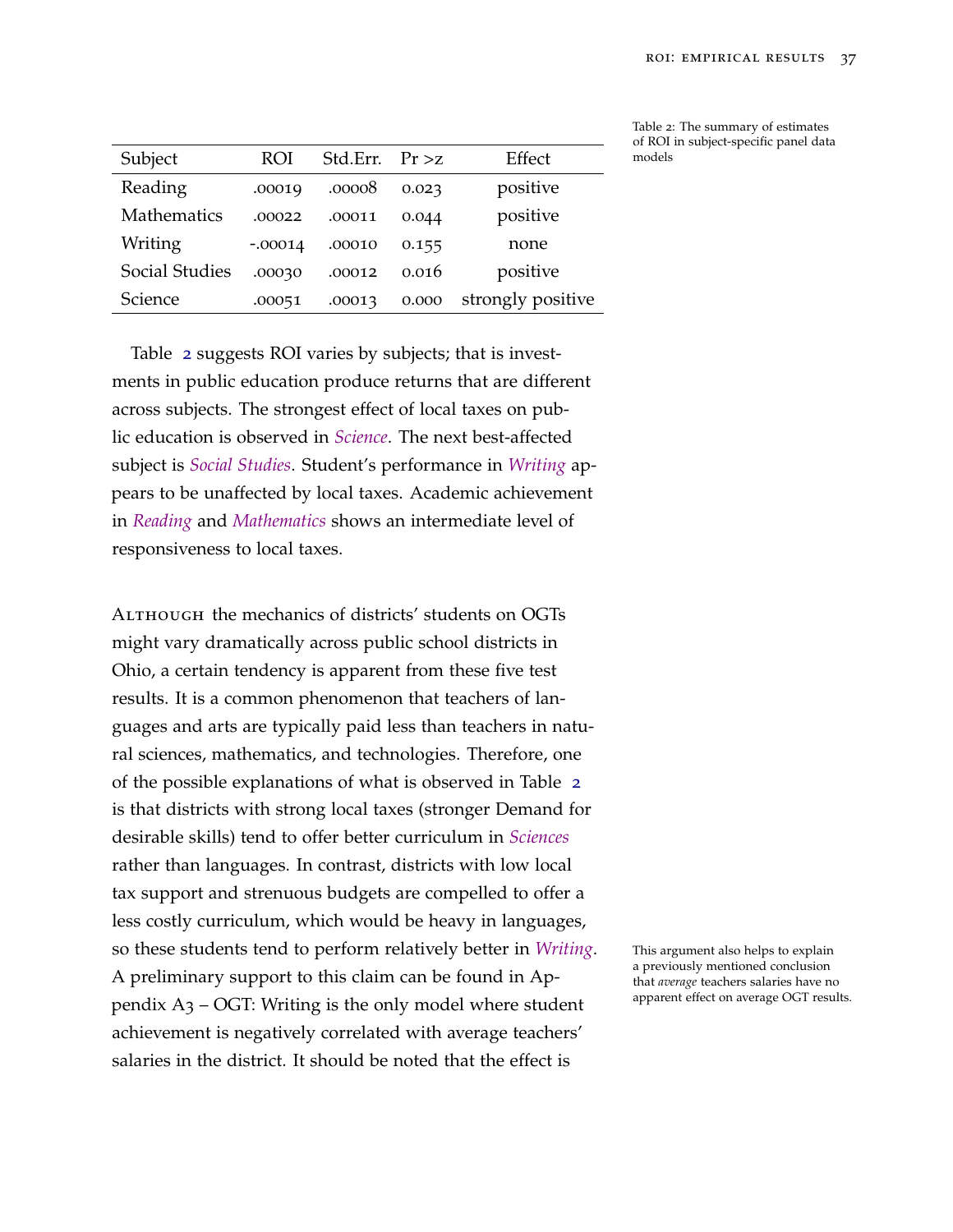small: a \$1,000 increase in average teachers' salary leads to a drop in Writing by 0.07 points. Also, the results for writing show that the within-district variation in academic achievement in Writing is related to changes in districts' conditions (this is the only model with double-digit within variation explained by the model). Another component of the explanation of this phenomenon is a hypothesis that teachers who are designated to teach languages or other writing-intensive classes earn smaller salaries than those who teach other classes. A district, heavily skewed toward hiring these teachers would have lower average teacher salaries and better writing students (at the expense of other subjects as indicated by average OGT).

### *ROI: Summary*

In sum, the return on investment in public education for school districts in Ohio is equal to 0.00028 per \$1 of local expenditures per pupil. In other words, an additional \$1,000 of local expenditures per student leads to 0.28 points increase in academic achievement measured by the average OGT results.

Among all revenue-related and local school district variables, local tax is found to be the only variable that has a statistically significant positive effect on academic achievement of students in public school districts – all other variables either have negative (detrimental) no measurable effects on academic achievement. It should be noted that the measurements here are made at the school district level, so that within the district policies on academic achievements have not been studied.

The primary beneficiary of an increase in local taxes are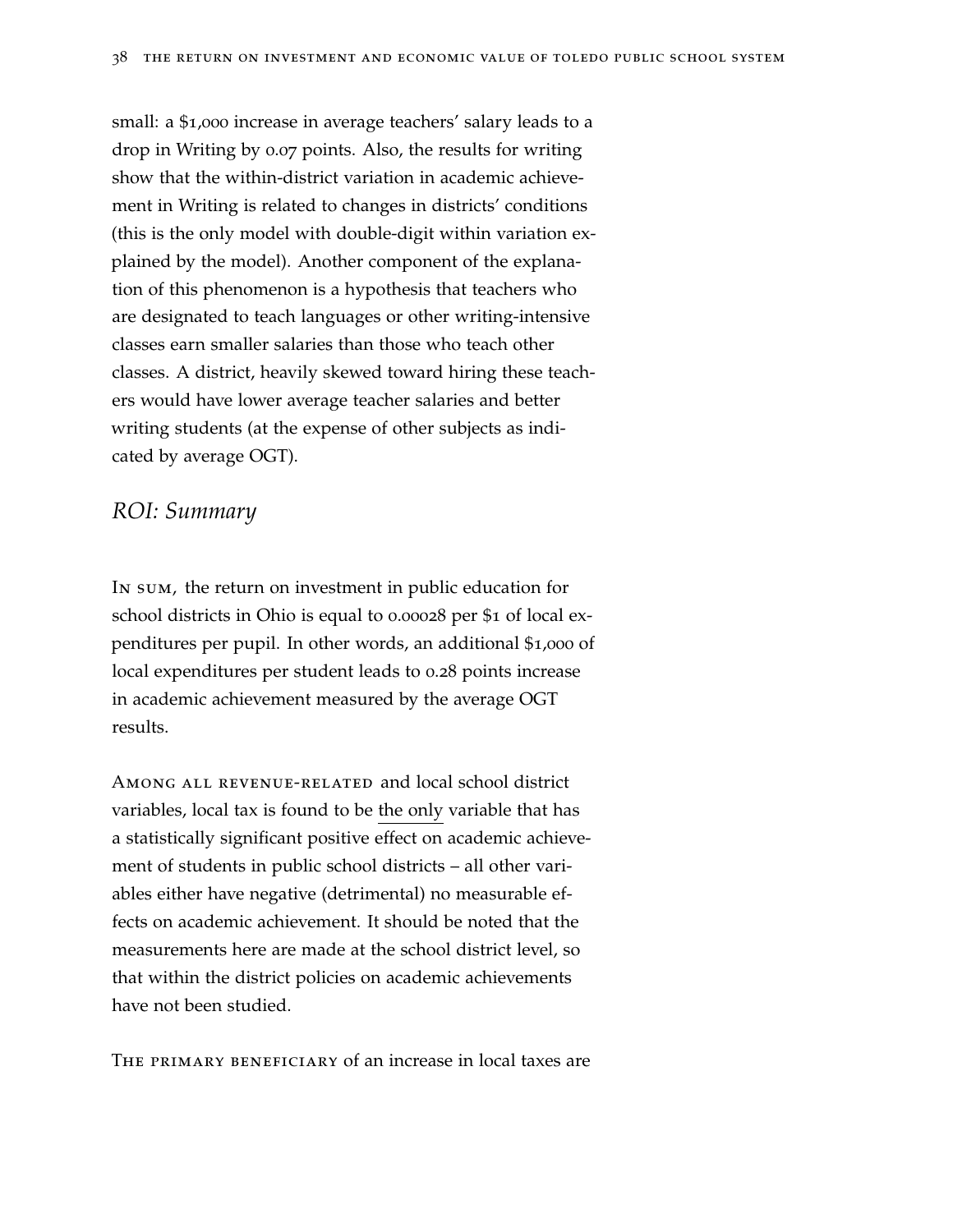academic achievements in *Science* followed by *Social Studies* and *Mathematics*. Investment in public education has no statistically significant effect on academic achievement in *Writing*. It should be noted that in the Toledo City public school district the worst-performing subject is *Science* (see Appendix A2) – only 61.7% of the district's students have passed *Science* during 2010–2013 period.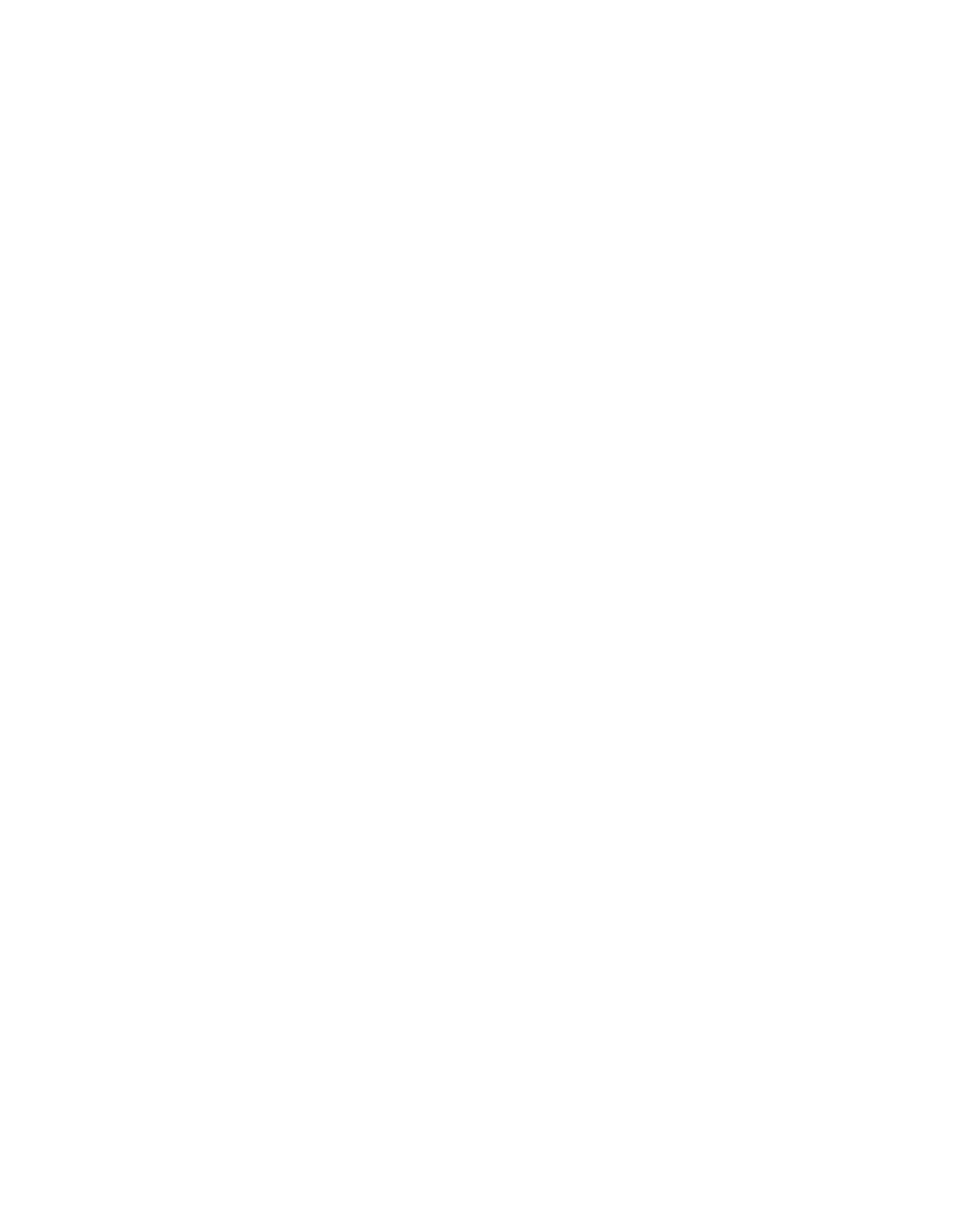

# *Accessing Economic Value of Public Education*

The economic value of public education comprises two somewhat interrelated aspects: individual level and community level. At the individual level, a higher level of attained education benefits the individual by enhancing quality of life, opening new career opportunities, reducing the chances of being unemployed or employed in a low-wage position, etc. Better-educated individuals are less likely to be a public burden (e.g., receiving unemployment or Medicaid payments), demand assistance from public finances, or commit violent crimes. Since the population mobility in the U.S. is relatively high, the individual (human capital) benefits of education acquired in one community travels with that individual and can thus be enjoyed by other communities – depending on the individuals' choice of his or her residence, employment, or other social activities. In this respect, since public education enhances individually owned human capital, the question is if and how do public expenditures on education benefit the locality that has supported these expenditures via property taxes.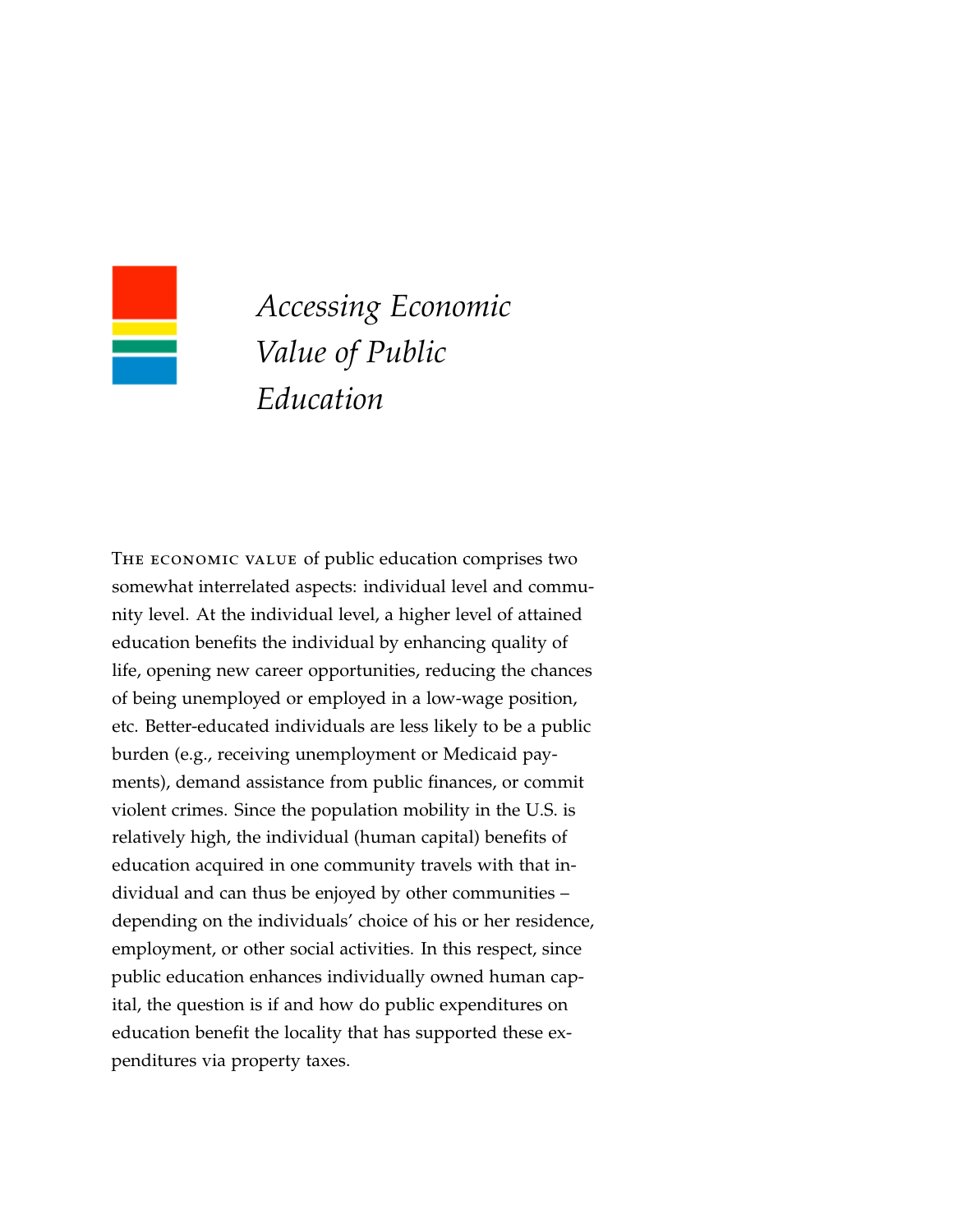THE IMPACT of public education on state and local economic growth has been intensely studied in the past using various techniques. A useful survey of these studies and the summary of their conclusions indicate that good public education is pivotal for faster and more robust economic growth in the local economy.<sup>13</sup> However, it is underscored <sup>13</sup> Weiss, Jonathan D. (2004) *Public* that economic development requires more than good public schools. Public schools are identified as an important tool of economic development policy as regions with great educational systems and little else manage to surpass others in economic development. This conclusion echoes conclusions drawn from many international studies <sup>14</sup> as well as specific <sup>14</sup> OECD. (2013) *Education at a Glance* policies' analysis.<sup>15</sup>

In practice, the empirical measurement of the effect of public education on economic growth encounters methodological and econometric issues.<sup>16</sup> Conceputally, the diffi-<br><sup>16</sup> Richter, Francisca G.-C., and Lisa culty arises from the fact that human capital – the set of individual's skills and knowledge – is an intangible asset and as such has characteristics of an asset but cannot be directly observed and quantified. Many studies focus on quantifying its benefit for individuals which is quite different from its effect on the local or overall economy. It is hypothesized that the mechanism through which public education influences local economic growth involves social networks or social capital, but concrete measurements of these ephemeric constructs is methodologically problematic because these are difficult to observe directly. Alternative measurements (via quantifying public perceptions) run into typical non-market valuation problems and concern with public opinions on economic issues rather than with the factitious state of the economy. Consequently, researchers suggest the use of instrumental variables – such as use of property valuations as a proxy of economic development – to measure the difficult-

*Schools and Economics Development: What the Research Shows* Knowledge-Works Foundation, KnowledgeWorks Foundation, Cincinnati, OH

*2012: OECD Indicators,* OECD, Directorate for Education and Skills. http://www.oecd.org/edu/United States \_EAG2013 Country Note.pdf

<sup>15</sup> Hanushek, Eric A. (2006) Alternative school policies and the benefits of general cognitive skills, *Economics of Education Review, Vol. 25,* 447–462

Nelson. The Prospects of Non-College-Bound Workers in the Fourth District Cleveland Federal Reserve Bank Working paper Series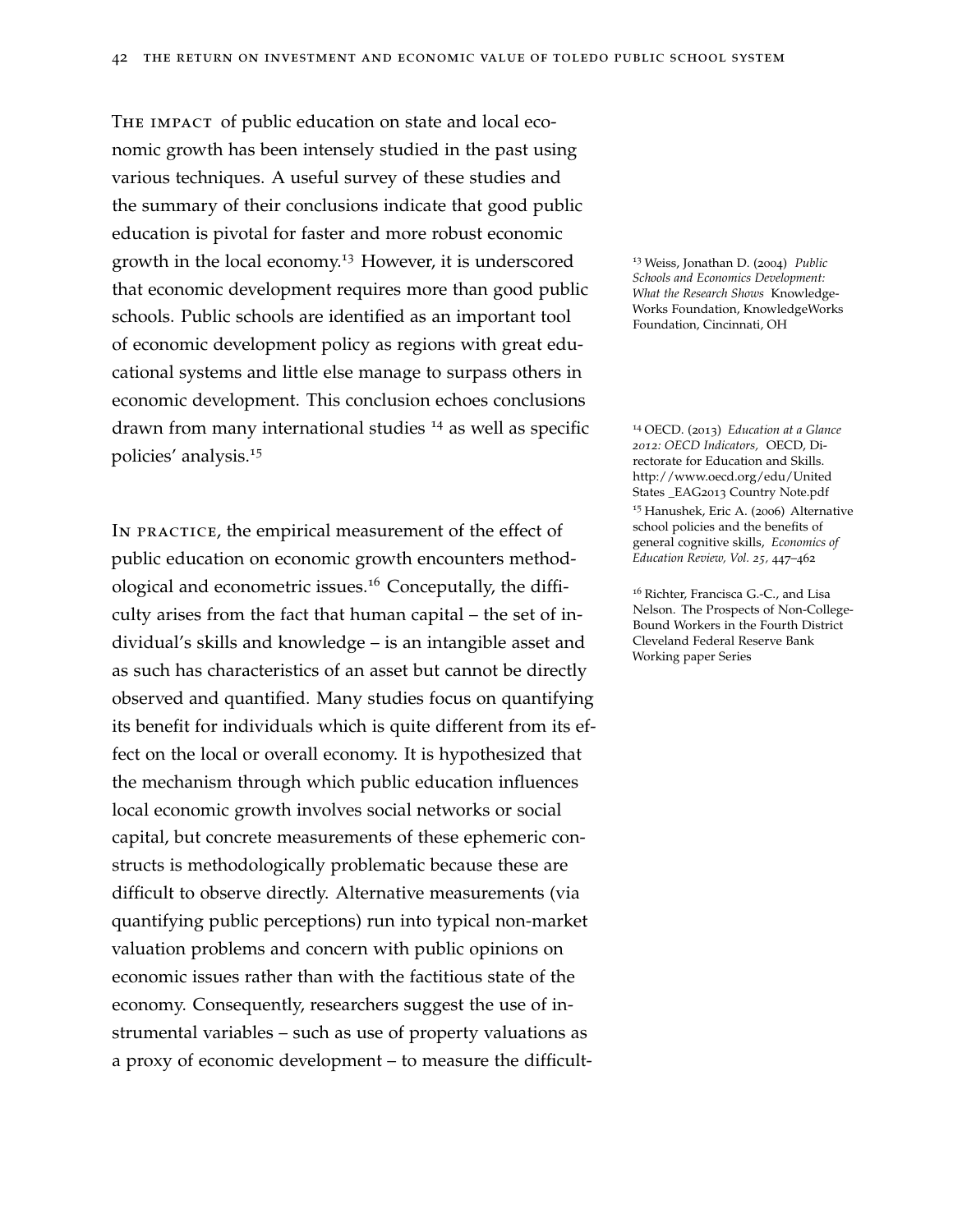THE TRIED AND TESTED ECONOMIC IMPACT analysis has been used widely for quantifying the effect of education spending on state and local economies. Weiss<sup>18</sup> argues that <sup>18</sup> Weiss, Jonathan D. (2004) *Public* most studies found either positive or "a significant positive" relationship between public education spending and economic development. An exemplary study of Virginia Beach schools<sup>19</sup> unwarrantably assumes that any expenditures on  $19$  Walden, Michael L. (2012) Quantifying the Successes of Public Schools, *School* public education – regardless of their agenda or purpose – *Administrator, Vol. <sup>69</sup> (6),* <sup>20</sup>–<sup>25</sup> are equally productive, hence, must have a positive effect on the local economy, real estate values, etc. In practice, an unscrupulous mix of productive and unproductive expenditures obscures the analysis and complicates an objective quantification of real effects.

The serious methodological simplification (a "shortcut") requires one to assume that the value of effect exerted by public education on the rest of the economy is equivalent to the value of resources the society commits to public education. Indeed, in economic analysis, where equilibrium is an important starting point of the analysis, it is safe to assume that under quite reasonable assumptions, the value of what is produced is equal to the sum of values of resources. In a competitive economy, resources are allocated and reallocated in a way to foster this relationship and on average there is no way to arbitrary improve competitive (market) economy outcomes. However, education is a public good and market economy tends to incorrectly allocate resources to such goods. In other words, "you get what you paid for" is an oversimplified paradigm of assessing the value of public education and frequently is misleading. Consequently, the key aspect of the proper analysis involves differentiating value of resources committed to public education from the value of the product of public education.

to-observe effects.<sup>17</sup> to-observe effects.<sup>17</sup> arrow, Lisa, and Cecila Elena Rouse. (2002) Using Market Valuation to Assess Public School Spending NBER Working paper No. 9054

> *Schools and Economics Development: What the Research Shows* Knowledge-Works Foundation, KnowledgeWorks Foundation, Cincinnati, OH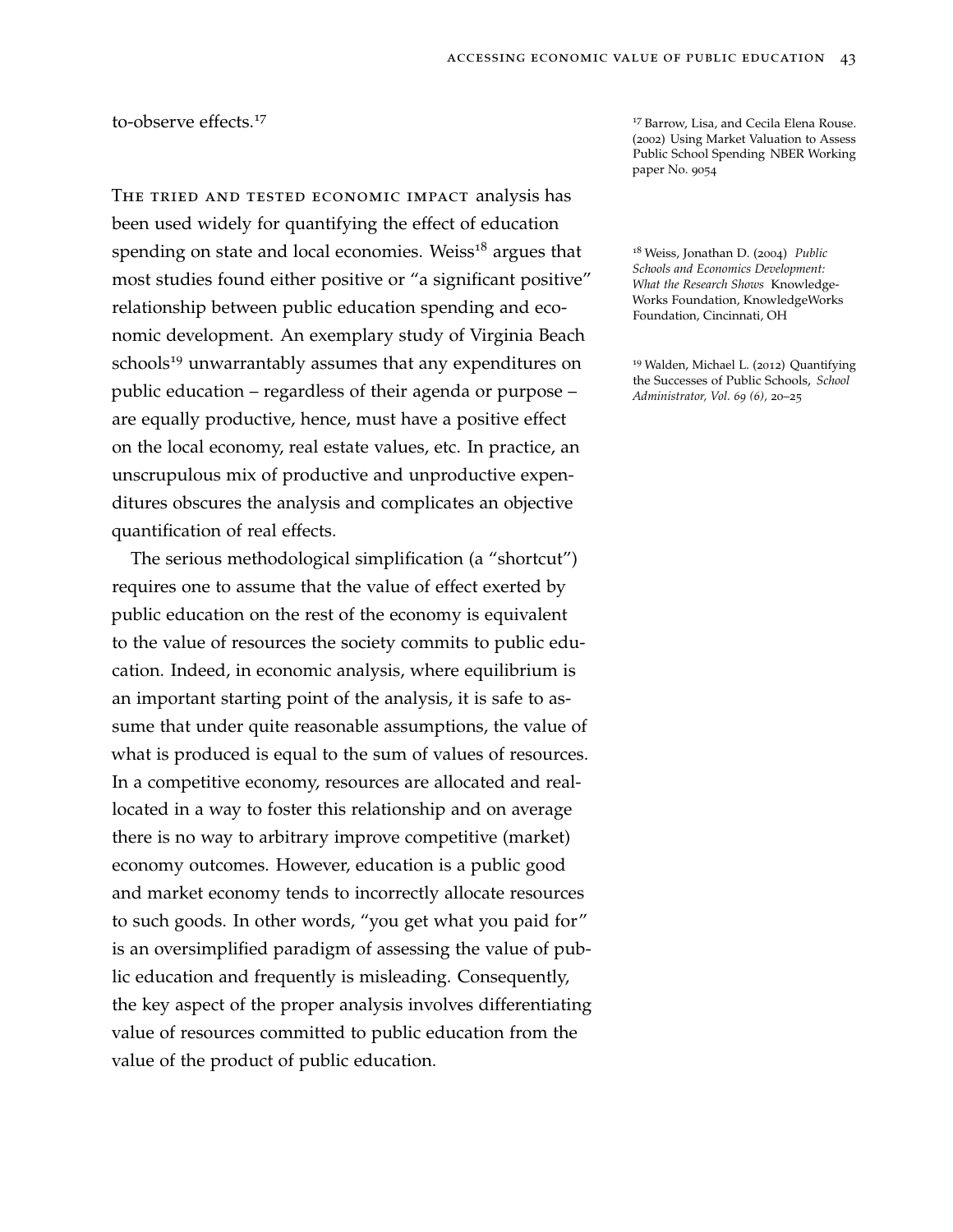IN THE PREVIOUS CHAPTER, we have highlighted the point that the product of public education (an improvement of human capital) is typically measured by academic achievements. We have also concluded that the profoundly significant resource that positively affects academic achievement is local expenditures on public education. In fact, our results indicated that it is the only source of revenues of public school districts that positively influences average academic achievement in the district. Consequently, it would be erroneous to assume that the value of the output of the public school district is simply identical to its revenue. Hence, in studying the effect of public education on the local economy, one has to focus on the measures of human capital – regardless of how difficult it is to quantify them – rather than assume that district's total revenue is automatically equivalent to its output. The intervenue is its total cost of the state of the state of the District's total revenue is its total cost

### *Measuring Economic Value of Public Education* <sup>output.</sup>

A systematic approach to quantifying the local communal (rather than individual) effect of public education on the local economy is to pursue the approach favored in economics where only the cause and the result are allowed to vary, while all other factors are held constant. This paradigm is very important for the scientific approach in economics but its implementation is problematic because – unlike in natural sciences – social sciences are unable to stage and properly measure the results of social experiments. Hence, most of the empirical studies are observational studies, where the data are *ex post* outcomes of 'naturally' occurring activities rather the result of a thorough scientific experiment.

AN ECONOMETRIC APPROACH to circumvent the problem

of production, while district's academic achievement of its pupils is its total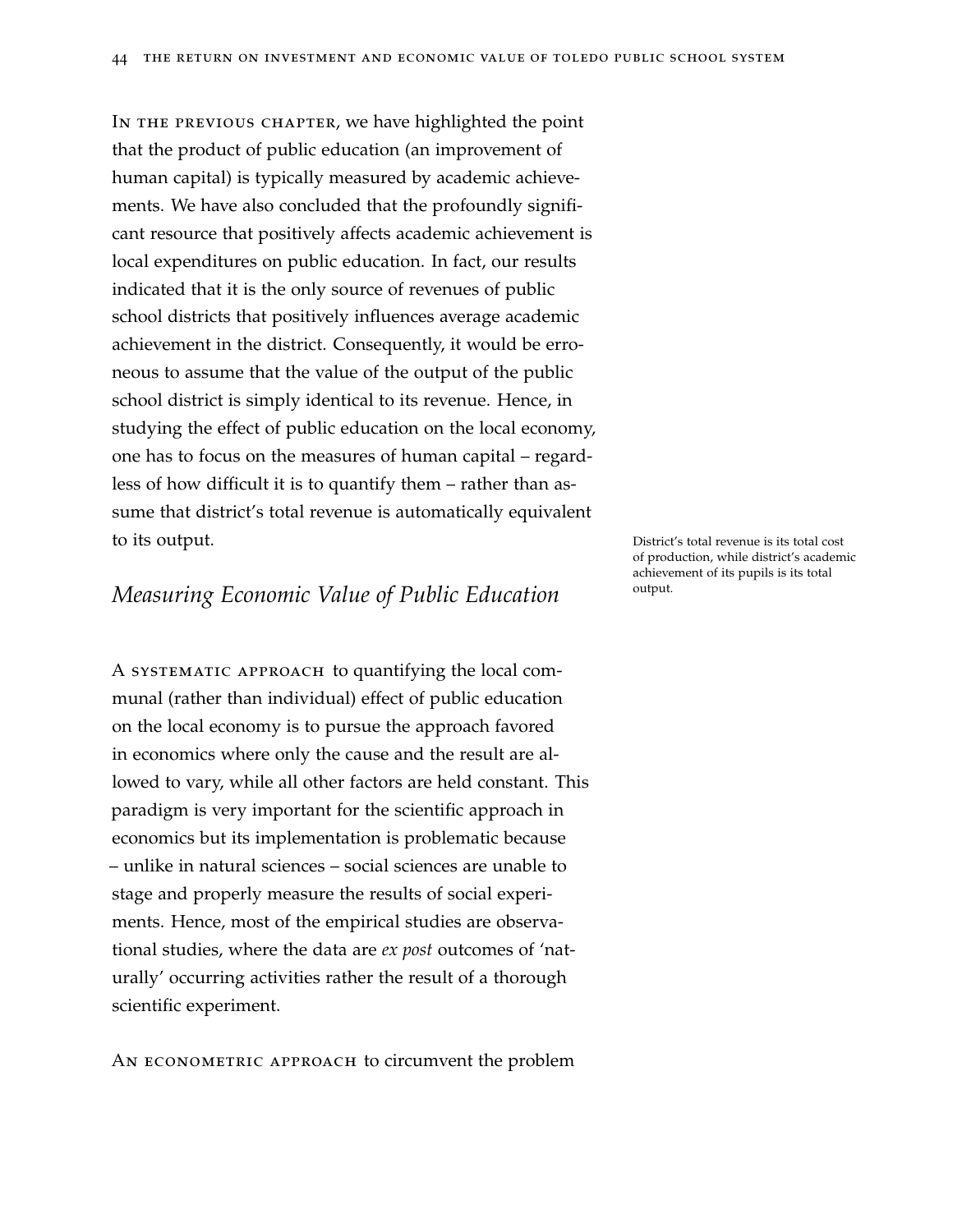of the lack of experimental data in economic studies is to observe "naturally" occurring behavior of socioeconomic systems and establish (or undertake a statistical testing) empirical regularities between their various aspects. For this, we turn to a panel data model, and here we highlight the rationale for this approach. Suppose we observe an important variable, such as wealth, and we are interested in how it is affected by the Human Capital of our public school graduates. In this exercise, we are not interested in other factors that might affect wealth formation, so the model is

$$
Wealth_{it} = \beta_0 + \beta_1 HC_{i,t-1} + u_i + \varepsilon_{it}, \quad (2)
$$

where *Wealthit* is wealth of households in district *i* at time period *t*, *HCi*,*t*−<sup>1</sup> is Human Capital created by school district *i* in time period  $t - 1$ ,  $u_i$  denotes "all other factors" that affect wealth formation in district  $i$ , and  $\varepsilon_{it}$  is the stochastic component in district *i*, time period *t*. The point of interest is to estimate the effect of Human Capital on Wealth, which is denoted here as unknown model parameter *β*1.

Here,  $u_i$  indicates the districts' "individuality", the value of which is absolutely irrelevant from the perspective of estimating  $\beta_1$ . The critical assumption is that  $u_i$  does not change over time and *u<sup>i</sup>* does not correlate with Human Capital. In other words, we are concerned with a uniform improvement induced by Human Capital rather then by individualities or students. Note, that Human Capital is taken in model ([3](#page-45-0)) with one-period lag, so that we were better prepared to answer a simple question: how improving human capital today affects the future economy?

To ILLUSTRATE the purpose of the panel data model, consider its implication. In particular, model ([3](#page-45-0)) implies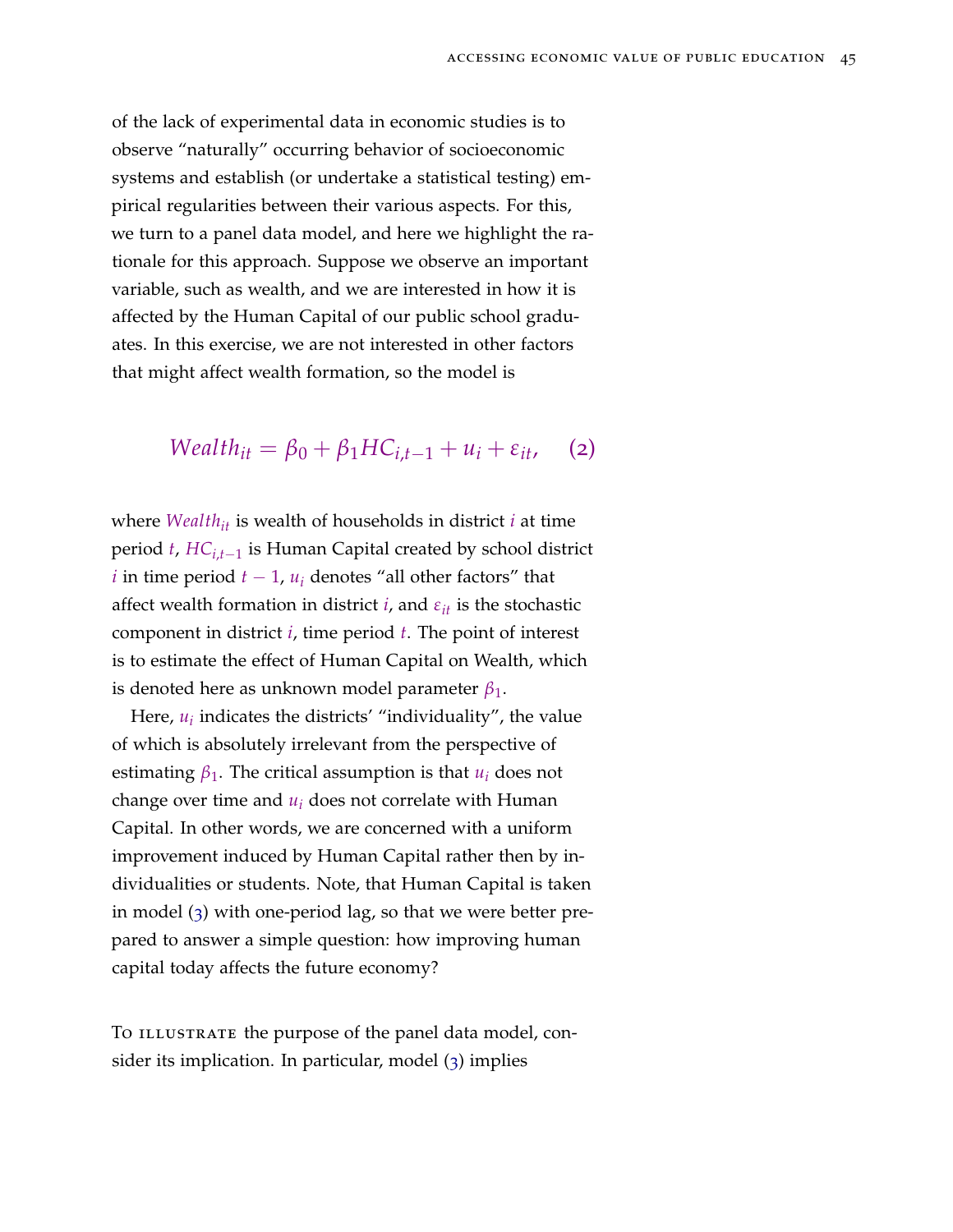#### <span id="page-45-0"></span>*Wealth*<sup>*it*</sup> − *Wealth*<sup>*i*</sup>,*t*−1 = *β*<sub>1</sub>(*HC*<sub>*i*,*t*−1</sub> − *HC*<sub>*i*,*t*−2) + *η*<sup>*it*</sup></sub>, (3)

where *ηit* is an independently identically distributed error term. In other words, attributing changes in wealth over time to changes in produced human capital in previous time periods gives a framework for measuring the effect of human capital on local economy. In the model, we simplify the effect to be measured: we assume that this year's effect of the district's academic achievement is fully determined by the previous year's district's performance. In reality, this year's effect is the weighted sum of previous years' academic achievements (distributed lag model). On the other hand, instead of assuming that last year's academic achievement lasts for several years, we assume that it lasts only one year. This simplification reduces the number of parameters to be estimated.

To summarize a rather complex set of technical details<sup>20</sup> of  $\qquad$  <sup>20</sup> Smirnov, Oleg A. (2014) Estimating estimating the effects of academic achievement on the local economy using panel data models, we provide the outline of the econometric issues resolved during this exercise:

- (a) as a panel data model (rather than a cross-section model more commonly used in the literature), each school district is modeled as a combination of typical effects (these effects are explicitly being estimated) and district-specific effects (these effects are implicit in the model), which is important when districts are heterogeneous in their socio-economic conditions and education outcomes;
- (b) to account for time-varying economic conditions (that also vary by locations) we include the logarithm of the average size of establishments (measured as the number of employees on private non-farm singleand multi-unit firms), which serves as a proxy for

the Effects of Public Schools on Local Economies Working paper. Department of Economics, University of Toledo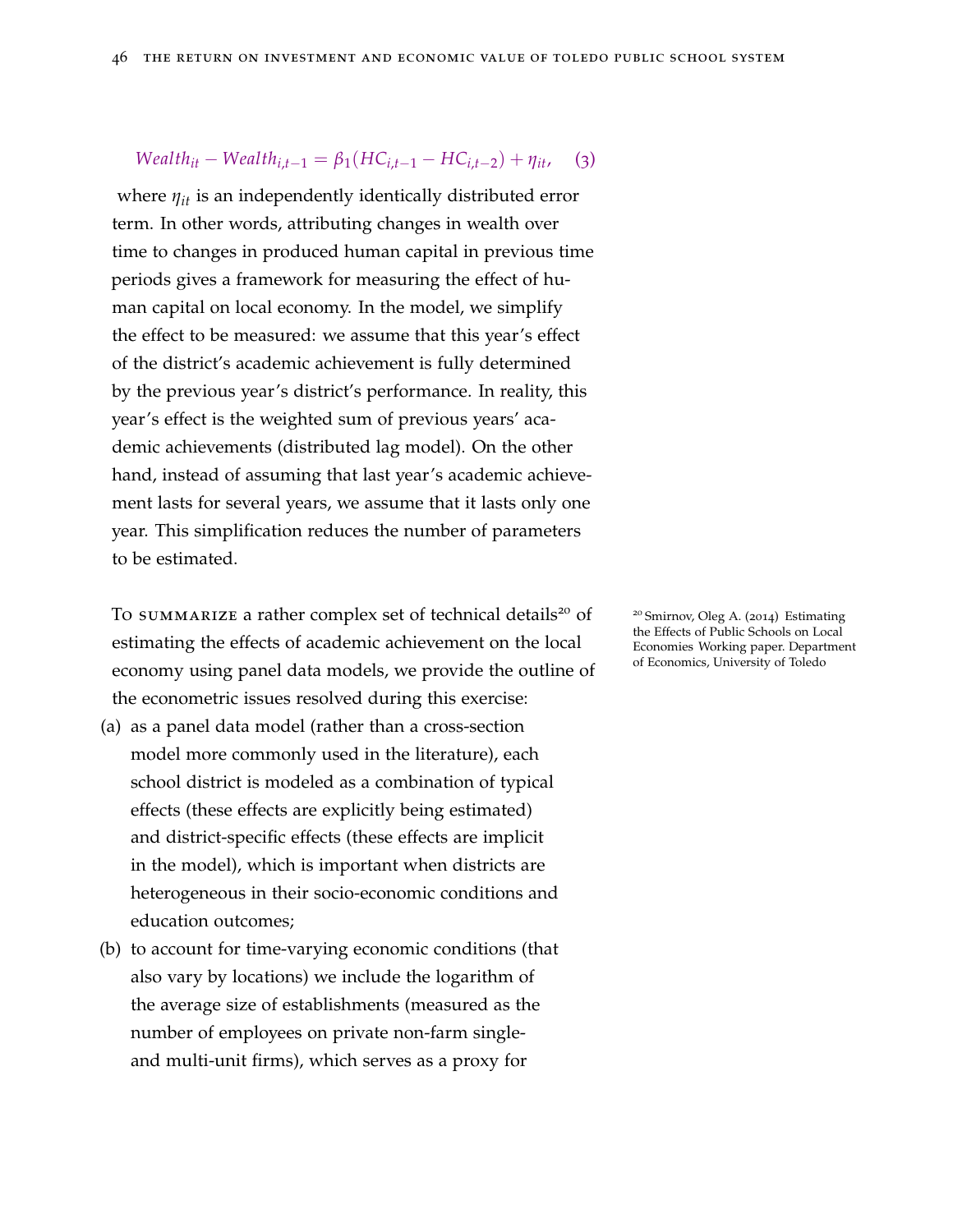fluctuations in economic conditions;

- (c) to avoid spurious regressions, we have tested and A *spurious regression* is an outcome of removed if necessary trends from the variables of interest, so that all key variables in the model are de-trended;
- (d) to resolve the issues with endogeneity that typically arise in a rather complex economic system, we used the Arellano–Bond estimator (an implementation of the GMM);

To ESTIMATE model parameters, we collected data by school districts in Ohio and by counties. Then we matched districts to the counties in which they are located to related academic performance by districts to economic performance by counties in which the districts belong. The data by districts cover seven annual assessments of 609 public school districts in Ohio. The scope of the data: Ohio graduation test results There are 610 public school districts in (source: Ohio Schools Report Cards<sup>21</sup>) for corresponding years. All report cards have five subject tests: *Reading*, *Mathematics*, *Writing*, *Social Studies*, and *Science*. As an explanatory variable in our study, we used the weighted average of these results – variable *OGT\_AVE*. Time period: 2006–2013.

Data for 88 Ohio counties include U.S. Census-generated County Business Patterns annual data on the size distribution of private non-farm establishments.<sup>22</sup> These data <sup>22</sup> United States Census Bureau. *County* contain relevant information on the number and size of private non-farm establishments. We obtained data for 8 years (from 2004 to 2011).

Finally, we used data from the Bureau of Economic Analysis of the United State Department of Commerce on local employment, personal income, and average earnings – series  $CA<sub>30</sub>$  and  $CA<sub>34</sub> - of$  annual reports by counties. The time period of available data runs from 1969 to 2011.<sup>23</sup> We used data only for 8 years to match other components of this comstatistical analysis when a statistical correlation is detected between variables that have no meaningful causal relationship.

Ohio, but only one school district – Putin-Bay – has zero graduating students in some years, so data for that district were omitted.

<sup>21</sup> Ohio Department of Education *Ohio School Report Cards* http://reportcard. education.ohio.gov/ Pages/default.aspx

*Business Patterns, 2011*. U.S. Census Bureau, May 2013. *online resource:* https://www.census.gov/econ/cbp/

<sup>23</sup> Bureau of Economic Analysis; U.S. Department of Commerce. *Regional Economic Information System*, 2013 *online resource:* http://www.bea.gov/regional/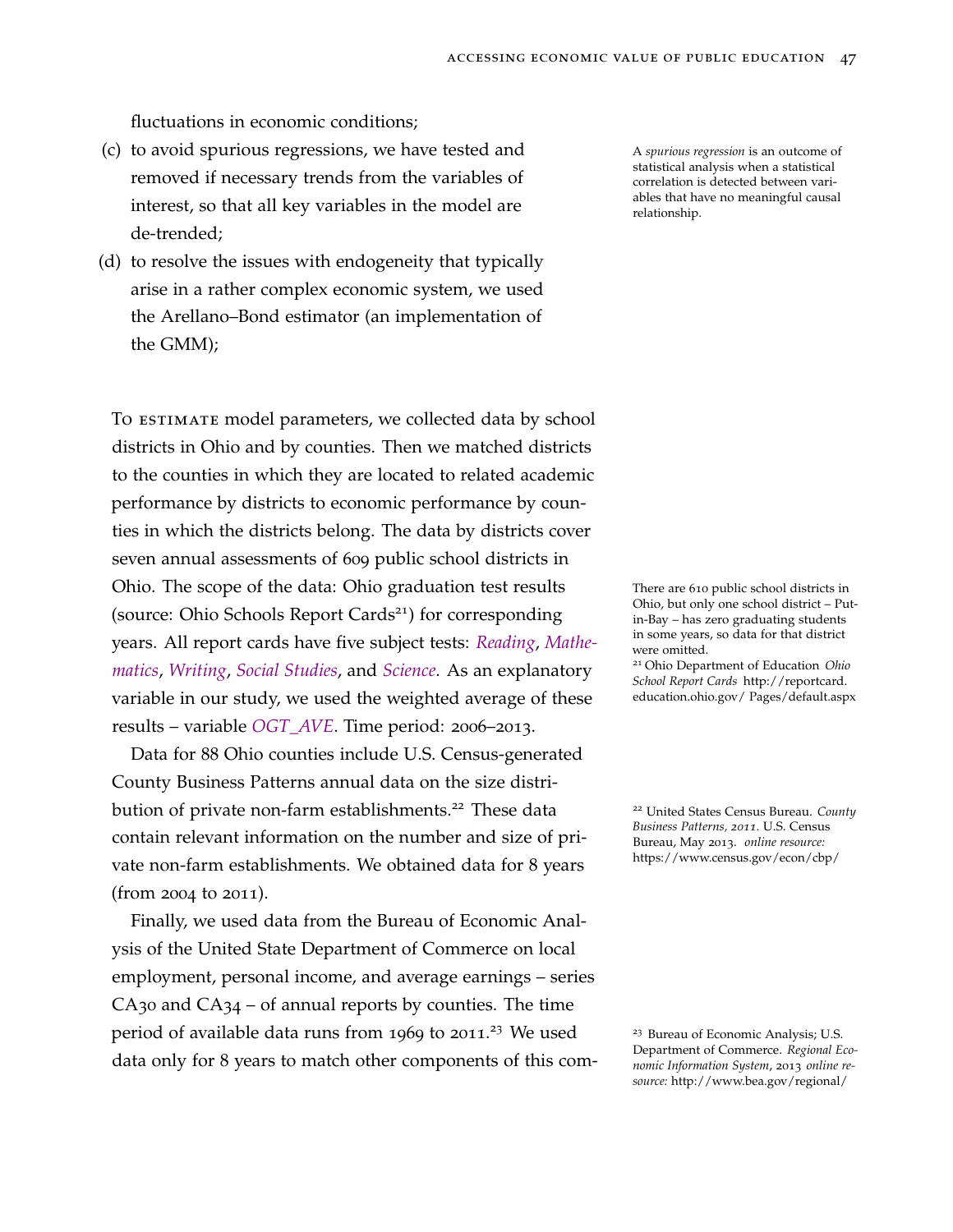plex dataset.

### <span id="page-47-0"></span>*Empirical Results*

Three panel data models were estimated. The summary of the regressions are provided in Appendix B2. A summary of the results is provided in Table [3](#page-47-0).

| Economic         | Change          | Effect  | Std.        | $\mathcal{Z}$ | Pr > z |
|------------------|-----------------|---------|-------------|---------------|--------|
| variable         | or level        |         | Error       |               |        |
|                  |                 |         |             |               |        |
| Personal Income  | change $$3,011$ |         | \$380       | 7.92          | 0.000  |
| Average Earnings | change          | \$13.33 | \$2.04      | 6.54          | 0.000  |
| Percent Employed | level           | 0.052   | 0.0068 7.67 |               | 0.000  |
|                  |                 |         |             |               |        |

Table 3: The summary of estimates of the effect of academic achievement on the local economy

The effect of academic achievement on *average earnings* is positive and statistically significant; it is estimated to be around \$13 per worker. It should be noted that this increase is applied to all workers in the local economy (not just highschool graduates). The estimation result is relatively modest in value, but is not particularly surprising. Indeed, a labor market puts a fairly low priority on new high school graduates so that their wages are typically below the prevailing wage in a well-established economy. Given that high school graduates are likely to be paid less than workers with stronger professional backgrounds (more experience in their profession, higher level of education, or both), high school graduates tend to have lower wages and higher unemployment rates. In addition, the average income undervalues the full-scale effect of academic achievement because it effectively excludes those who migrate to other locations. From an economics perspective, when new high school graduates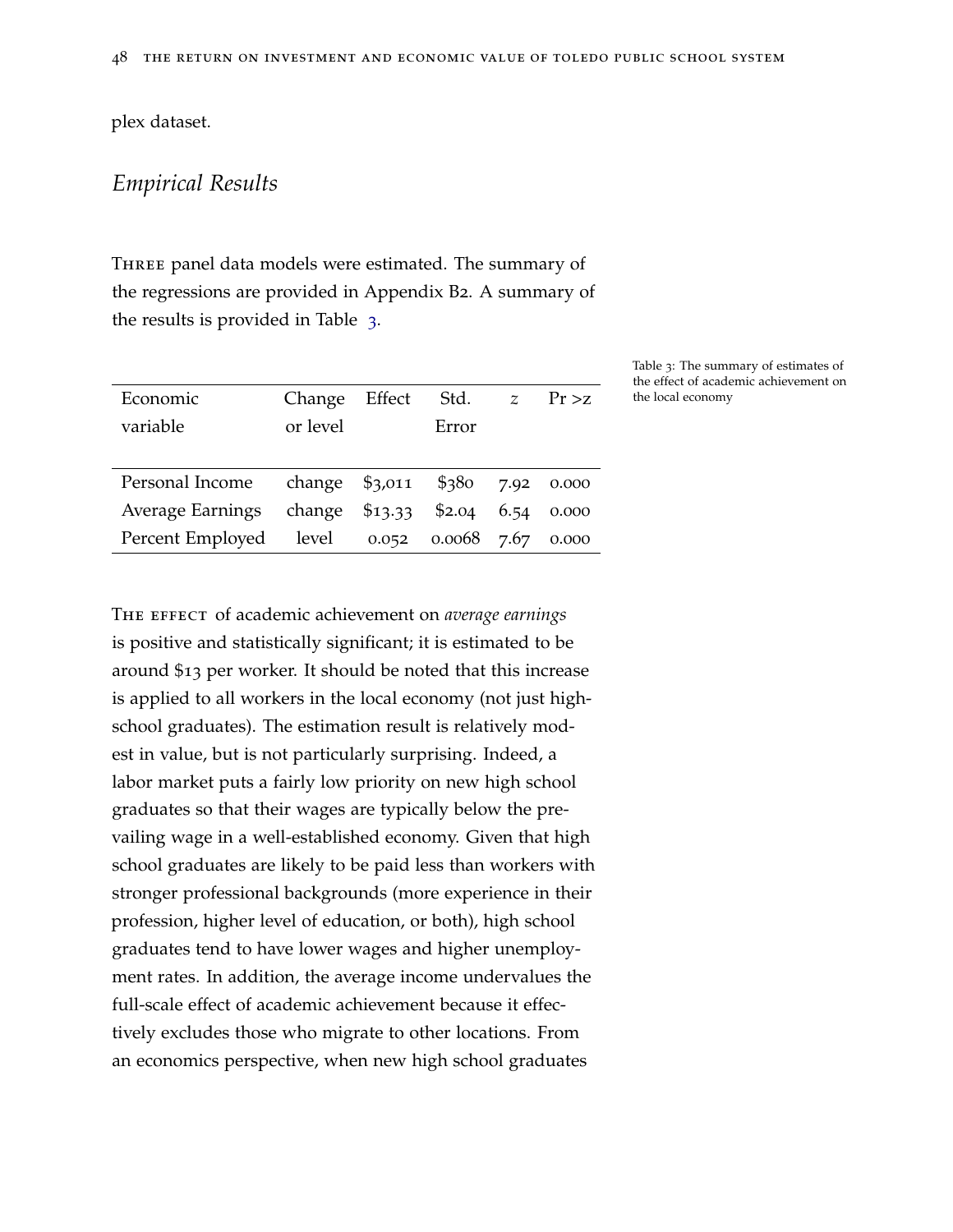enter the labor market, and increased supply of labor puts a downward pressure on wages (the quantity of students effect). On the other hand, a higher quality of labor force puts an upward pressure on the average earnings (the quality of academic achievement of labor market participants). Therefore, a \$13 increase in average earnings is the net of the effects (increase in supply of labor and an increase in demand of labor). It is very difficult to separate the one from the other, so only the net of these two effects is captured by using this variable.

In CONTRAST, the effect of academic achievement on *personal income* is much higher – a one percentage point increase in Ohio graduation tests on average results in a following year increases district personal per capita income by \$3,011. The difference in part is associated with the fact that for most school districts, well-performing high-school graduates migrate to another location (move to college), thus reducing the district's (low or non-income earning) population and, other things being equal, increasing per capita income of the remaining district households. It should be noted that college freshmen – when they relocate and move to another school district's territory – effectively contribute to the college-bound school districts rather than their home district. However, 85% of students choose a college in Ohio In 1996–2006, of all high school gradurather than move out of state. Although the estimated effect of academic achievement on personal income is \$3,011 in Ohio, it is safe to say that the full effect would have been higher if Ohio managed to attract more high-skills jobs.

DESPITE differences in migration patterns of high-school graduates with different career choices, the effect of academic achievement on recent high school graduates has a broad positive effect on labor market outcomes. In terms of ates in Ohio who go directly to college, about 85% stay in-state. *Source: Ohio Regent's Migration Report, p.6.*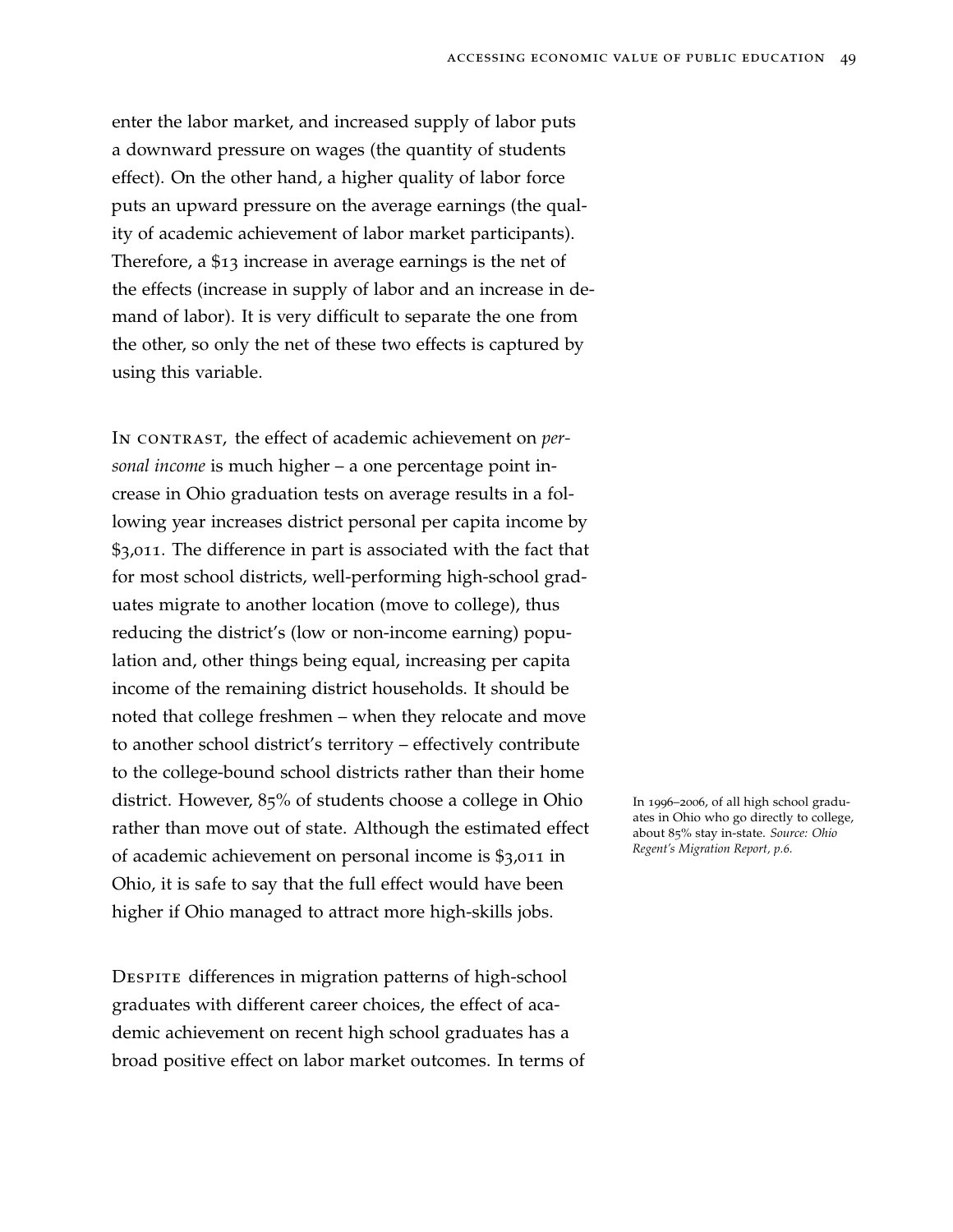personal income, high-school graduates who manage to get a job have higher incomes than those who don't even if the job they have pays less than the prevailing wage in the economy. This implies that better achieving high-schoolers tend to be more successful in getting a job. This phenomenon boosts local personal per capita income but might not have a strong positive effect on the average earnings.

A job-creating effect of investments in public education is statistically significant and economically meaningful: a one percentage point increase of academic achievement increases employment / total population ratio by 0.052 percentage points. This translates to approximately 0.35 new jobs per 1,000 residents in the local economy. Thus, an improvement in public education is an important and costeffective mechanism for job-creation. One should understand that this per-

THE ARGUMENT that academic achievement improves broader labor market outcomes is supported by the third line in Table [3](#page-47-0). Specifically, the ratio of the total employment to total population (as a proxy for the labor market participation rate) is positively affected by the level of academic achievement – a one point increase in academic achievement tends to push up employment-to-population ratio by up to 0.052 percent. This effect is statistically significant at the one percent level. In practice, higher academic achievement of public school students leads to better matching in the labor market. This is an important factor in raging public policy In economics, a concurrent increase debates where it is argued that high unemployment levels are attributed to the lack of skills needed in the economy. Our result contains a meaningful contribution to this debate by suggesting that the investment in public education (as it improves academic achievement) is an important factor of filling the gaps in existing labor demand and also increase

tains to districts that still have potential form improving academic achievement. In contrast, districts that perform at or close to their maximum potential academic achievement might have already exhausted this opportunity for growth.

in price of the good (average earnings is the price for labor) and its quantity (employment is indicative of the quantity of labor being used) suggests a shift in the Demand for labor upward.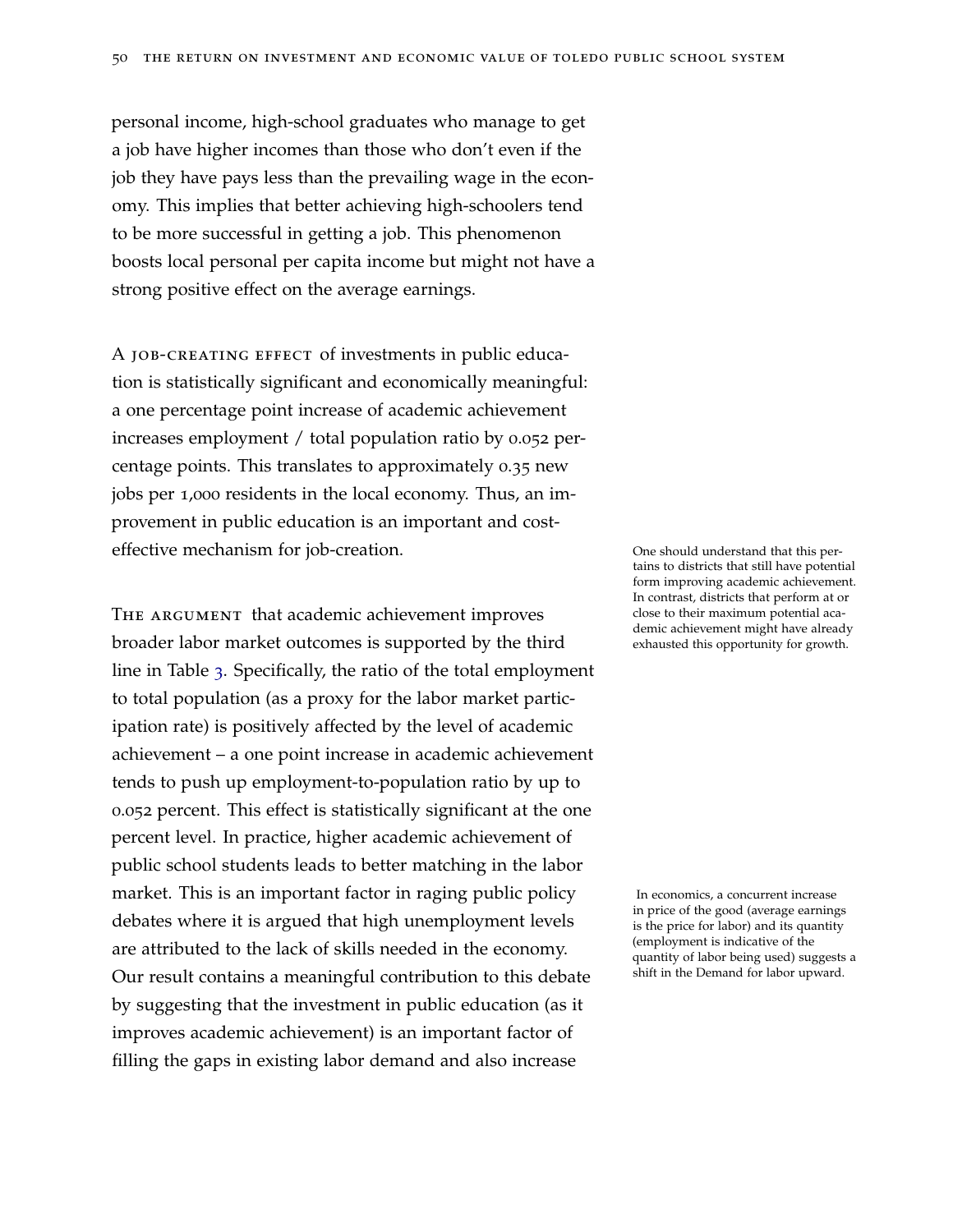wages. Consequently, public policy seeking to boost employment and raise wages might focus on achieving these goals via public education channel.

### *Economic Value: Summary*

THE ECONOMIC effect of academic achievement in public education shows prominently in all three aspects of economic growth of the local economy: personal income, average earnings of full-time and part-time employees, and employment. All effects are positive, statistically and substantively significant. Although measured from three independent models, the results are generally consistent and are intrinsically noncontradicting. The overall picture of these measurements is an impressive display of the multifaceted and relevant influence exerted on the local economy by better performing public schools.

As a part of a comprehensive assessment of the return on investment in public education, we have taken into account many problems that emerge from measuring the intangible increase in local human capital that we attribute to the academic achievement of public school students. Our modeling methodology relies on the use of empirical economic, demographic, and academic achievement data from three distinctive data sources and arranged as panel data. The entire approach and its implementation is a pioneering work in the field and is the first attempt to quantify the difficult-to-measure direct effects of academic achievement on local economic growth.

THE PRIMARY EFFECT of academic achievement manifests itself in the labor market outcomes. Statistically, higher academic achievement of students (this year) tends to boost em-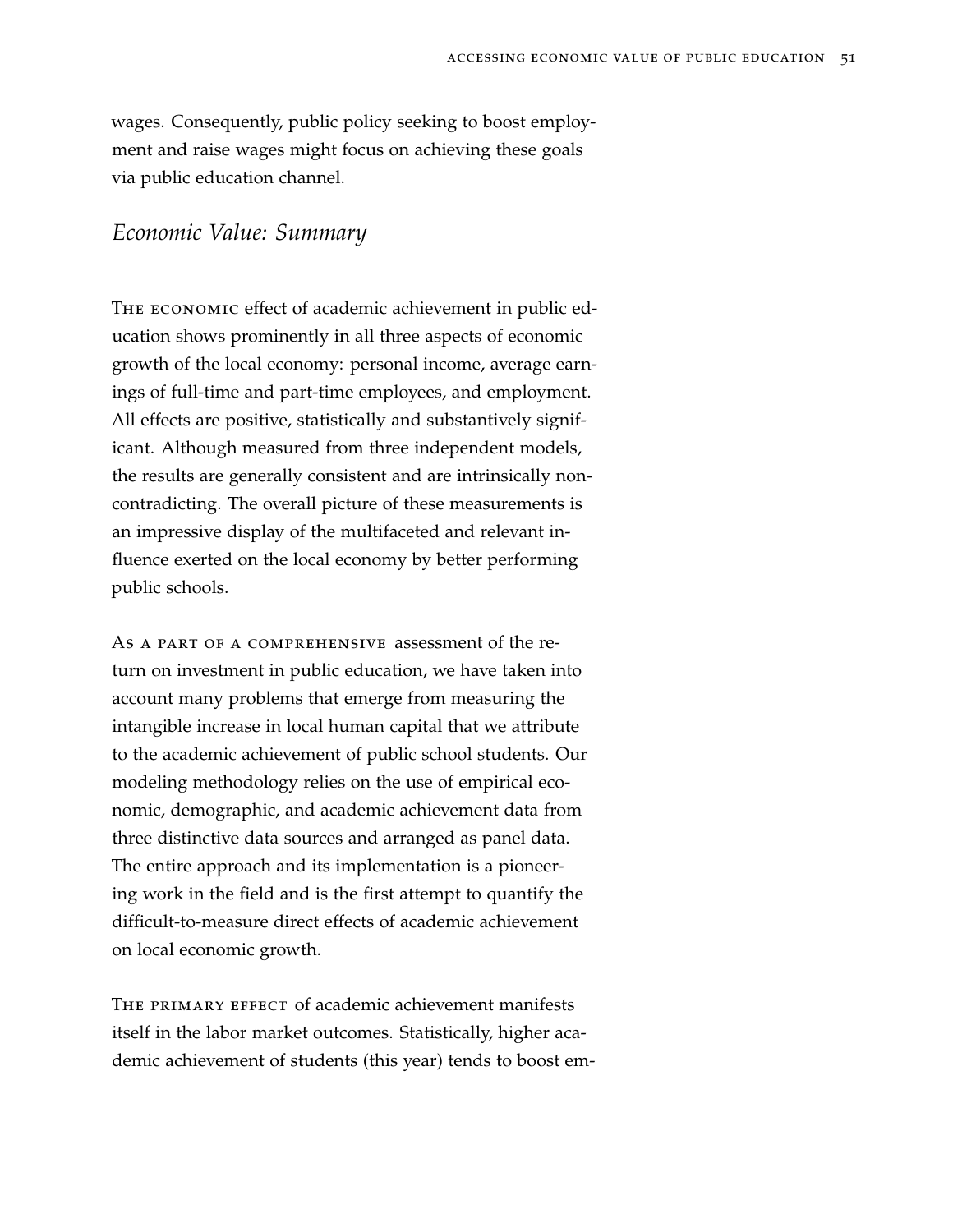ployment in the local economy (the following year). The empirical evidence suggests that both the labor market quantity (employment) and price (average earnings) are positively affected by academic achievement. The concurrent increase in price and quantity implies an increase in demand for labor, which generally occurs (other things being equal) when the potential productivity of supplied labor goes up. Note that we have not observed directly the productivity of labor of school graduates.

THE IMPLIED EFFECT of academic achievement is higher productivity in the local economy, which essentially results in a higher per capita personal income – for the lack of a better measure, personal per capita income is indicative of the productivity of the local economy. Higher productivity in the local economy is important for raising standards of living in the local community via wealth-creating effect (hence, higher levels of consumption, provision of public goods, improved real estate values, lower burdens on public finances from criminal activities, etc.). Without discussing how this wealth-creative effect is distributed between workers and entrepreneurs, private and public sector, etc, we estimate that a one point increase in academic achievement of graduates of local public schools increases personal income on average by \$3,011.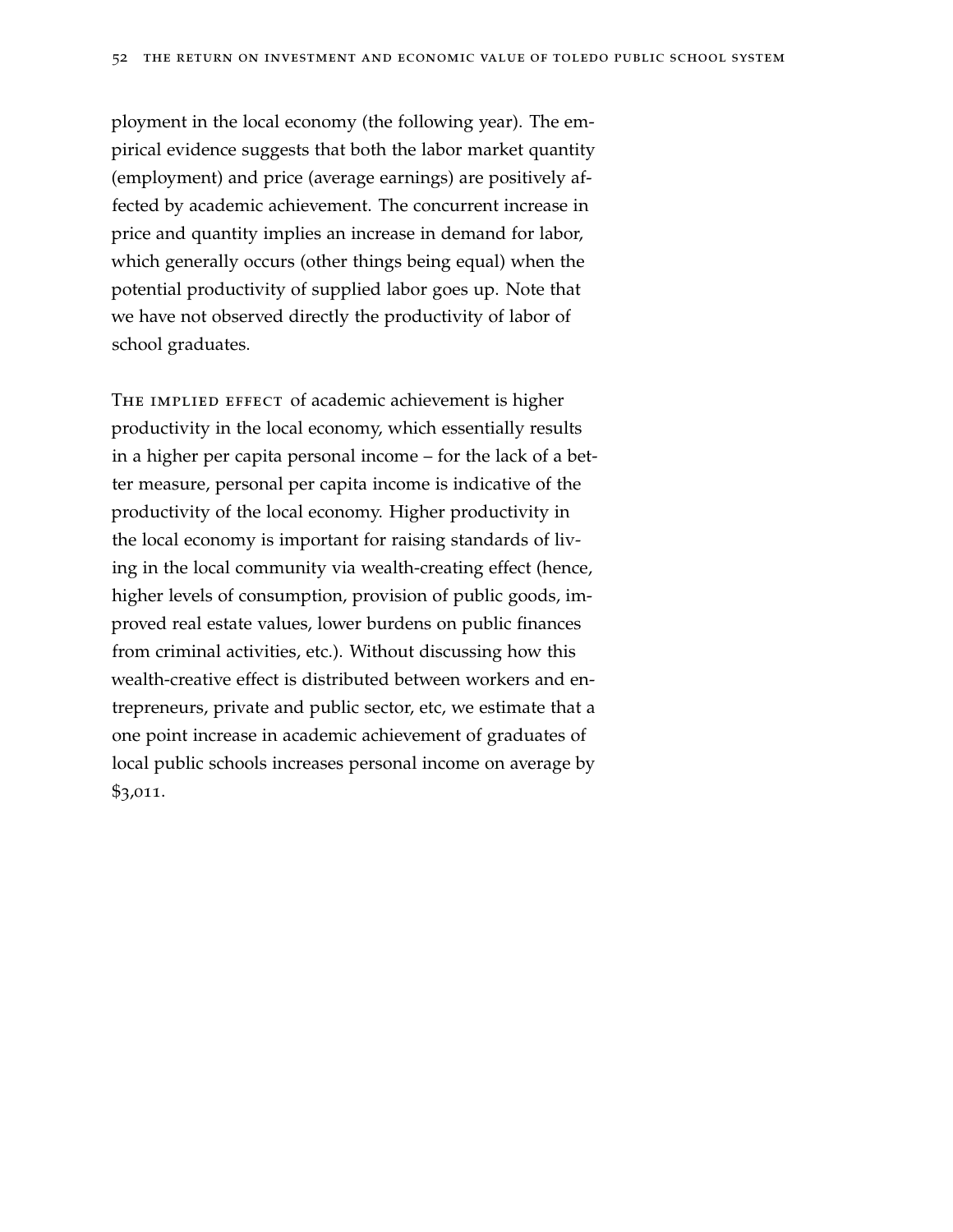<span id="page-52-0"></span>

## *Connecting the Dots*

Is IT POSSIBLE to think of investments in public education as a vehicle for revitalizing the local economy and igniting economic growth? The logic of the analysis is as follows: *Investment* in public education leads to higher *Academic Achievement* by pupils attending local public schools; higher *Academic Achievement* by students in local public schools has a positive effect (over time) on local labor market and local *Economic Growth*; *Economic Growth* creates more *Wealth*, which leads to *Higher Standards of Living* – see Figure [6](#page-52-0).

#### Given that

- (1) from Table [1](#page-31-0) it follows that increasing investments in public education by \$1,000 per student tends to increase his or her academic achievement by 0.28 points; this means to increase academic achievement of a typical student by one point, it costs about \$3,572 per year;
- (2) from Table [3](#page-47-0) it follows that an increase in academic achievement by one point leads to a per capita increase of personal income by \$3,011 per year;
- (3) in 2012–13 in Ohio the ratio of public school enrollment (1.6 mln pupils) to total population (11.54 mln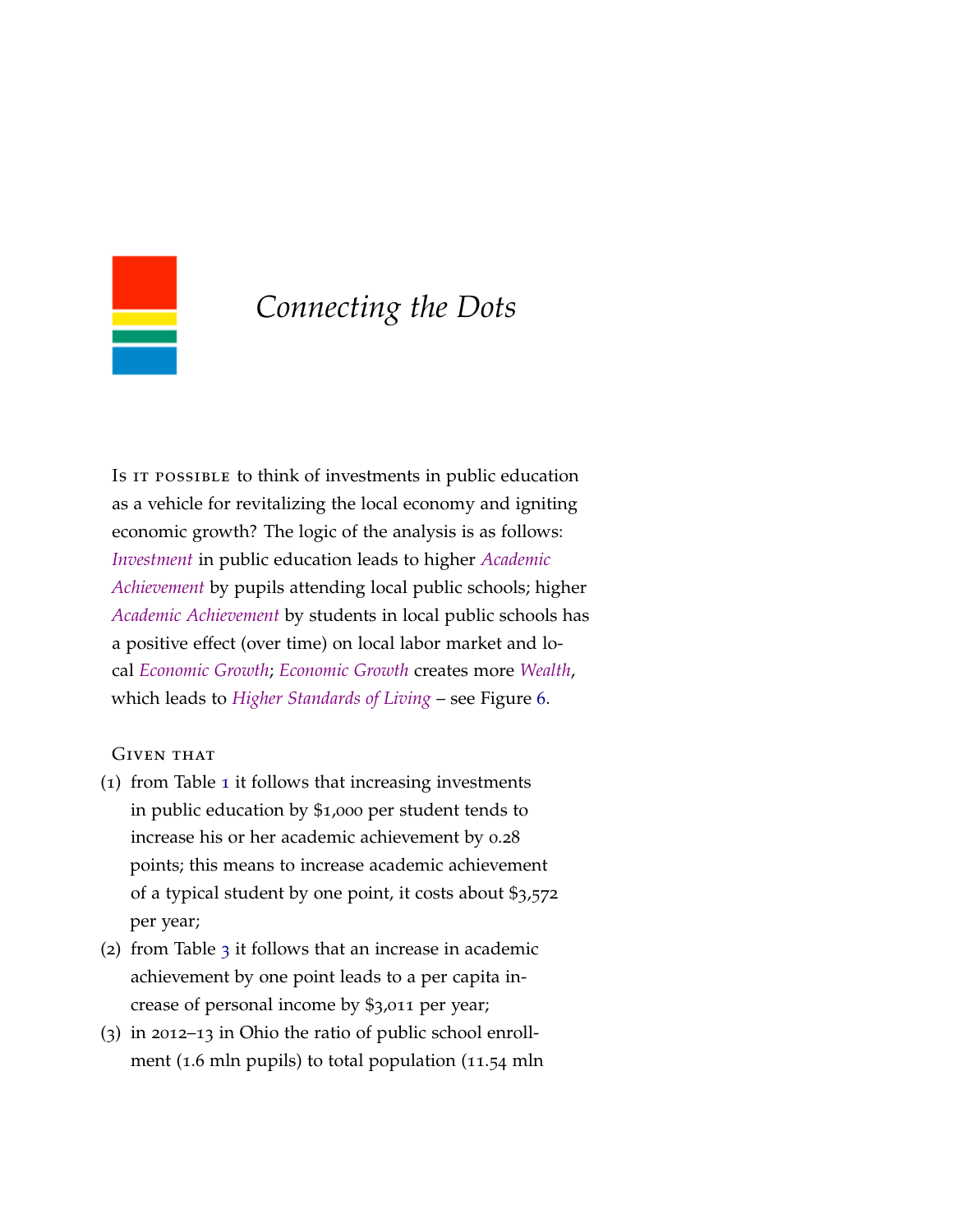

Figure 6: The figure shows how Investments in Public Education work through to higher Living Standards in the local economy.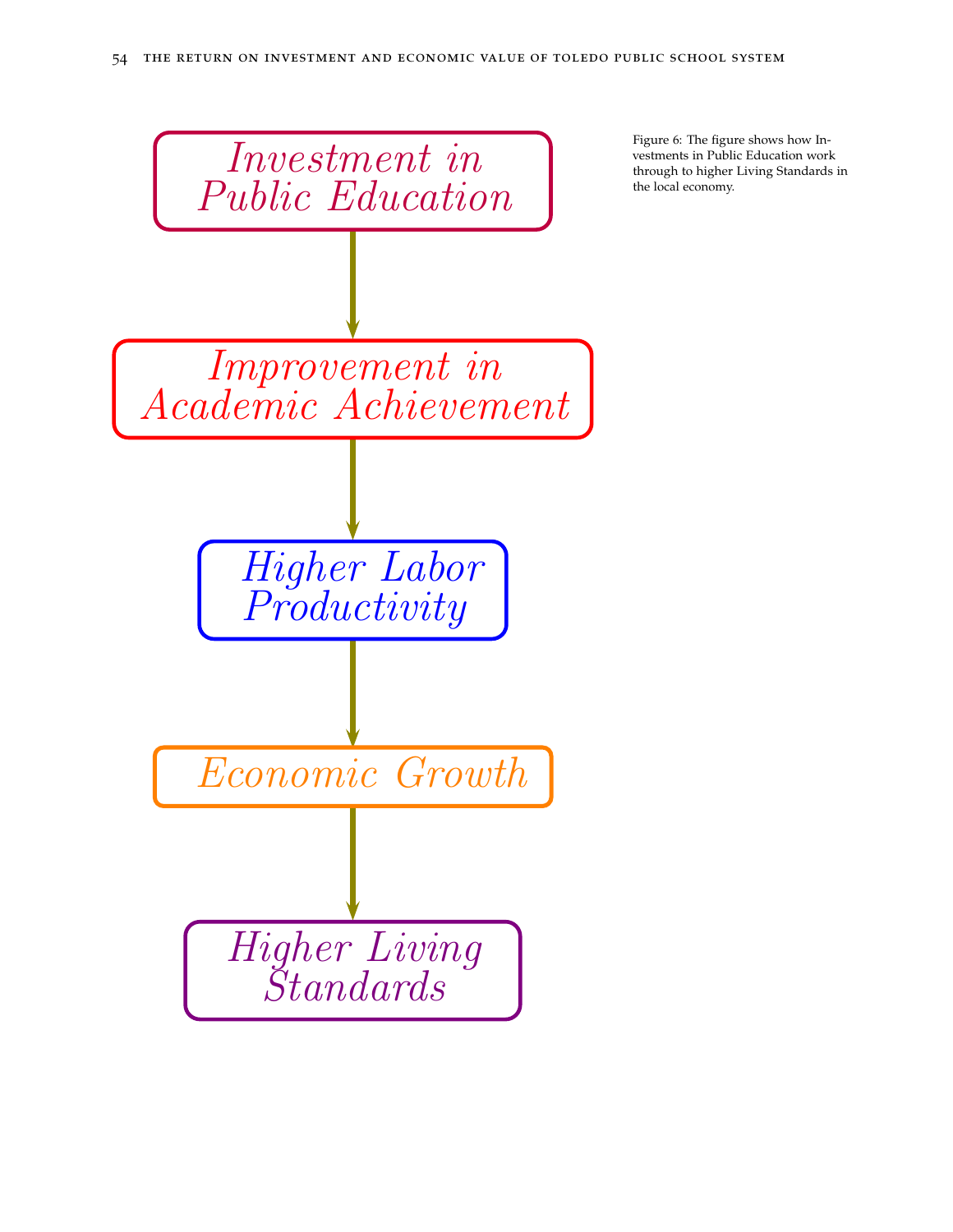people) is 7.17 people per one public school student,

the total *Economic Value* of \$1 investment in public education in Ohio is \$6.03 in gross increase in economic wealth:

Economic Value = 
$$
7.17 \times \frac{\$3,011}{\$3,572}
$$
 (4)  
= \$6.03.

After accounting for federal income tax, federal payroll tax, state income tax, Toledo income tax, other voluntary and mandatory paycheck deductions (retirement contributions, union dues, etc.), the net personal income is less than \$6. The exact amount varies across households because effective payroll deductions differ across households (it is an oversimplification to think that it is merely a function of income). Consequently, after assuming typical withholdings and deductions from income, the net individual gain from public investments in public education is  $$4.0 - $5.6$  for every dollar of investment in public education.

DOES THIS POTENTIAL apply to the Toledo Public Schools district? Appendix A2 indicates that in terms of academic achievement, there is a big room for improvement in the Toledo Public Schools district. Unlike some (very few in Ohio) schools districts that operate at or close to the maximal academic achievement level measured by OGTs, the average OGT tests in Toledo Public Schools are below the state average. Given that TPS is lagging behind state-averages, The maximum possible OGT perforone might suggest that improvement is possible but it requires investment in public education. Given that the district has fairly high poverty rates and low income levels, it seems to be a strenuous proposition for most district residents. However, the analysis above suggests that this proposition is not without merit. Specifically, over 2010– 2013, TPS locally-funded revenue per pupil was \$3,959 per

mance is 100%. If a school district delivers 100% performance on all OGTs, its performance is efficient because it cannot be improved any further.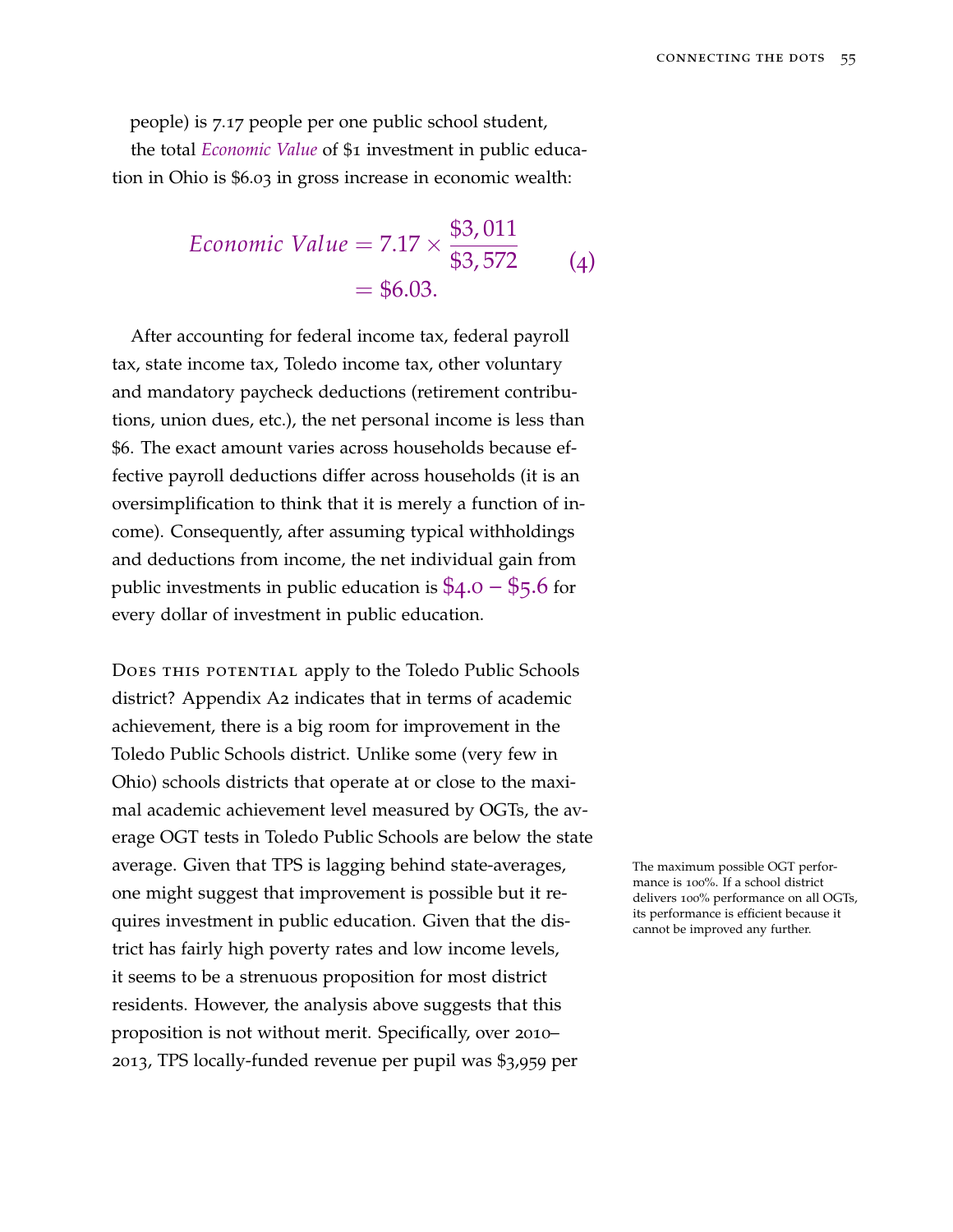year, while the average state of Ohio value is \$4,521 per year. This suggests that in TPS local community invests less in public education that the average public school district in Ohio does. In contrast, TPS obtains \$2,245 per pupil of federal funding (versus \$847 of Ohio districts' average) and TPS obtains \$6,620 per pupil of state funding (versus \$4,674 of Ohio districts' average). Although federal and state funding play important roles in districts' activities, the imbalance in districts' funding schedule and districts' dependence on outof-district revenue negatively affects academic achievement.

As AMOUNTS of money received by the district are important for securing needed education resources, it has a more important role that is difficult to observe directly but which we have attempted to quantify using econometric analysis: population's attitudes toward public education (as well as willingness to materially commit to it) affects the district's accountability to the districts' population. As economists put it, investment in public education is a two-sided sword, that imposes a responsibility on the district and applies pressure on the district to perform in venues that are important to the investor (local population). If the district becomes more dependent on local sources of funding, it creates a firm incentive for the district to deliver improvements in academic achievement. In other words, accountability leads to competence, which leads to more effective performance, and hence, academic achievement.

Our analysis shows that public education is not a zerosum game: the positive synergies from communal support for public education and all the potential for better schools create for the local economy creates a powerful engine for local economic growth. However, this engine will never function without full-hearted involvement and support of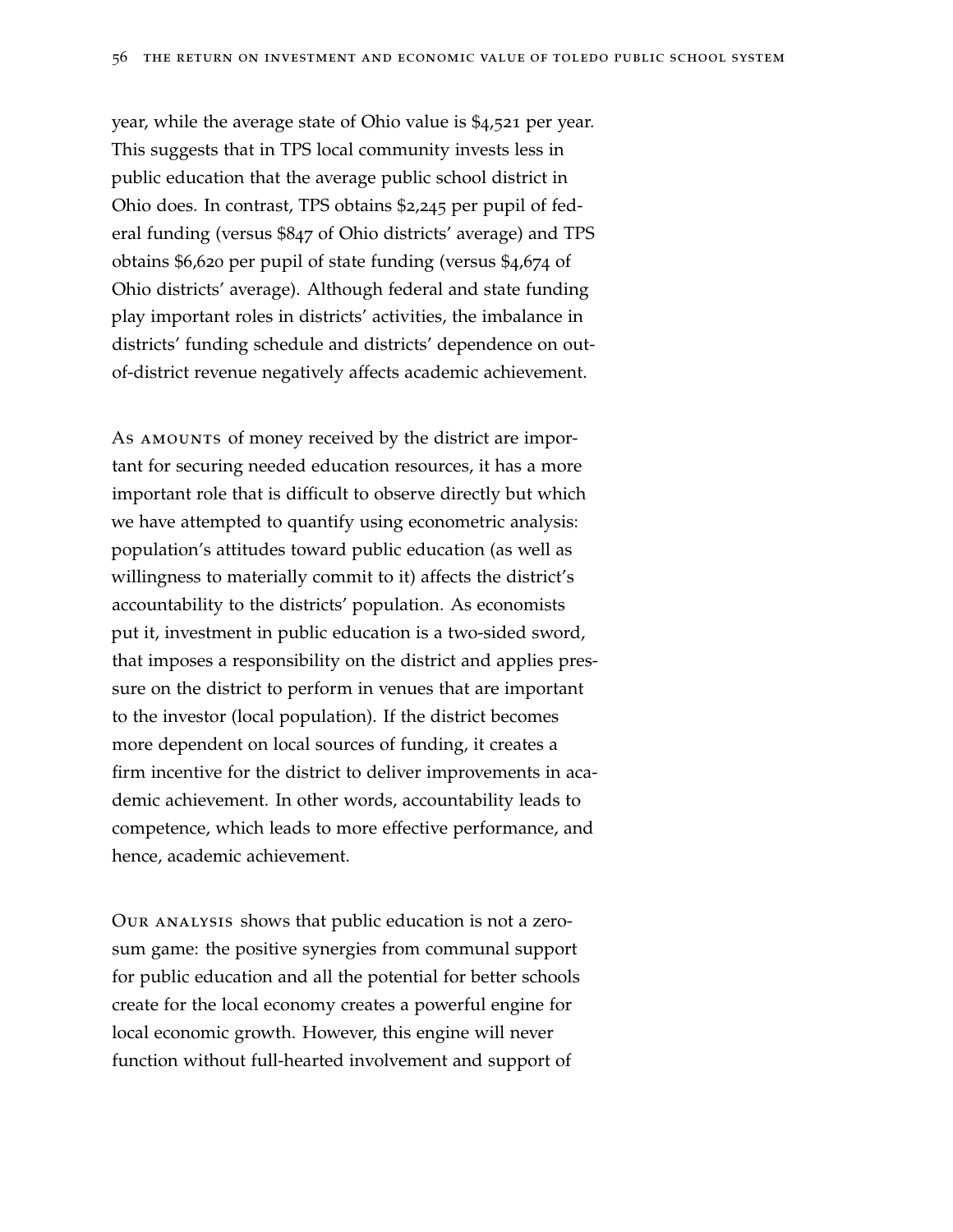the local community. Since the level of investment in public education is eventually determined by the local community, the question is if households in the local community prefer to gain from investments in public education?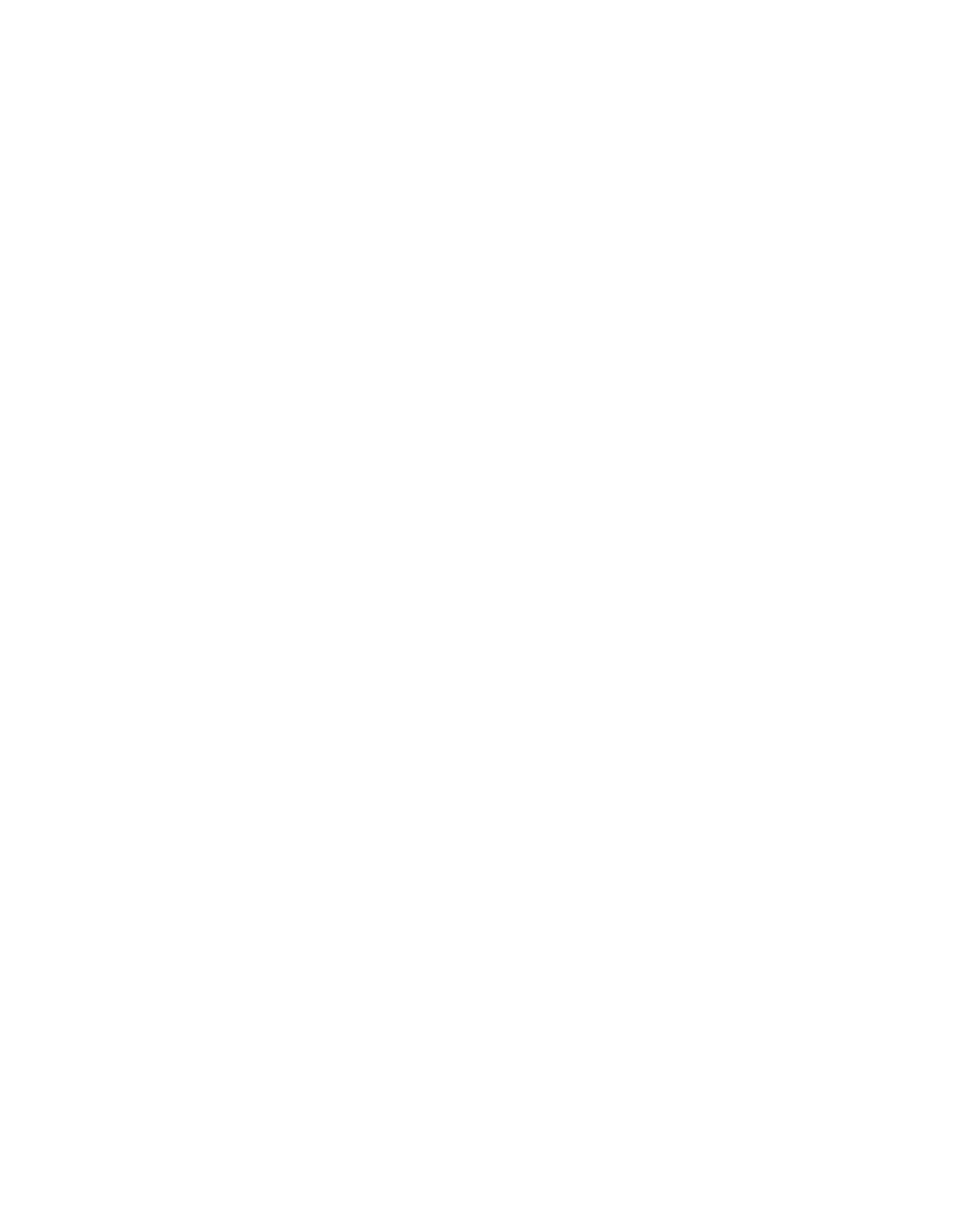

# *Appendix A*

# *A1. Statistical data for ROI*

|                     | Number of observations $1,827$ (3 time periods $\times$ 609 school districts) |
|---------------------|-------------------------------------------------------------------------------|
| Number of variables | - 70                                                                          |
| Date and time stamp | 22 May 2014 12:32                                                             |

### Table 4: Variable list for ROI Analysis

|               | storage | display          |                                                   |
|---------------|---------|------------------|---------------------------------------------------|
| variable name | type    | format           | variable label                                    |
| district      | str52   | 52S              | <b>District</b>                                   |
| irn           | long    | 12.0g            | <b>IRN</b>                                        |
| county_name   | str10   | 10S              | COUNTY_NAME                                       |
| Area          | int     | 8.0 <sub>g</sub> | District Square Mileage                           |
| Density       | float   | 9.0g             | <b>District Pupil Density</b>                     |
| <b>ADM</b>    | float   | 9.0g             | District Total Average Daily Membership           |
| Enrollment    | float   | 9.0g             | District Total Year-End Enrollment                |
| RACE_AS       | float   | 9.0g             | District Asian Students As % Of Total             |
| RACE_PI       | float   | 9.0g             | District Pacific Islander Students As % Of Total  |
| RACE_BL       | float   | 9.0g             | District Black Students As % Of Total             |
| RACE_AI       | float   | 9.0g             | District Am. Indian/Alaskan Native As % Of Total  |
| RACE_HI       | float   | 9.0g             | District Hispanic Students As % Of Total          |
| RACE_WH       | float   | 9.0g             | District White Students As % Of Total             |
| RACE_MR       | float   | 9.0g             | District Multiracial Students As % Of Total       |
| Poverty       | float   | 9.0g             | District % Of Students In Poverty                 |
| Limit_ENG     | float   | 9.0g             | District % Of Students With Limited English Prof. |
| Disability    | float   | 9.0g             | District Percent Of Students With Disability      |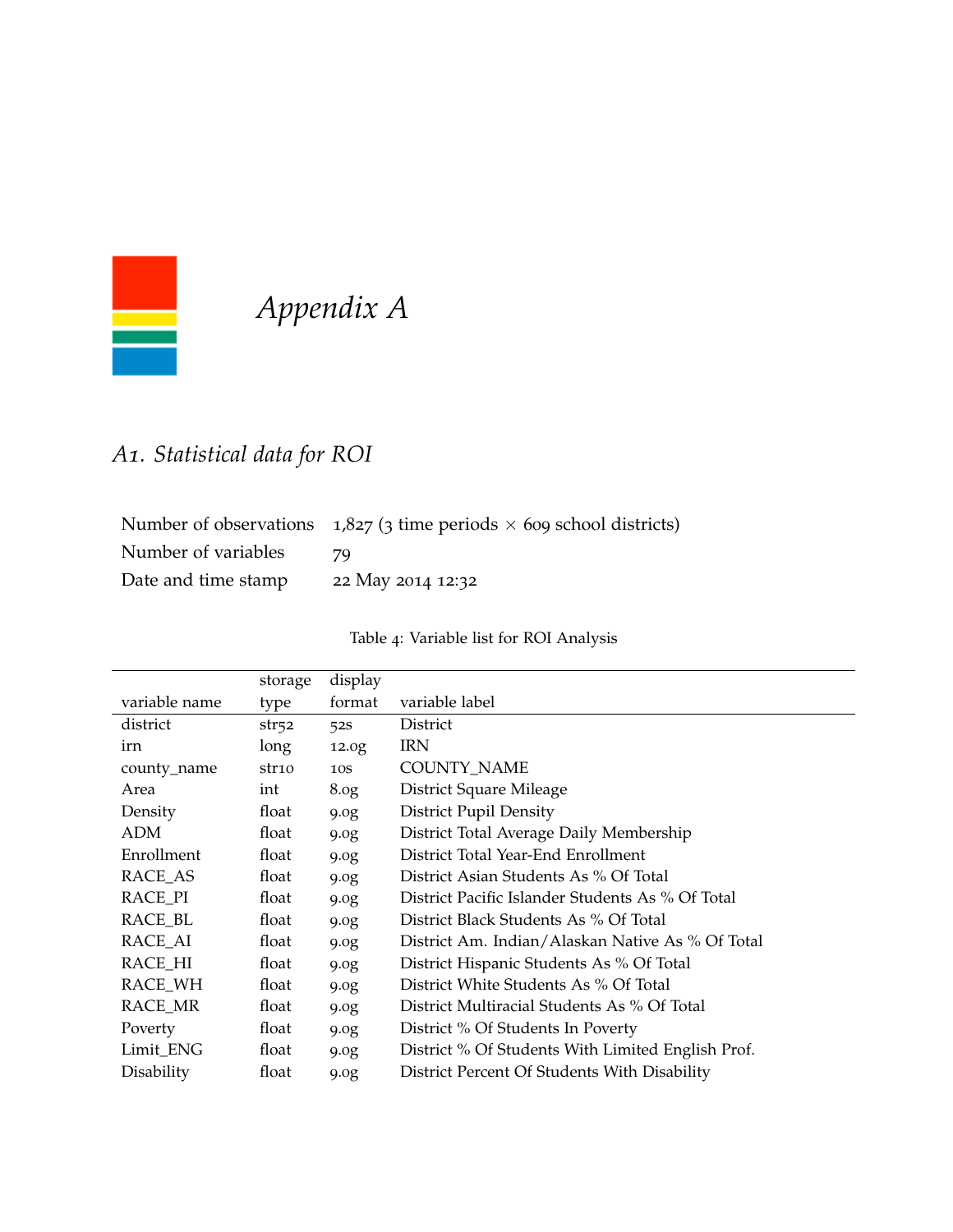| Teach_FTE                | float  | 9.0g  | District FTE Number Of Classroom Teachers                |
|--------------------------|--------|-------|----------------------------------------------------------|
| Teach_SAL                | float  | 9.0g  | District Classroom Teacher Average Salary                |
| Teach_BEG                | float  | 9.0g  | District % Of Teachers With 0-4 Years Experience         |
| Teach_MID                | float  | 9.0g  | District % Of Teachers With 4-10 Years Experience        |
| Teach_EXP                | float  | 9.0g  | District % Of Teachers With 10+ Years Experience         |
| Teach_RATIO              | float  | 9.0g  | District K-12 Regular Education Pupil Teacher Ratio      |
| <b>ADMIN_FTE</b>         | float  | 9.0g  | District FTE Number Of Administrators                    |
| <b>ADMIN_SAL</b>         | double | 10.0g | District Administrator Average Salary                    |
| <b>ADMIN_RATIO</b>       | float  | 9.0g  | District Pupil Administrator Ratio                       |
| Property_PP              | float  | 9.0g  | District Assessed Valuation Per Pupil                    |
| Percent_RES              | float  | 9.0g  | District Res/Agr Real Valuation As % Of Total            |
| Percent_Other            | float  | 9.0g  | District All Other Real Valuation As % Of Total          |
| Percent_PUB              | float  | 9.0g  | District Public Utility Tangible Valuation As % Of Total |
| Percent_BUS              | float  | 9.0g  | District Business Valuation As % Of Total                |
| Rev_PP                   | float  | 9.0g  | District Per Pupil Rev. From 1 Mill Of Property Tax      |
| Tax_PP                   | float  | 9.0g  | District Total Property Tax Per Pupil                    |
| CRED_PP                  | float  | 9.0g  | District Rollback Homestead Per Pupil                    |
| Wealth_PP                | float  | 9.0g  | District OSFC 3-Year Valuation Per Pupil FY13            |
| <b>OSFC</b>              | int    | 8.0g  | District Ranking Of OSFC Valuation Per Pupil             |
| Med_INC                  | long   | 12.0  | District Median Income                                   |
| Ave_INC                  | long   | 12.0  | District Average Income                                  |
| CO_Millage               | float  | 9.0   | District Current Operating Millage Incl JVS              |
| EC <sub>1_</sub> Millage | float  | 9.0   | District Class 1 Effective Millage Incl JVS              |
| EC2_Millage              | float  | 9.0   | District Class 2 Effective Millage Incl JVS              |
| SI_Millage               | float  | 9.0   | District Inside Millage                                  |
| INC_TAX                  | float  | 9.0   | District Income Tax Per Pupil                            |
| TAX_INDEX                | float  | 9.0   | District Local Tax Effort Index                          |
| ADM_PP                   | float  | 9.0   | District Administrative Expenditure Per Pupil            |
| BOP_PP                   | float  | 9.0   | District Building Operation Expenditure Per Pupil        |
| INS_PP                   | float  | 9.0   | District Instructional Expenditure Per Pupil             |
| PSUP_PP                  | float  | 9.0   | District Pupil Support Expenditure Per Pupil             |
| SSUP_PP                  | float  | 9.0   | District Staff Support Expenditure Per Pupil             |
| TOT_PP                   | float  | 9.0   | District Total Expenditure Per Pupil                     |
| STATE_REV                | float  | 9.0   | District State Revenue Per Pupil                         |
| SR_Per                   | float  | 9.0   | District State Revenue As % Of Total                     |
| LOC_REV                  | float  | 9.0   | District Local Revenue Per Pupil                         |
| LR_PER                   | float  | 9.0   | District Local Revenue As % Of Total                     |
| FED_REV                  | float  | 9.0   | District Federal Revenue Per Pupil                       |
| FR_PER                   | float  | 9.0   | District Federal Revenue As % Of Total                   |
| TOT_REV                  | float  | 9.0   | District Total Revenue Per Pupil                         |
| <b>FORMULA</b>           | float  | 9.0g  | District Formula Funding Per Pupil                       |
| FORMULA_PER              | float  | 9.0g  | District Formula Funding As % Of Income Tax Liability    |
| <b>SAL_PER</b>           | float  | 9.0g  | District Salaries As % Of Operating Expenditures         |
| FRINGE_PER               | float  | 9.0g  | District Fringe Benefits As Of Operating Expenditures    |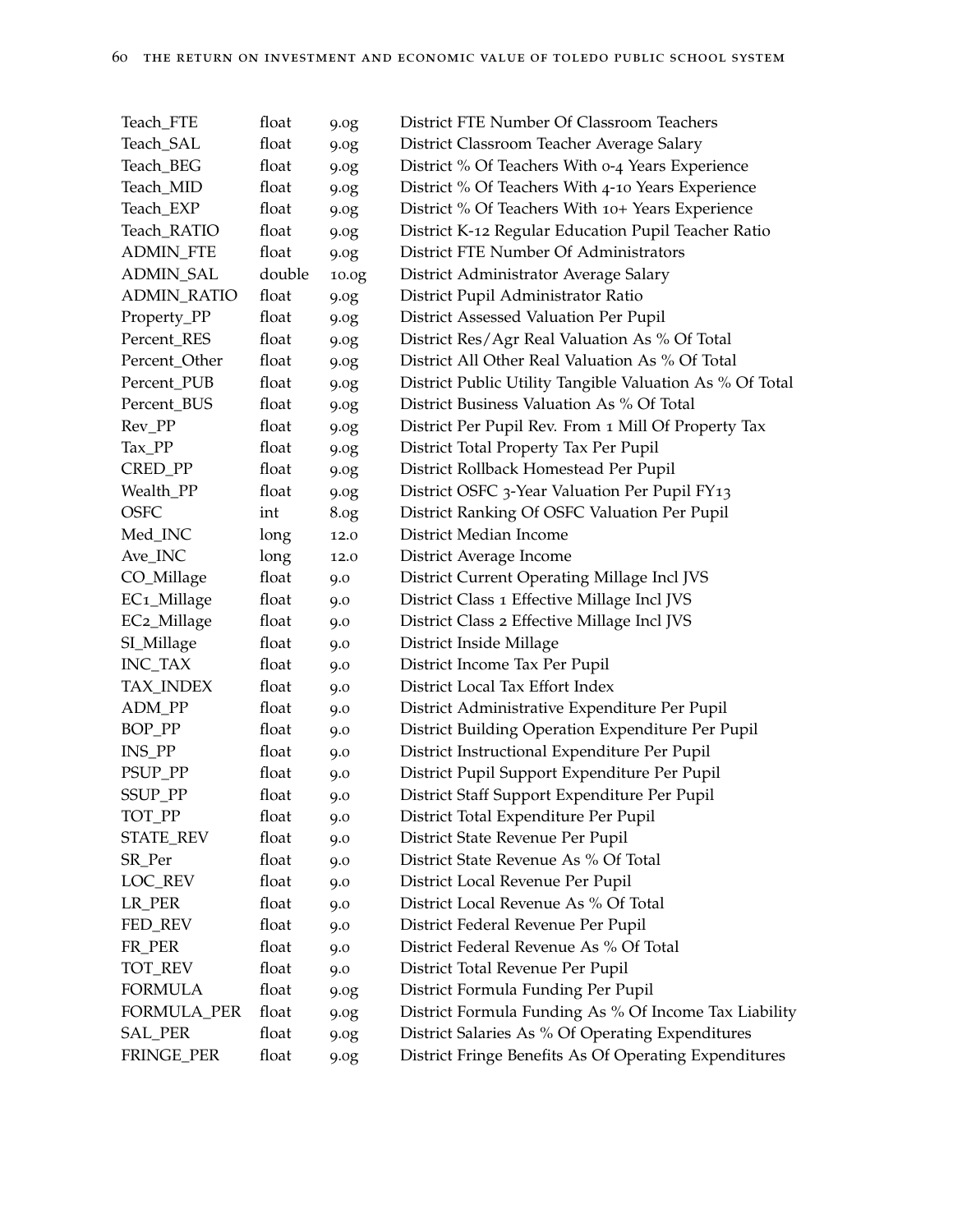| <b>SERV_PER</b>       | float | 9.0 <sub>g</sub> | District Purchased Services As % Of Operating Expenditures   |
|-----------------------|-------|------------------|--------------------------------------------------------------|
| SUPP_PER              | float | 9.0 <sub>g</sub> | District Supplies & Materials As % Of Operating Expenditures |
| <b>OTHER_PER</b>      | float | 9.0g             | District Other Expenses As % Of Operating Expenditures       |
| <b>OGT_READ</b>       | float | 9.0g             | Read OGT % at or above proficient                            |
| <b>OGT_WRITE</b>      | float | 9.0g             | Write OGT % at or above proficient                           |
| OGT SS                | float | 9.0 <sub>g</sub> | Social Studies OGT % at or above proficient                  |
| OGT_SCI               | float | 9.0 <sub>g</sub> | Science OGT % at or above proficient                         |
| <b>OGT_MATH</b>       | float | 9.0 <sub>g</sub> | Math OGT % at or above proficient                            |
| tp                    | byte  | 8.0 <sub>g</sub> | Time period                                                  |
| id                    | int   | 8.0 <sub>g</sub> | Panel id                                                     |
| G <sub>11</sub> _READ | float | 9.0 <sub>g</sub> | Read 11th grade % at or above proficient                     |
| G11_MATH              | float | 9.0g             | Math 11th grade % at or above proficient                     |
| G <sub>11_WRITE</sub> | float | 9.0g             | Write 11th grade % at or above proficient                    |
| $G11$ <sub>SS</sub>   | float | 9.0g             | Social Studies 11th grade % at or above proficient           |
| $G11\_SCI$            | float | 9.0 <sub>g</sub> | Science 11th grade or above proficient                       |
| OGT_AVE               | float | 9.0g             | Average OGT                                                  |
| lMed_INC              | float | 9.0 <sub>g</sub> | Logarithm of Median Income                                   |
| TEA_SAL               | long  | 12.0g            | Average Teacher salary                                       |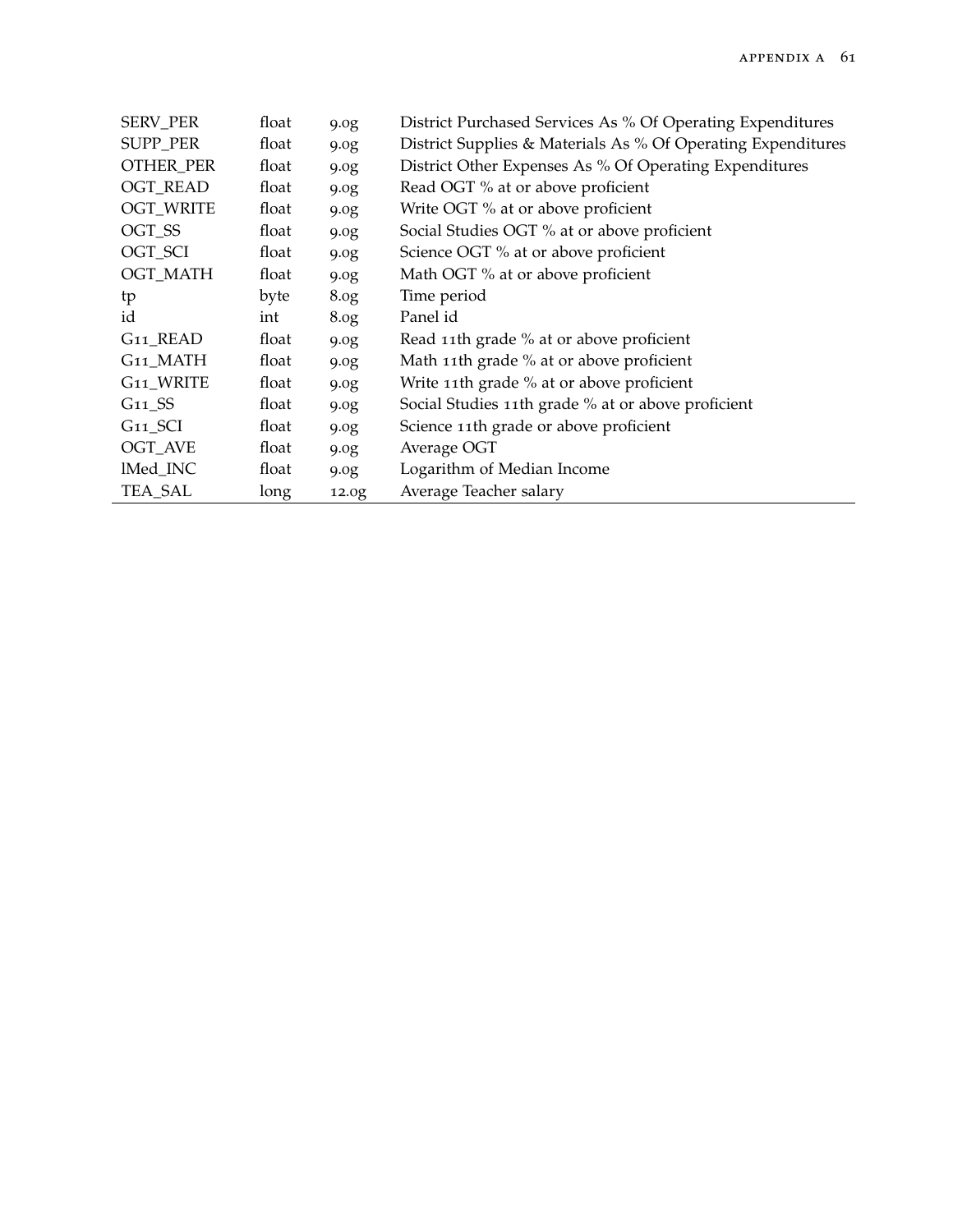| A2. Descriptive Statistics of Key Variables in FY 2010– |  |  |  |
|---------------------------------------------------------|--|--|--|
| 11, FY 2011–12, and FY 2012–13                          |  |  |  |

| Variable                     | 0bs  | Mean     | Std.<br>Dev. | Min  | Max   | Toledo |  |  |
|------------------------------|------|----------|--------------|------|-------|--------|--|--|
| All school districts in Ohio |      |          |              |      |       |        |  |  |
| $ogt_{r}$ read               | 1826 | 90.20066 | 6.157079     | 53.9 | 100   | 77.13  |  |  |
| ogt_math                     | 1826 | 87.78636 | 7.746737     | 44.8 | 100   | 69.73  |  |  |
| ogt_write                    | 1826 | 90.39606 | 6.365969     | 52.8 | 100   | 81.07  |  |  |
| $ogt\_ss$                    | 1826 | 85.41276 | 8.274558     | 39.3 | 100   | 66.03  |  |  |
| $ogt\_sci$                   | 1826 | 81.8414  | 9.982677     | 24.3 | 100   | 61.67  |  |  |
| ogt_ave                      | 1826 | 87.12745 | 7.116636     | 49.1 | 99.62 | 71.13  |  |  |

*Note: The complete data set contains 1,827 observations. For some school districts, data are missing, so the number of observations deviates from 1,827.*

| Variable                     | 0bs  | Mean     | Std.<br>Dev. | Min      | Max       | Toledo   |  |  |
|------------------------------|------|----------|--------------|----------|-----------|----------|--|--|
| All school districts in Ohio |      |          |              |          |           |          |  |  |
| tea sal                      | 1827 | \$54,039 | \$7,429      | \$32,894 | \$81,851  | \$56,541 |  |  |
| admin sal                    | 1827 | \$72,326 | \$14,266     | \$25,576 | \$221,778 | \$74,396 |  |  |
| teach ratio                  | 1827 | 18.013   | 2.072        | 10.77    | 25.34     | 18.04    |  |  |
| fed rev                      | 1826 | \$847    | \$466        | \$273    | \$3,718   | \$2,245  |  |  |
| state_rev                    | 1826 | \$4,674  | \$1,304      | \$1,384  | \$12,017  | \$6,620  |  |  |
| loc rev                      | 1826 | \$4,521  | \$2,140      | \$940    | \$18,384  | \$3,959  |  |  |
| med inc                      | 1827 | \$32,793 | \$7,586      | \$16,954 | \$73,125  | \$24,647 |  |  |
| poverty                      | 1827 | .3924    | . 184        | 0        | 1         | .7341    |  |  |
| race bl                      | 1827 | .05916   | . 1458       | 0        | .9904     | .4390    |  |  |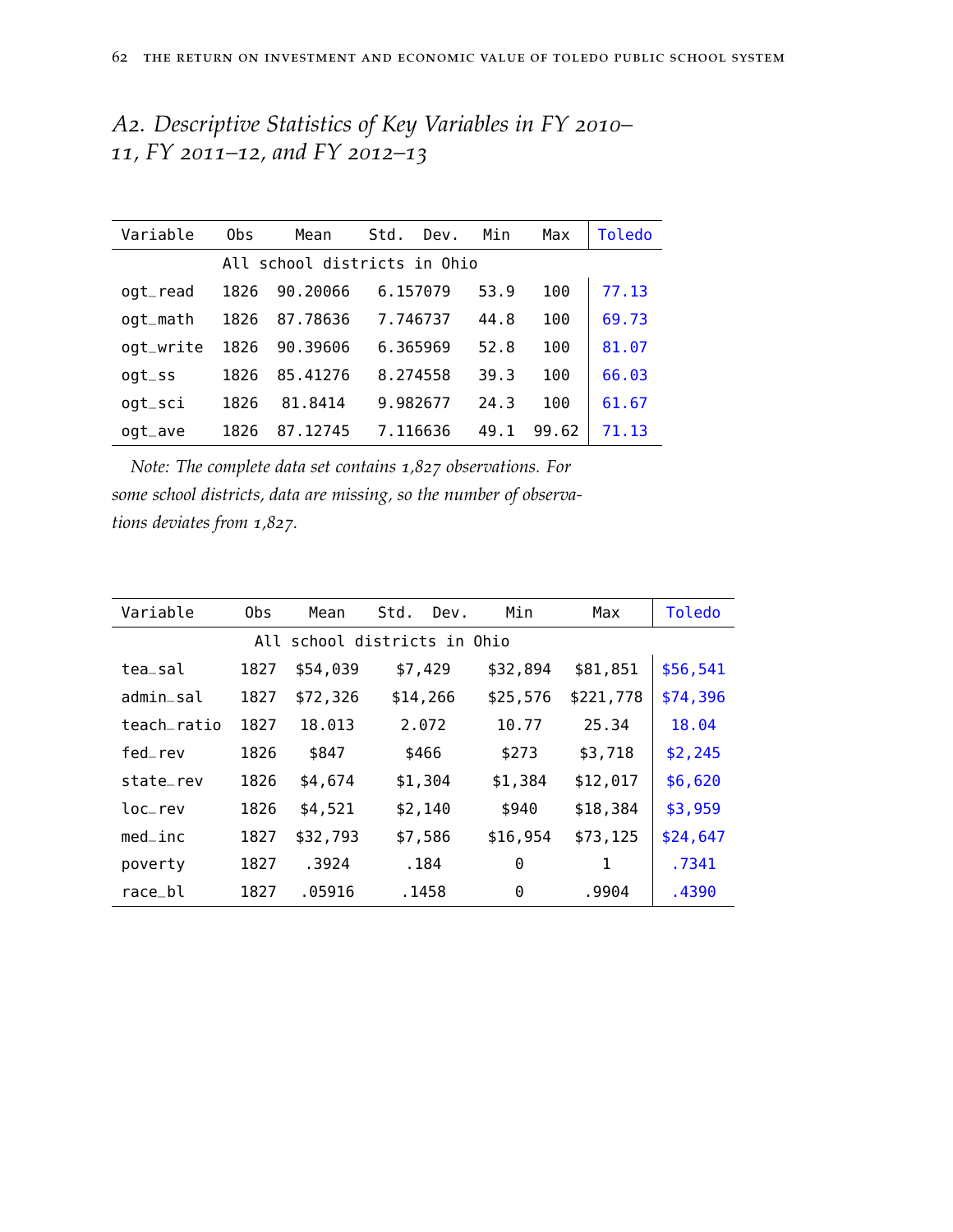## *A3. Panel Data Models for Academic Achievement*

### *OGT: Summary*

| Random-effects GLS regression | Number of $obs = 1824$   |
|-------------------------------|--------------------------|
| Group variable: id            | Number of groups = $609$ |
| $R-sq:$ within = 0.0000       | Obs per group: $min = 2$ |
| between = $0.7749$            | $avg = 3.0$              |
| overall = $0.6860$            | $max = 3$                |

Random effects u\_i  $\sim$  Gaussian Wald chi2(9) = 1978.27

 $corr(u_i, X) = 0$  (assumed) Prob > chi2 = 0.0000

| ogt_ave     | Coef.       | Std.<br>Err.                         | $\mathcal{Z}$ | P > Z | [95% Conf.  | Interval]   |
|-------------|-------------|--------------------------------------|---------------|-------|-------------|-------------|
| tea_sal     | 5.74e-06    | .0000107                             | 0.54          | 0.590 | $-0000152$  | .0000267    |
| admin sal   | .0000163    | $9.03e-06$                           | 1.80          | 0.071 | $-1.42e-06$ | .000034     |
| teach_ratio | $-0580796$  | .0693496                             | $-0.84$       | 0.402 | $-1940023$  | .0778431    |
| state_rev   | $-0005712$  | .0001396                             | $-4.09$       | 0.000 | $-0008448$  | $-0002975$  |
| fed rev     | $-0019898$  | .0003813                             | $-5.22$       | 0.000 | $-.0027372$ | $-0012424$  |
| loc rev     | .0002766    | .0000864                             | 3.20          | 0.001 | .0001073    | .000446     |
| poverty     | $-11.67632$ | 1.230608                             | $-9.49$       | 0.000 | $-14.08826$ | $-9.264371$ |
| race_bl     | $-16.5356$  | 1.115801                             | $-14.82$      | 0.000 | $-18.72253$ | - 14 .34867 |
| $med$ _inc  | .0001153    | .0000295                             | 3.90          | 0.000 | .0000574    | .0001732    |
| $\_cons$    | 91.57138    | 2.039556                             | 44.90         | 0.000 | 87.57393    | 95.56884    |
| $sigma_u$   | 2.6955778   |                                      |               |       |             |             |
| $sigma_e$   | 2.8576861   |                                      |               |       |             |             |
| rho         | .47083331   | (fraction of variance due to $u_i$ ) |               |       |             |             |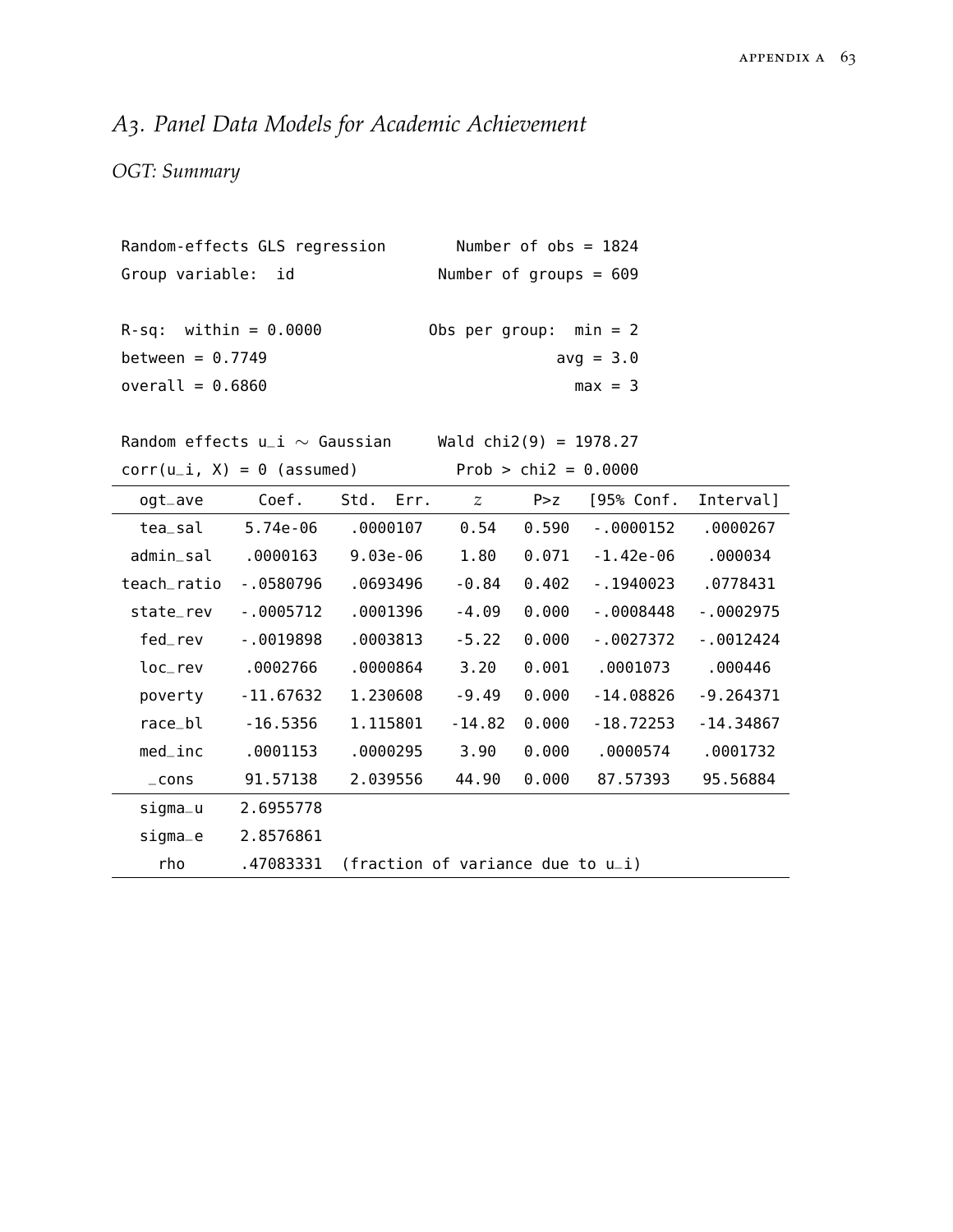## *OGT:Reading*

| Random-effects GLS regression<br>Number of $obs = 1824$ |             |                                                           |                          |       |              |             |
|---------------------------------------------------------|-------------|-----------------------------------------------------------|--------------------------|-------|--------------|-------------|
| Group variable: id                                      |             |                                                           | Number of groups = $609$ |       |              |             |
|                                                         |             |                                                           |                          |       |              |             |
| $R-sq:$ within = 0.0021<br>Obs per group: $min = 2$     |             |                                                           |                          |       |              |             |
| between = $0.7445$                                      |             |                                                           |                          |       | $avg = 3.0$  |             |
| overall = $0.6033$                                      |             |                                                           |                          |       | $max = 3$    |             |
|                                                         |             | Random effects $u_i \sim$ Gaussian Wald chi2(9) = 1701.23 |                          |       |              |             |
| Prob > $chi2 = 0.0000$<br>$corr(u_i, X) = 0$ (assumed)  |             |                                                           |                          |       |              |             |
| ogt_read                                                | Coef.       | Std. Err.                                                 | $\mathcal{Z}$            | P > Z | [95% Conf.   | Interval]   |
| tea_sal                                                 | 7.76e-06    | .0000114                                                  | 0.68                     | 0.497 | $-0000146$   | .0000302    |
| admin_sal                                               | $3.30e-06$  | 8.76e-06                                                  | 0.38                     | 0.706 | $-0000139$   | .0000205    |
| teach_ratio                                             | $-0074175$  | .0637177                                                  | $-0.12$                  | 0.907 | $-1323019$   | .117467     |
| state_rev                                               | $-00049$    | .0001383                                                  | $-3.54$                  | 0.000 | $-0007611$   | $-000219$   |
| fed_rev                                                 | $-0025885$  | .0003778                                                  | $-6.85$                  | 0.000 | $-003329$    | $-001848$   |
| loc_rev                                                 | .0001907    | .0000841                                                  | 2.27                     | 0.023 | .0000259     | .0003555    |
| $med\_inc$                                              | .0000937    | .000027                                                   | 3.47                     | 0.001 | .0000408     | .0001466    |
| race_bl                                                 | $-11.38314$ | 1.028372                                                  | $-11.07$                 | 0.000 | - 13 . 39872 | $-9.36757$  |
| poverty                                                 | $-8.720615$ | 1.211614                                                  | $-7.20$                  | 0.000 | $-11.09534$  | $-6.345895$ |
| $\_cons$                                                | 94.32678    | 1.952338                                                  | 48.31                    | 0.000 | 90.50027     | 98.15329    |
| sigma_u                                                 | 2.1137977   |                                                           |                          |       |              |             |
| sigma_e                                                 | 3.196882    |                                                           |                          |       |              |             |
| rho                                                     | .30419945   | (fraction of variance due to $u_i$ )                      |                          |       |              |             |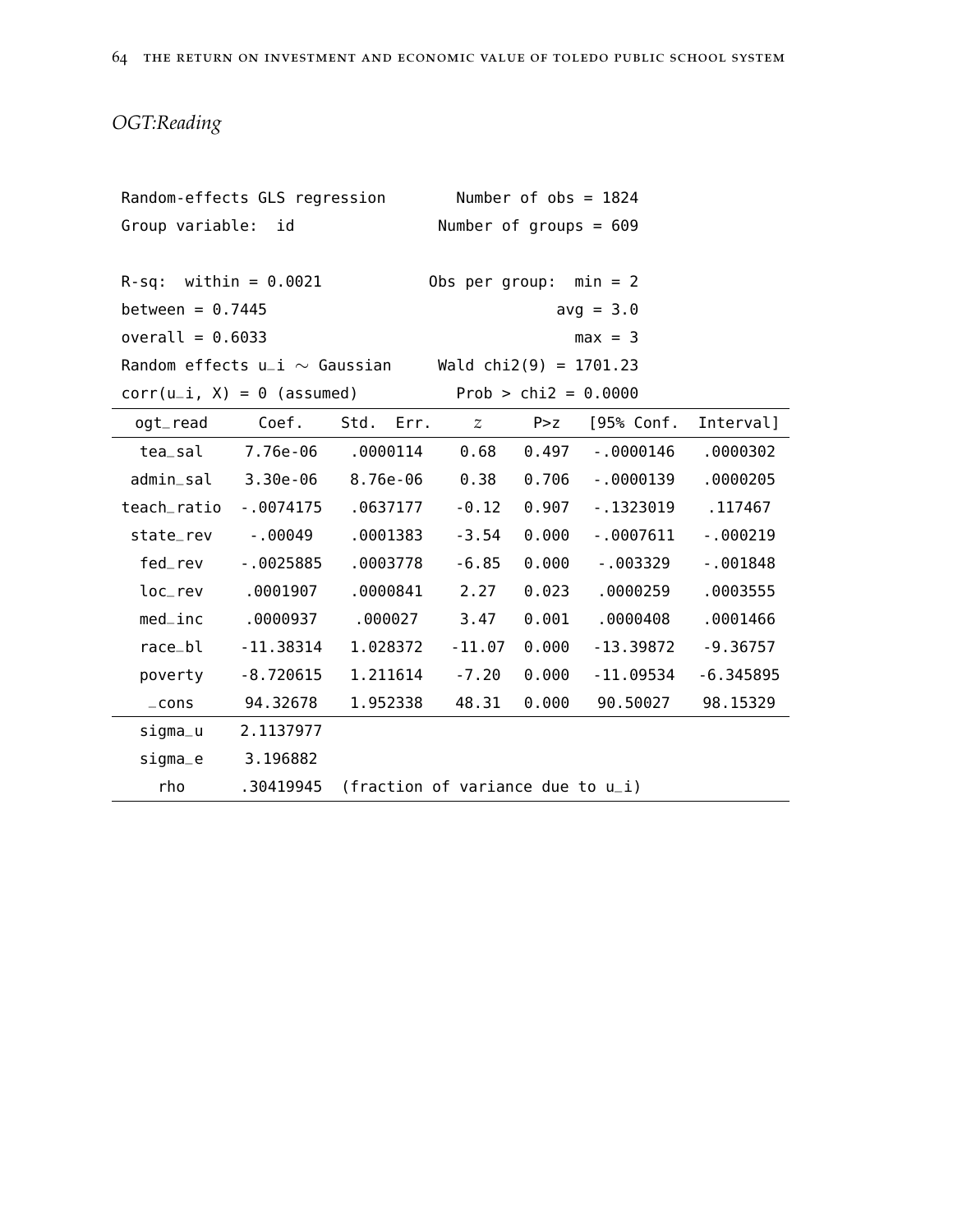*OGT: Math*

| Random-effects GLS regression                             |              |                                      | Number of $obs = 1824$   |                        |              |             |  |  |
|-----------------------------------------------------------|--------------|--------------------------------------|--------------------------|------------------------|--------------|-------------|--|--|
| Group variable: id                                        |              |                                      | Number of groups = $609$ |                        |              |             |  |  |
|                                                           |              |                                      |                          |                        |              |             |  |  |
| $R-sq:$ within = 0.0005                                   |              |                                      | Obs per group: $min = 2$ |                        |              |             |  |  |
| between = $0.7134$                                        |              |                                      |                          |                        | $avg = 3.0$  |             |  |  |
| overall = $0.5962$                                        |              |                                      |                          |                        | $max = 3$    |             |  |  |
| Random effects $u_i \sim$ Gaussian Wald chi2(9) = 1454.81 |              |                                      |                          |                        |              |             |  |  |
| $corr(u_i, X) = 0$ (assumed)                              |              |                                      |                          | Prob > $chi2 = 0.0000$ |              |             |  |  |
| ogt_math                                                  | Coef.        | Std. Err.                            | $\mathcal{Z}$            | P > Z                  | [95% Conf.   | Interval]   |  |  |
| tea_sal                                                   | .0000274     | .0000136                             | 2.01                     | 0.044                  | 6.81e-07     | .0000541    |  |  |
| admin_sal                                                 | .0000197     | .0000111                             | 1.77                     | 0.077                  | -2.14e-06    | .0000415    |  |  |
| teach_ratio                                               | - 1845881    | .0846933                             | $-2.18$                  | 0.029                  | $-0.3505838$ | $-0.185923$ |  |  |
| state_rev                                                 | $-0006081$   | .0001804                             | $-3.37$                  | 0.001                  | $-0009616$   | $-0002546$  |  |  |
| fed_rev                                                   | $-0031481$   | .0004769                             | $-6.60$                  | 0.000                  | $-0040827$   | $-0022135$  |  |  |
| loc_rev                                                   | .0002222     | .0001104                             | 2.01                     | 0.044                  | $5.81e-06$   | .0004387    |  |  |
| $med\_inc$                                                | .0001318     | .0000356                             | 3.70                     | 0.000                  | .0000619     | .0002017    |  |  |
| race_bl                                                   | - 19 . 23387 | 1.371697                             | $-14.02$                 | 0.000                  | $-21.92234$  | $-16.54539$ |  |  |
| poverty                                                   | $-7.637127$  | 1.536178                             | $-4.97$                  | 0.000                  | $-10.64798$  | $-4.626274$ |  |  |
| $\_cons$                                                  | 92.53264     | 2.546901                             | 36.33                    | 0.000                  | 87.54081     | 97.52448    |  |  |
| signal                                                    | 3.0934935    |                                      |                          |                        |              |             |  |  |
| sigma_e                                                   | 3.6950585    |                                      |                          |                        |              |             |  |  |
| rho                                                       | .41207579    | (fraction of variance due to $u_i$ ) |                          |                        |              |             |  |  |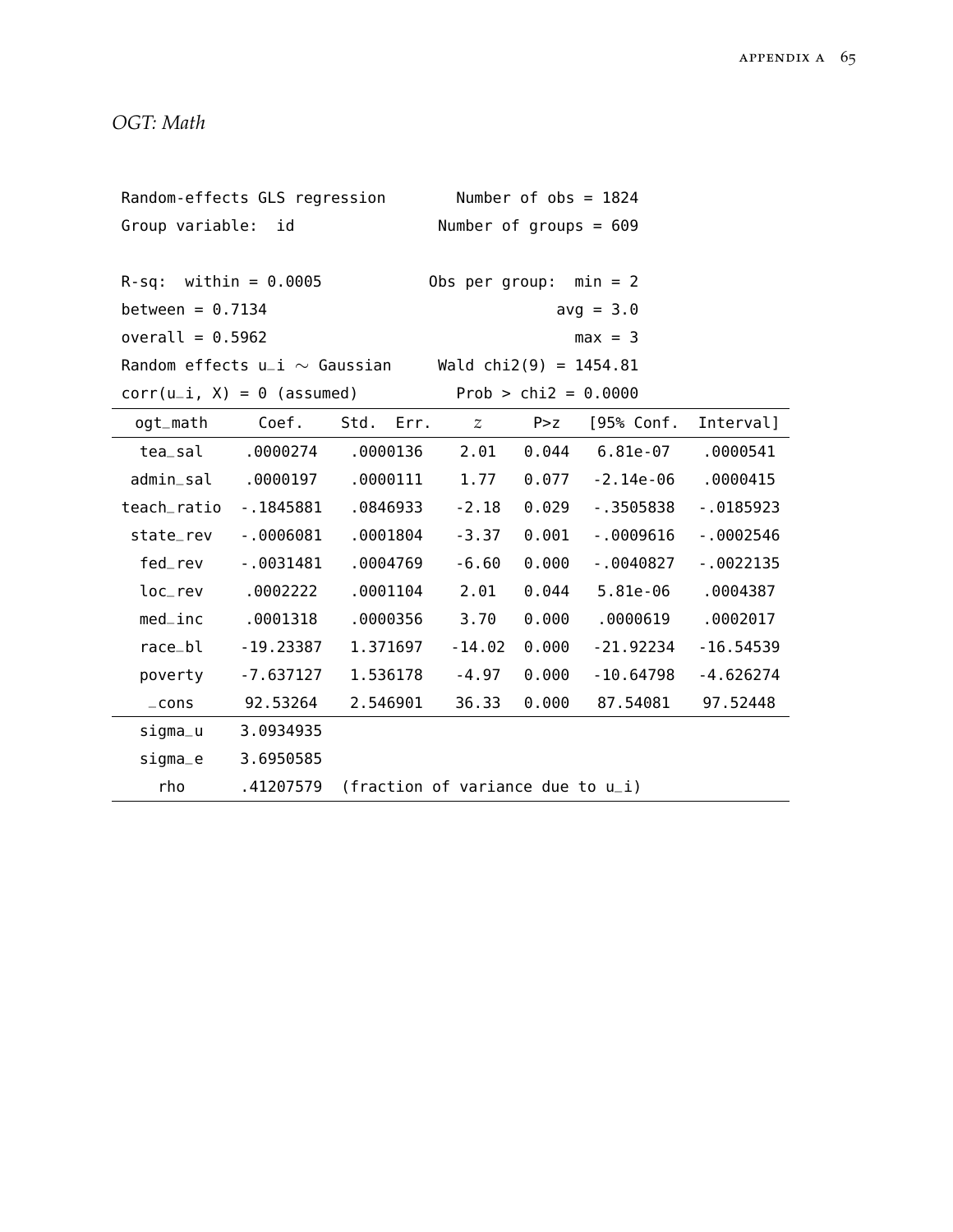### *OGT: Write*

| Random-effects GLS regression                             |             |                                      | Number of $obs = 1824$   |                        |             |             |  |
|-----------------------------------------------------------|-------------|--------------------------------------|--------------------------|------------------------|-------------|-------------|--|
| Group variable:<br>id                                     |             |                                      | Number of groups = $609$ |                        |             |             |  |
|                                                           |             |                                      |                          |                        |             |             |  |
| $R-sq$ : within = 0.1120                                  |             |                                      | Obs per group: $min = 2$ |                        |             |             |  |
| between = $0.6137$                                        |             |                                      |                          |                        | $avg = 3.0$ |             |  |
| overall = $0.4803$                                        |             |                                      |                          |                        | $max = 3$   |             |  |
| Random effects $u_i \sim$ Gaussian Wald chi2(9) = 1098.80 |             |                                      |                          |                        |             |             |  |
| $corr(u_i, X) = 0$ (assumed)                              |             |                                      |                          | Prob > $chi2 = 0.0000$ |             |             |  |
| ogt_write Coef.                                           |             | Std. Err.                            | $\overline{z}$           | P > Z                  | [95% Conf.  | Interval]   |  |
| tea_sal                                                   | $-0000668$  | .0000133                             | $-5.00$                  | 0.000                  | $-000093$   | $-0000406$  |  |
| admin_sal 4.70e-06                                        |             | .0000104                             | 0.45                     | 0.651                  | $-0000157$  | .0000251    |  |
| teach_ratio                                               | $-086562$   | .0763459                             | $-1.13$                  | 0.257                  | -.2361973   | .0630733    |  |
| state_rev                                                 | $-.0008402$ | .000165                              | $-5.09$                  | 0.000                  | $-0011636$  | $-0005168$  |  |
| fed_rev                                                   | .0007979    | .0004474                             | 1.78                     | 0.075                  | $-000079$   | .0016748    |  |
| loc_rev                                                   | $-0001429$  | .0001005                             | $-1.42$                  | 0.155                  | $-0003398$  | .0000541    |  |
| $med\_inc$                                                | .0000364    | .0000323                             | 1.13                     | 0.259                  | $-0000269$  | .0000997    |  |
| race_bl                                                   | $-5.076136$ | 1.233099                             | $-4.12$                  | 0.000                  | $-7.492966$ | $-2.659306$ |  |
| poverty                                                   | $-19.13127$ | 1.436377                             | $-13.32$                 | 0.000                  | $-21.94651$ | $-16.31602$ |  |
| $\_cons$                                                  | 105.7387    | 2.32879                              | 45.40                    | 0.000                  | 101.1743    | 110.303     |  |
| sigma_u                                                   | 2.5866032   |                                      |                          |                        |             |             |  |
| $sigma_e$                                                 | 3.6849445   |                                      |                          |                        |             |             |  |
| $rho$                                                     | .33008074   | (fraction of variance due to $u_i$ ) |                          |                        |             |             |  |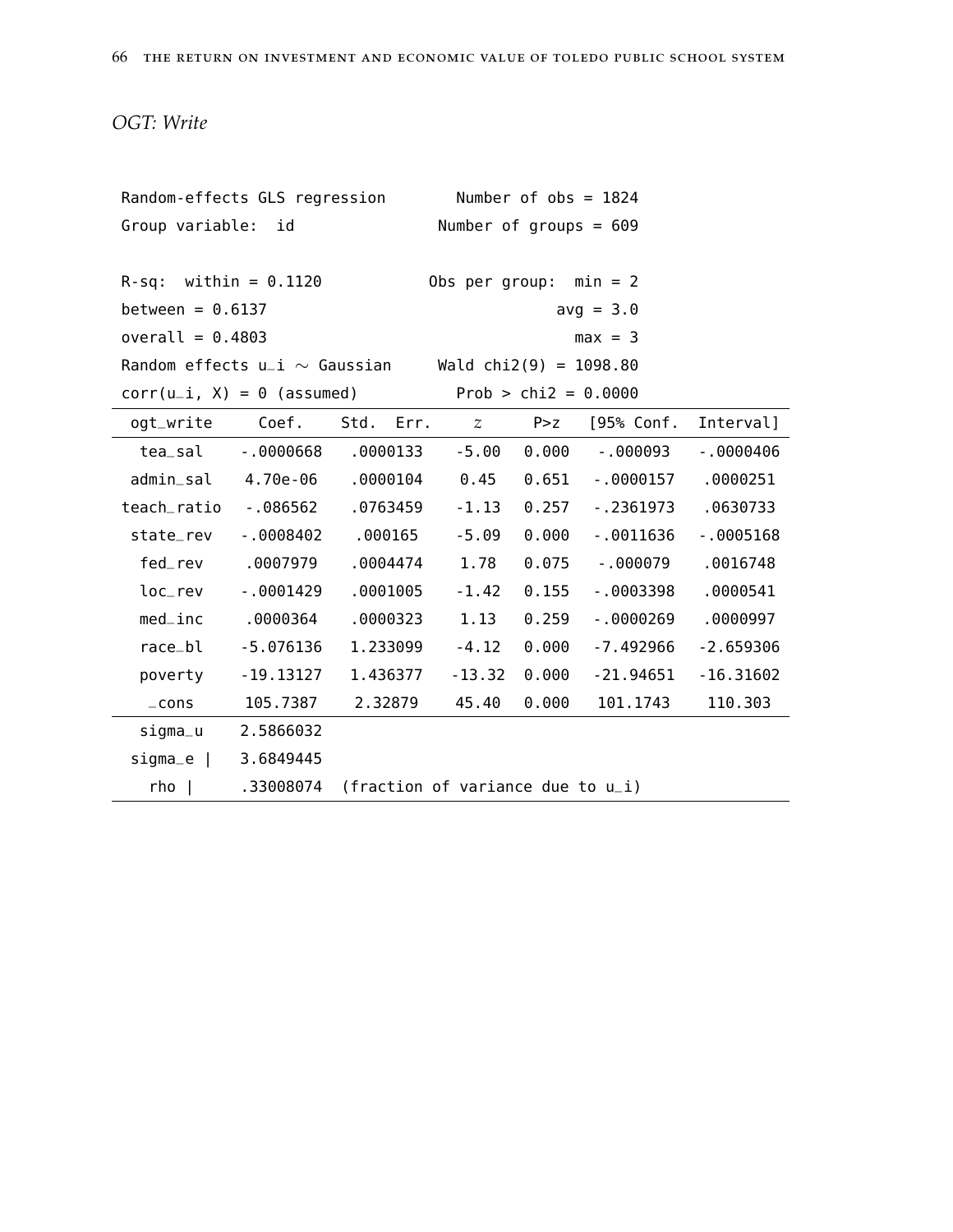| Random-effects GLS regression                             |             |                                      | Number of $obs = 1824$   |       |                          |             |  |
|-----------------------------------------------------------|-------------|--------------------------------------|--------------------------|-------|--------------------------|-------------|--|
| Group variable: id                                        |             |                                      | Number of groups = $609$ |       |                          |             |  |
|                                                           |             |                                      |                          |       |                          |             |  |
| $R-sq:$ within = 0.0025                                   |             |                                      |                          |       | Obs per group: $min = 2$ |             |  |
| between = $0.6854$                                        |             |                                      |                          |       | $avg = 3.0$              |             |  |
| overall = $0.5693$                                        |             |                                      |                          |       | $max = 3$                |             |  |
| Random effects $u_i \sim$ Gaussian Wald chi2(9) = 1215.93 |             |                                      |                          |       |                          |             |  |
| $corr(u_i, X) = 0$ (assumed)                              |             |                                      |                          |       | $Prob > chi2 = 0.0000$   |             |  |
| $ogt\_ss$                                                 |             | Coef. Std. Err.                      | $\mathcal{Z}$            | P > z | [95% Conf.               | Interval]   |  |
| tea_sal                                                   | .0000175    | .0000148                             | 1.18                     | 0.238 | $-0000115$               | .0000465    |  |
| admin_sal                                                 | .0000315    | .0000123                             | 2.55                     |       | $0.011$ 7.28e-06         | .0000556    |  |
| teach_ratio                                               | $-1453008$  | .0951811                             | $-1.53$                  | 0.127 | - .3318524               | .0412508    |  |
| state_rev                                                 | $-000939$   | .0002013                             | $-4.66$                  | 0.000 | $-0013335$               | $-0005444$  |  |
| fed_rev                                                   | $-002578$   | .0005266                             | $-4.90$                  | 0.000 | $-0036102$               | $-0015458$  |  |
| loc_rev                                                   | .0002972    | .0001236                             | 2.41                     | 0.016 | .000055                  | .0005394    |  |
| $med\_inc$                                                | .0001218    | .00004                               | 3.05                     | 0.002 | .0000435                 | .0002001    |  |
| race_bl                                                   | $-14.76129$ | 1.543582                             | $-9.56$                  | 0.000 | $-17.78666$              | $-11.73593$ |  |
| poverty                                                   | $-10.45774$ | 1.698868                             | $-6.16$                  | 0.000 | $-13.78746$              | $-7.128022$ |  |
| $\_cons$                                                  | 91.03168    | 2.845779                             | 31.99                    | 0.000 | 85.45406                 | 96.6093     |  |
| sigma_u                                                   | 3.558133    |                                      |                          |       |                          |             |  |
| sigma_e                                                   | 3.9743634   |                                      |                          |       |                          |             |  |
| rho                                                       | .44491025   | (fraction of variance due to $u_i$ ) |                          |       |                          |             |  |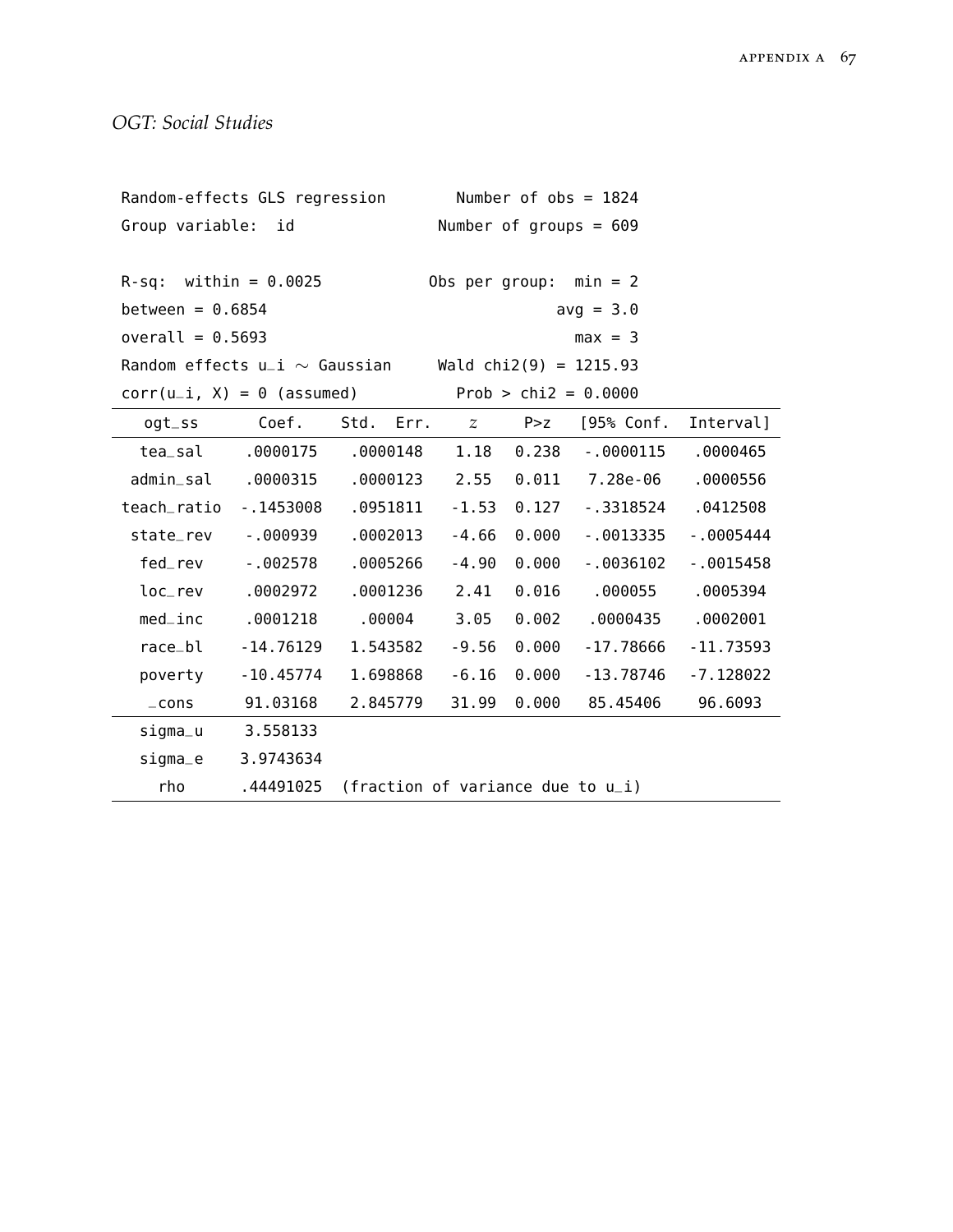*OGT: Science*

| Random-effects GLS regression                             |              |                                      | Number of $obs = 1824$   |       |                      |             |  |
|-----------------------------------------------------------|--------------|--------------------------------------|--------------------------|-------|----------------------|-------------|--|
| Group variable: id                                        |              |                                      | Number of groups = $609$ |       |                      |             |  |
|                                                           |              |                                      |                          |       |                      |             |  |
| $R-sq:$ within = 0.0000                                   |              |                                      | Obs per group: $min = 2$ |       |                      |             |  |
| between = $0.7859$                                        |              |                                      |                          |       | $avg = 3.0$          |             |  |
| $overall = 0.6775$                                        |              |                                      |                          |       | $max = 3$            |             |  |
| Random effects $u_i \sim$ Gaussian Wald chi2(9) = 2115.37 |              |                                      |                          |       |                      |             |  |
| $corr(u_i, X) = 0$ (assumed)                              |              |                                      | Prob > $chi2 = 0.0000$   |       |                      |             |  |
| ogt_sci                                                   | Coef.        | Std. Err. $z$                        |                          | P > Z | [95% Conf.           | Interval]   |  |
| tea_sal                                                   | .000034      | .000016                              | 2.12                     |       | $0.034$ 2.62e-06     | .0000653    |  |
| admin_sal                                                 | .0000203     | .0000129                             | 1.58                     |       | $0.115 - 4.93e-06$   | .0000455    |  |
| teach_ratio                                               | $-0090123$   | .0965106                             | $-0.09$                  | 0.926 | $-1981696$           | .180145     |  |
| state_rev                                                 | $-0005238$   | .0002066                             | $-2.53$                  | 0.011 | $-0009288$           | $-0001188$  |  |
| fed_rev                                                   | $-0037738$   | .0005512                             | $-6.85$                  | 0.000 | $-0048541$           | $-0026934$  |  |
| loc_rev                                                   | .000511      | .0001263                             | 4.05                     | 0.000 | .0002636             | .0007585    |  |
| $med\_inc$                                                | .0001425     | .0000407                             | 3.50                     | 0.000 | .0000628             | .0002223    |  |
| race_bl                                                   | - 27 . 47747 | 1.561492                             | $-17.60$                 | 0.000 | $-30.53793 - 24.417$ |             |  |
| poverty                                                   | $-12.91603$  | 1.773612                             | $-7.28$                  | 0.000 | $-16.39224$          | $-9.439809$ |  |
| $\_cons$                                                  | 84.06664     | 2.916553                             | 28.82                    | 0.000 | 78.3503              | 89.78298    |  |
| sigma_u                                                   | 3.4122171    |                                      |                          |       |                      |             |  |
| sigma_e                                                   | 4.3225963    |                                      |                          |       |                      |             |  |
| rho                                                       | .3839093     | (fraction of variance due to $u_i$ ) |                          |       |                      |             |  |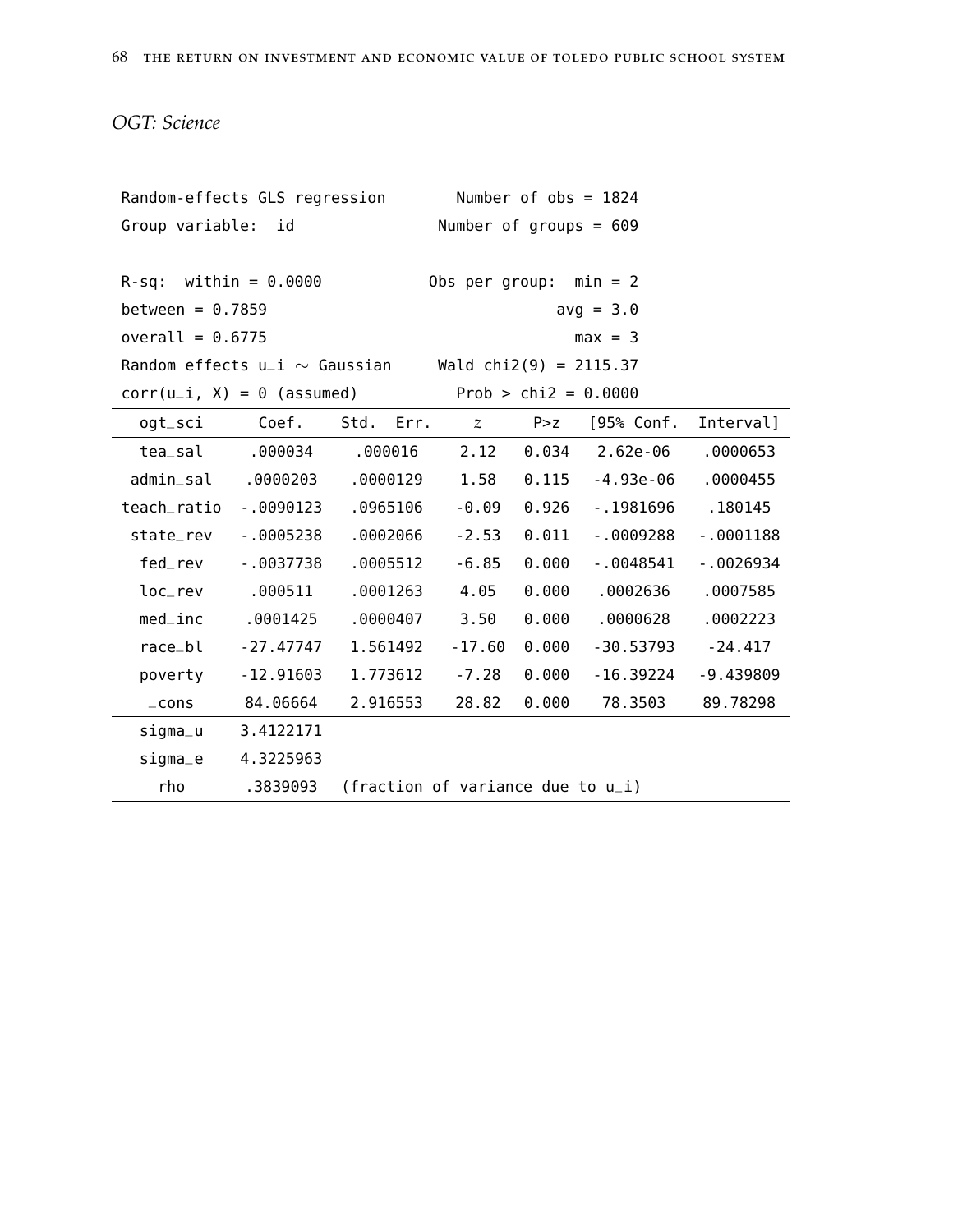

# *Appendix B*

### *B1. Statistical data for assessing economic value of public education*

obs: 4,872 vars: 21 size: 394,632

|  | Table 5: Variable List for Economic Value Analysis |  |
|--|----------------------------------------------------|--|
|  |                                                    |  |

|                     | storage | display          |                                                  |
|---------------------|---------|------------------|--------------------------------------------------|
| variable name       | type    | format           | variable label                                   |
| irn                 | long    | 12.0g            | <b>IRN</b>                                       |
| fips_cnty           | long    | 12.0g            | County FIPS code                                 |
| avsize              | float   | 9.0 <sub>g</sub> | (The log of) the average size of establishements |
| ogt_r               | float   | 9.0g             | OGT: Reading                                     |
| ogt_m               | float   | 9.0g             | <b>OGT: Mathematics</b>                          |
| ogt_w               | float   | 9.0g             | OGT: Writing                                     |
| ogt_ss              | float   | 9.0g             | <b>OGT: Social Studies</b>                       |
| ogt_sci             | float   | 9.0g             | OGT: Science                                     |
| $t11_r$             | float   | 9.0 <sub>g</sub> | G11: Reading                                     |
| $t11_m$             | float   | 9.0 <sub>g</sub> | G11: Mathematics                                 |
| $t11_W$             | float   | 9.0 <sub>g</sub> | G11: Writing                                     |
| $t11$ <sub>SS</sub> | float   | 9.0 <sub>g</sub> | G11: Social Studies                              |
| t11_sci             | float   | 9.0g             | G <sub>11</sub> : Science                        |
| pop                 | long    | 12.0g            | Population                                       |
| persinc             | long    | 12.0g            | Personal Income, \$\$                            |
| avearn              | int     | 8.0 <sub>g</sub> | Average earning of full-time and part-time empl. |
| emprate             | long    | 12.0g            | Employment                                       |
| year                | byte    | 8.0 <sub>g</sub> |                                                  |
| district            | int     | 8.0 <sub>g</sub> | <b>DISTRICT</b>                                  |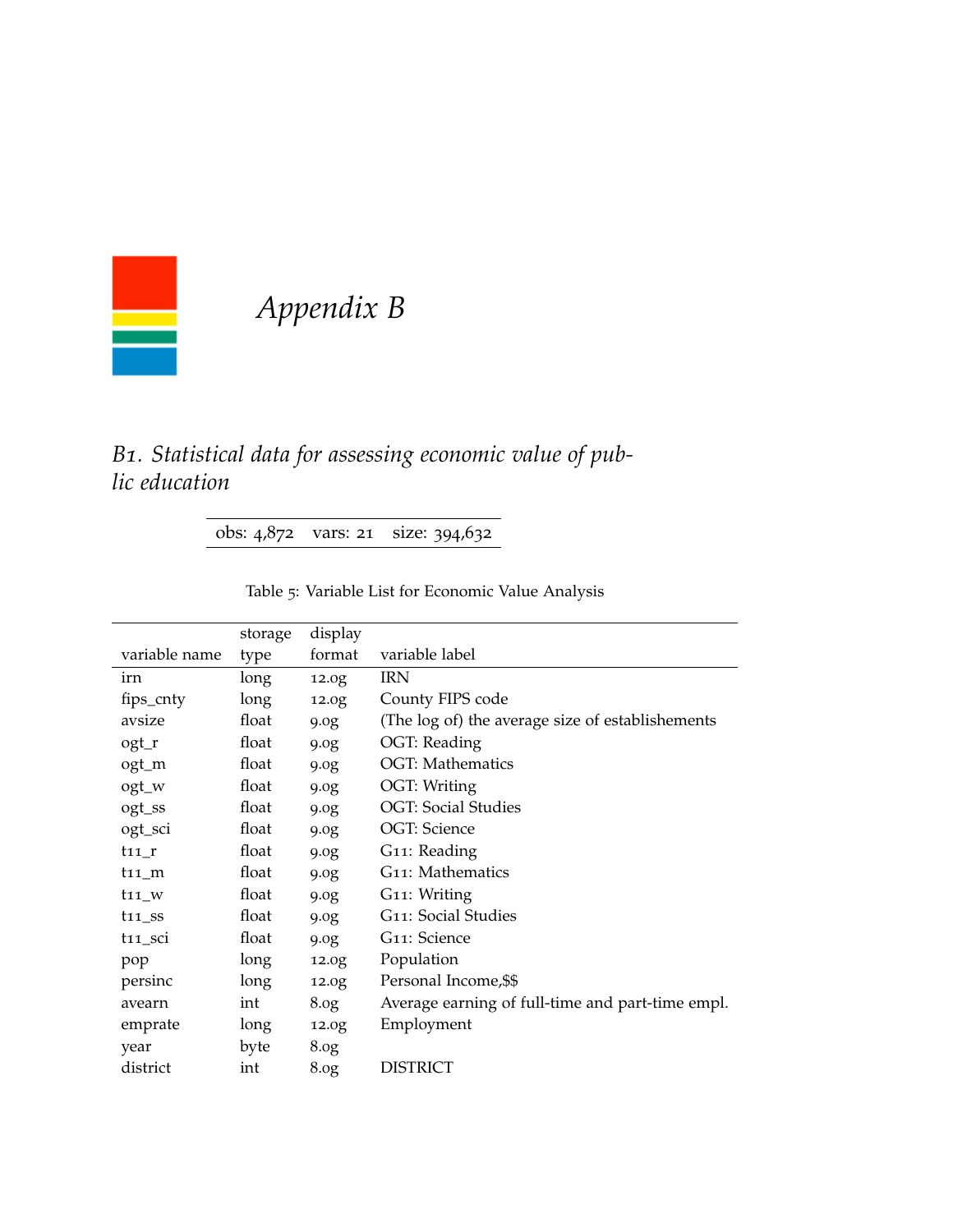| ogt_ave | float | 9.0g  | Weighted average of OGTs             |
|---------|-------|-------|--------------------------------------|
| t11 ave | float | 9.0g  | Weighted average of 11th grade tests |
| erate   | float | 12.0g | Employment/population ratio          |

### *B2. Estimation results*

*Annual Change in Personal Income, per capita, in \$\$*

|                                      | Arellano-Bond dynamic panel-data estimation |          |          |               |       |                          | Number of $obs = 3045$   |
|--------------------------------------|---------------------------------------------|----------|----------|---------------|-------|--------------------------|--------------------------|
|                                      | Group variable: district                    |          |          |               |       |                          | Number of groups = $609$ |
| Time variable:                       | year                                        |          |          |               |       |                          |                          |
|                                      |                                             |          |          |               |       | Obs per group:           | $min = 5$                |
|                                      |                                             |          |          |               |       |                          | $avg = 5$                |
|                                      |                                             |          |          |               |       |                          | $max = 5$                |
|                                      |                                             |          |          |               |       |                          |                          |
|                                      | Number of instruments $= 18$                |          |          |               |       | Wald $chi2(3) = 1028.36$ |                          |
|                                      |                                             |          |          |               |       |                          | Prob > $chi2 = 0.0000$   |
| One-step results                     |                                             |          |          |               |       |                          |                          |
| D.persinc                            | Coef.                                       | Std.     | Err.     | $\mathcal{Z}$ | P > Z | [95% Conf.               | Interval]                |
| persinc                              |                                             |          |          |               |       |                          |                          |
| LD.                                  | .5089263                                    | .0166437 |          | 30.58         | 0.000 | .4763052                 | .5415474                 |
| avsize                               | $-47929.1$                                  | 36022.03 |          | $-1.33$       | 0.183 | $-118531$                | 22672.77                 |
| ogt_ave                              | 3010.665                                    | 380.315  |          | 7.92          | 0.000 | 2265.261                 | 3756.069                 |
| $\_cons$                             | $-46647.88$                                 |          | 103106.5 | -0.45         | 0.651 | -248732.8                | 155437.1                 |
| Instruments for differenced equation |                                             |          |          |               |       |                          |                          |

GMM-type: L(2.).D.persinc

Standard: D.avsize D.ogt\_ave

Instruments for level equation

Standard: \_cons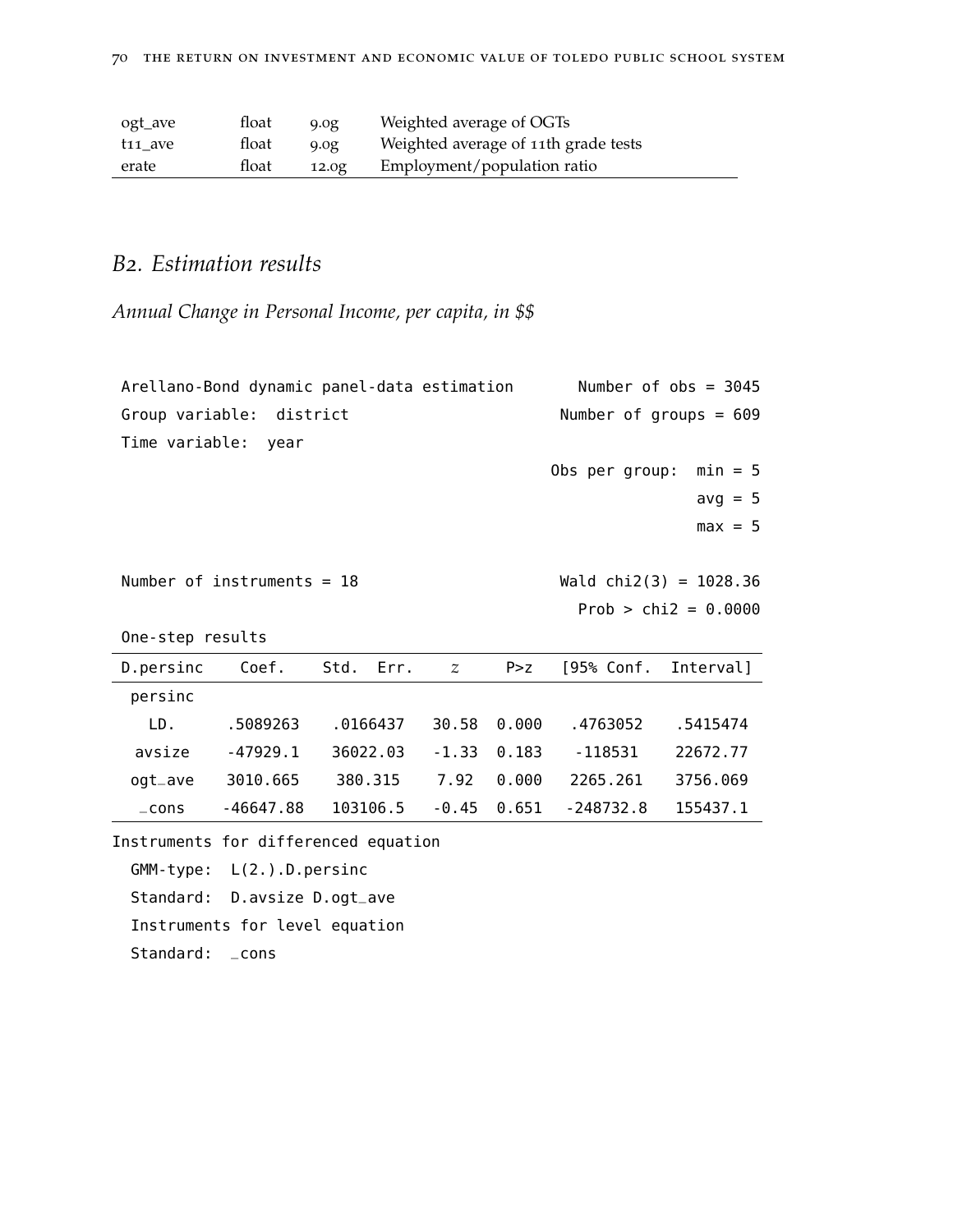*Annual Change in Average Earnings by full-time and part-time employees, in \$\$*

| Arellano-Bond dynamic panel-data estimation |                                      |      |          |                |       |                          | Number of $obs = 3045$   |
|---------------------------------------------|--------------------------------------|------|----------|----------------|-------|--------------------------|--------------------------|
|                                             | Group variable: district             |      |          |                |       |                          | Number of groups = $609$ |
|                                             | Time variable: year                  |      |          |                |       |                          |                          |
|                                             |                                      |      |          |                |       | Obs per group: $min = 5$ |                          |
|                                             |                                      |      |          |                |       |                          | $avg = 5$                |
|                                             |                                      |      |          |                |       |                          | $max = 5$                |
|                                             |                                      |      |          |                |       |                          |                          |
|                                             | Number of instruments = $18$         |      |          |                |       |                          | Wald $chi2(3) = 603.28$  |
|                                             |                                      |      |          |                |       |                          | Prob > $chi2 = 0.0000$   |
| One-step results                            |                                      |      |          |                |       |                          |                          |
| D.avearn                                    | Coef.                                | Std. | Err.     | $\mathcal{Z}$  | P > Z | [95% Conf. Interval]     |                          |
| avearn                                      |                                      |      |          |                |       |                          |                          |
| LD.                                         | .3328429                             |      |          | .0248264 13.41 | 0.000 | .284184                  | .3815017                 |
| avsize                                      | - 3398.679                           |      | 177.2128 | $-19.18$       | 0.000 | - 3746.01                | $-3051.348$              |
| ogt_ave                                     | 13.32934                             |      | 2.038987 | 6.54           | 0.000 | 9.332997                 | 17.32568                 |
| $\_cons$                                    | 8722.894                             |      | 524.4431 | 16.63          | 0.000 | 7695.004                 | 9750.783                 |
|                                             | Instruments for differenced equation |      |          |                |       |                          |                          |
|                                             | $GMM$ -type: $L(2.)$ . D. avearn     |      |          |                |       |                          |                          |

Standard: D.avsize D.ogt\_ave

Instruments for level equation

Standard: \_cons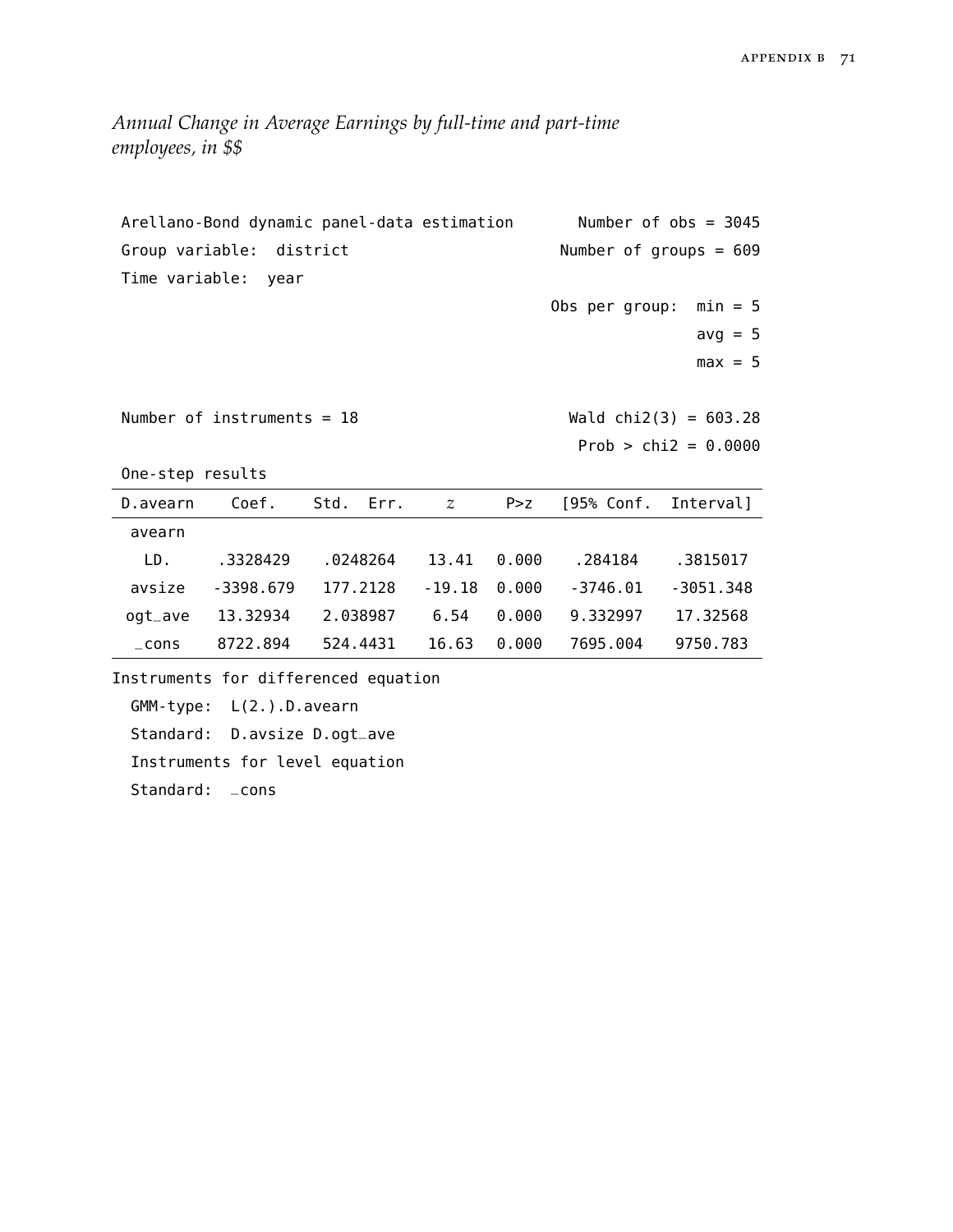*Percentage of Population in Full-time and Part-time Employment*

|                  | Arellano-Bond dynamic panel-data estimation |                                      | Number of $obs = 3654$   |       |                |                         |  |
|------------------|---------------------------------------------|--------------------------------------|--------------------------|-------|----------------|-------------------------|--|
|                  | Group variable: district                    |                                      | Number of groups = $609$ |       |                |                         |  |
| Time variable:   | year                                        |                                      |                          |       |                |                         |  |
|                  |                                             |                                      |                          |       | Obs per group: | $min = 6$               |  |
|                  |                                             |                                      |                          |       |                | $avg = 6$               |  |
|                  |                                             |                                      |                          |       |                | $max = 6$               |  |
|                  |                                             |                                      |                          |       |                |                         |  |
|                  | Number of instruments = $24$                |                                      |                          |       |                | Wald $chi2(3) = 337.75$ |  |
|                  |                                             |                                      |                          |       |                | Prob > $chi2 = 0.0000$  |  |
| One-step results |                                             |                                      |                          |       |                |                         |  |
| erate            | Coef.                                       | Std.<br>Err.                         | $\mathcal{Z}$            | P > z | [95% Conf.     | Interval]               |  |
| erate            |                                             |                                      |                          |       |                |                         |  |
| L1.              | .3605405                                    | .022205                              | 16.24                    | 0.000 | .3170196       | .4040614                |  |
| avsize           | .0320257                                    | .0061066                             | 5.24                     | 0.000 | .0200569       | .0439944                |  |
| ogt_ave          | .0005229                                    | .0000682                             | 7.67                     | 0.000 | .0003893       | .0006565                |  |
| $\_cons$         | .1343259                                    | .020909                              | 6.42                     | 0.000 | .093345        | .1753068                |  |
|                  |                                             | Instruments for differenced equation |                          |       |                |                         |  |
|                  | $GMM$ -type: $L(2.)$ . erate                |                                      |                          |       |                |                         |  |
| Standard:        |                                             | D.avsize D.ogt_ave                   |                          |       |                |                         |  |

Instruments for level equation

Standard: \_cons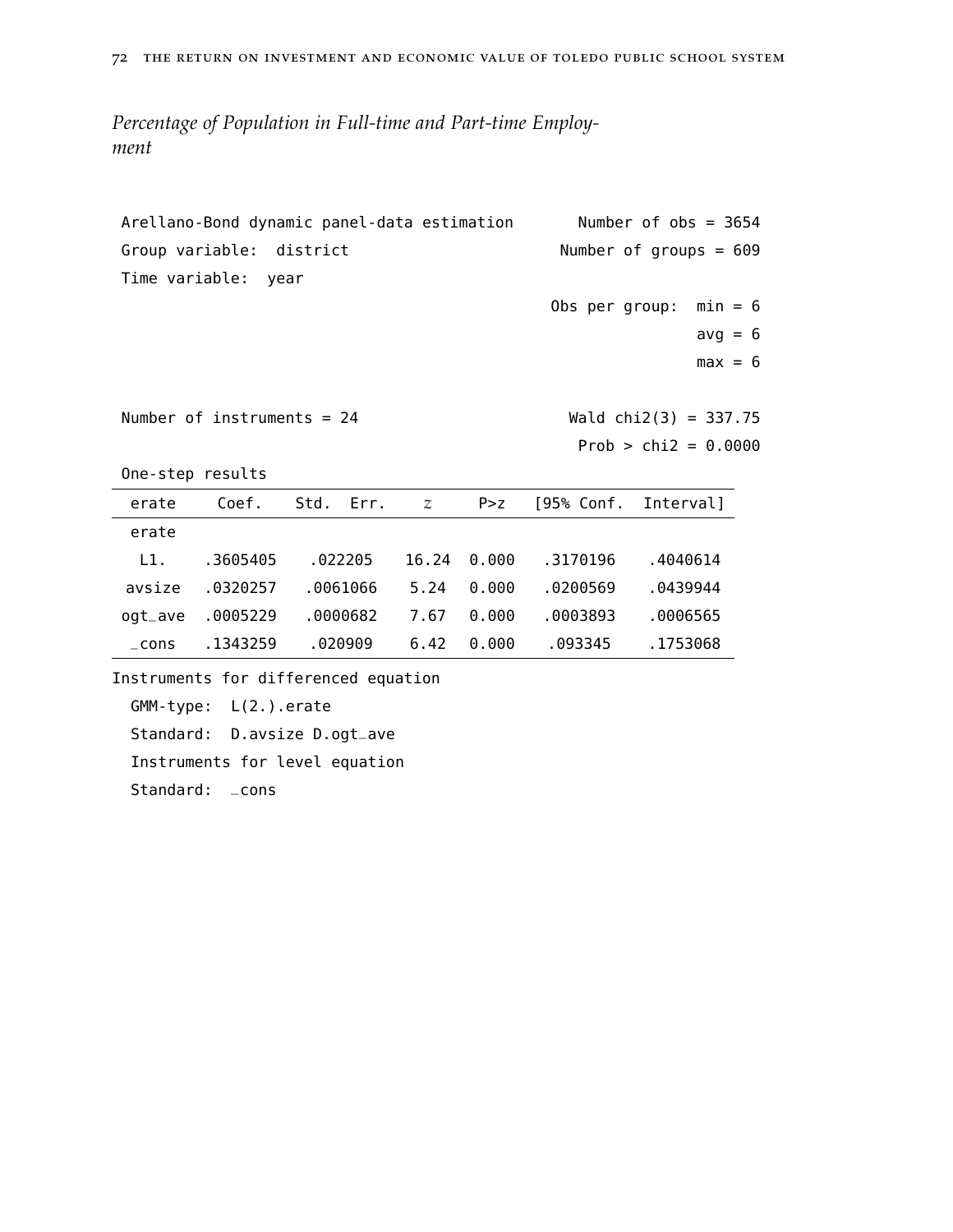

## *Bibliography*

Boser, Ulrich (2011). *Return on Educational Investment. A district-by-district evaluation of U.S. educational productivity.* www.americanprogress.org

Barrow, Lisa, and Cecila Elena Rouse. (2002) Using Market Valuation to Assess Public School Spending NBER Working paper No. 9054

Bureau of Economic Analysis; U.S. Department of Commerce. *Regional Economic Information System*, 2013 *online resource:* http://www.bea.gov/regional/

Hampdel, Martin. (2005) Measuring Educational Productivity in Standards-Based Accountability Systems," *OECD Education Working Papers, No. 4*, OECD Publishing. http://dx.doi.org/10.1787/224417012465

Hanushek, Eric A. (2006) Alternative school policies and the benefits of general cognitive skills, *Economics of Education Review, Vol. 25,* 447–462.

OECD: Program for International Student Assessment (PISA) PISA 2012 Results in Focus http://www.oecd.org/pisa/keyfindings/pisa-2012 results.htm